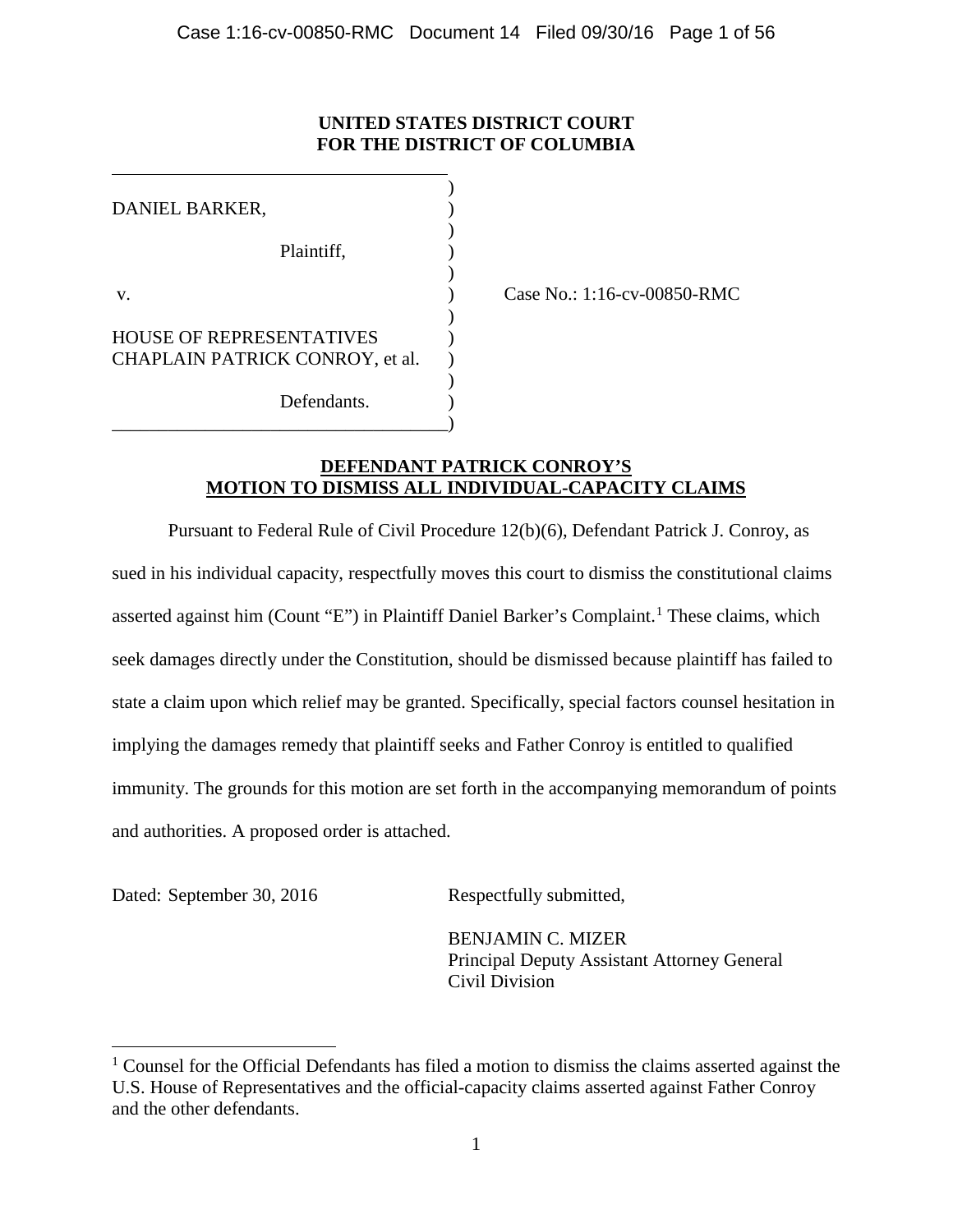KALI N. BRACEY Deputy Assistant Attorney General

C. SALVATORE D'ALESSIO Acting Director, Torts Branch

ANDREA W. MCCARTHY Senior Trial Counsel, Torts Branch

*/s/ Sarah E. Whitman* SARAH E. WHITMAN MA Bar 657726, under LCvR 83.2(e) Trial Attorney Torts Branch, Civil Division United States Department of Justice P.O. Box 7146, Ben Franklin Station Washington, D.C. 20044 Telephone: (202) 616-0089 Facsimile: (202) 616-4314 Email: Sarah.Whitman@usdoj.gov

*Counsel for Defendant Patrick Conroy, as sued in his individual capacity*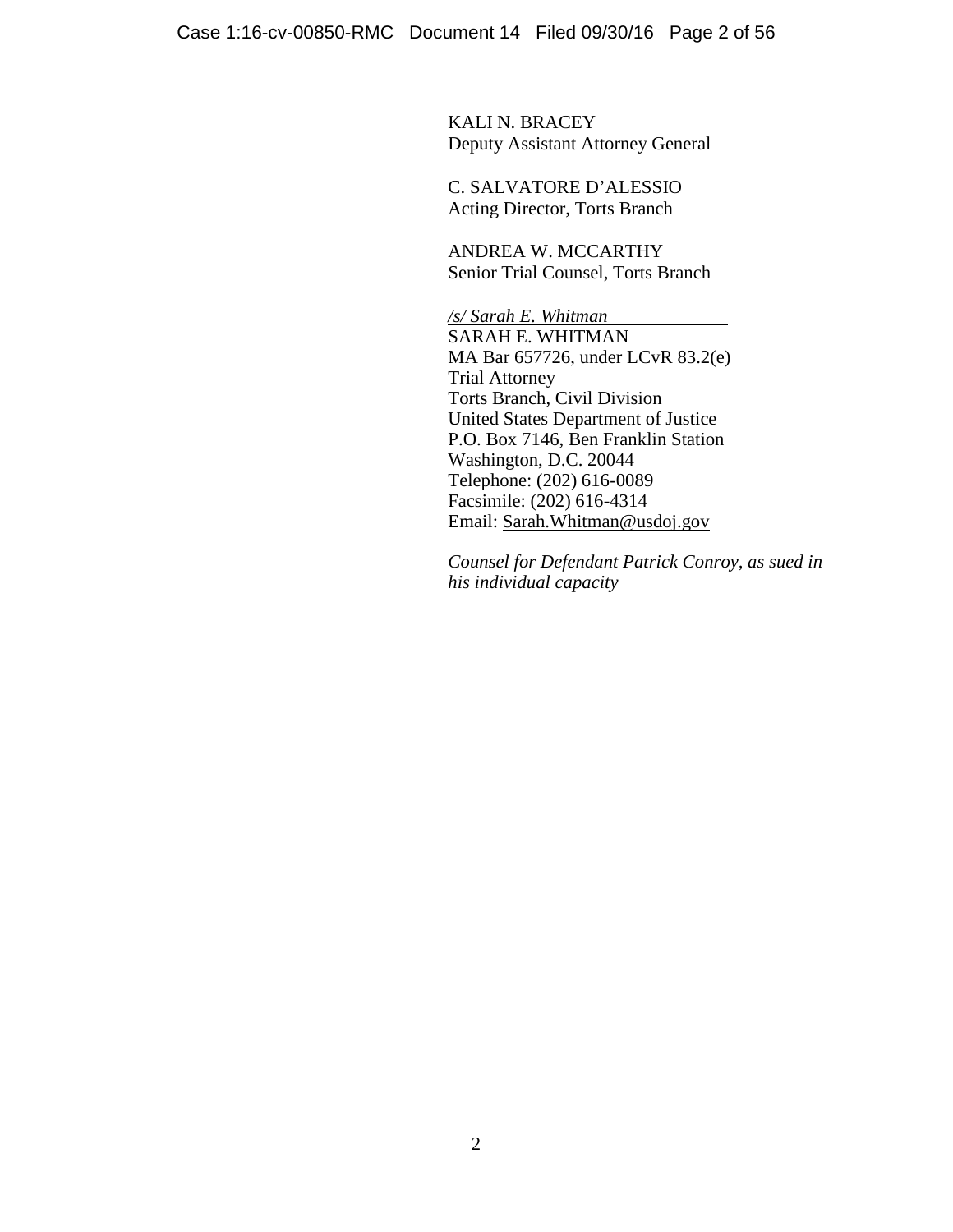# **UNITED STATES DISTRICT COURT FOR THE DISTRICT OF COLUMBIA**

| DANIEL BARKER,                  |  |
|---------------------------------|--|
|                                 |  |
| Plaintiff,                      |  |
|                                 |  |
| V.                              |  |
|                                 |  |
| <b>HOUSE OF REPRESENTATIVES</b> |  |
| CHAPLAIN PATRICK CONROY, et al. |  |
|                                 |  |
| Defendants.                     |  |
|                                 |  |

Case No.: 1:16-cv-00850-RMC

## **MEMORANDUM OF POINTS AND AUTHORITIES IN SUPPORT OF DEFENDANT CONROY'S MOTION TO DISMISS ALL INDIVIDUAL-CAPACITY CLAIMS**

BENJAMIN C. MIZER Principal Deputy Assistant Attorney General Civil Division

KALI N. BRACEY Deputy Assistant Attorney General

C. SALVATORE D'ALESSIO Acting Director, Torts Branch

ANDREA W. MCCARTHY Senior Trial Counsel, Torts Branch

*/s/ Sarah E. Whitman* SARAH E. WHITMAN MA Bar 657726, under LCvR 83.2(e) Trial Attorney Torts Branch, Civil Division United States Department of Justice P.O. Box 7146, Ben Franklin Station Washington, D.C. 20044 Telephone: (202) 616-0089 Facsimile: (202) 616-4314 Email: Sarah.Whitman@usdoj.gov

*Counsel for Defendant Patrick Conroy in his individual capacity*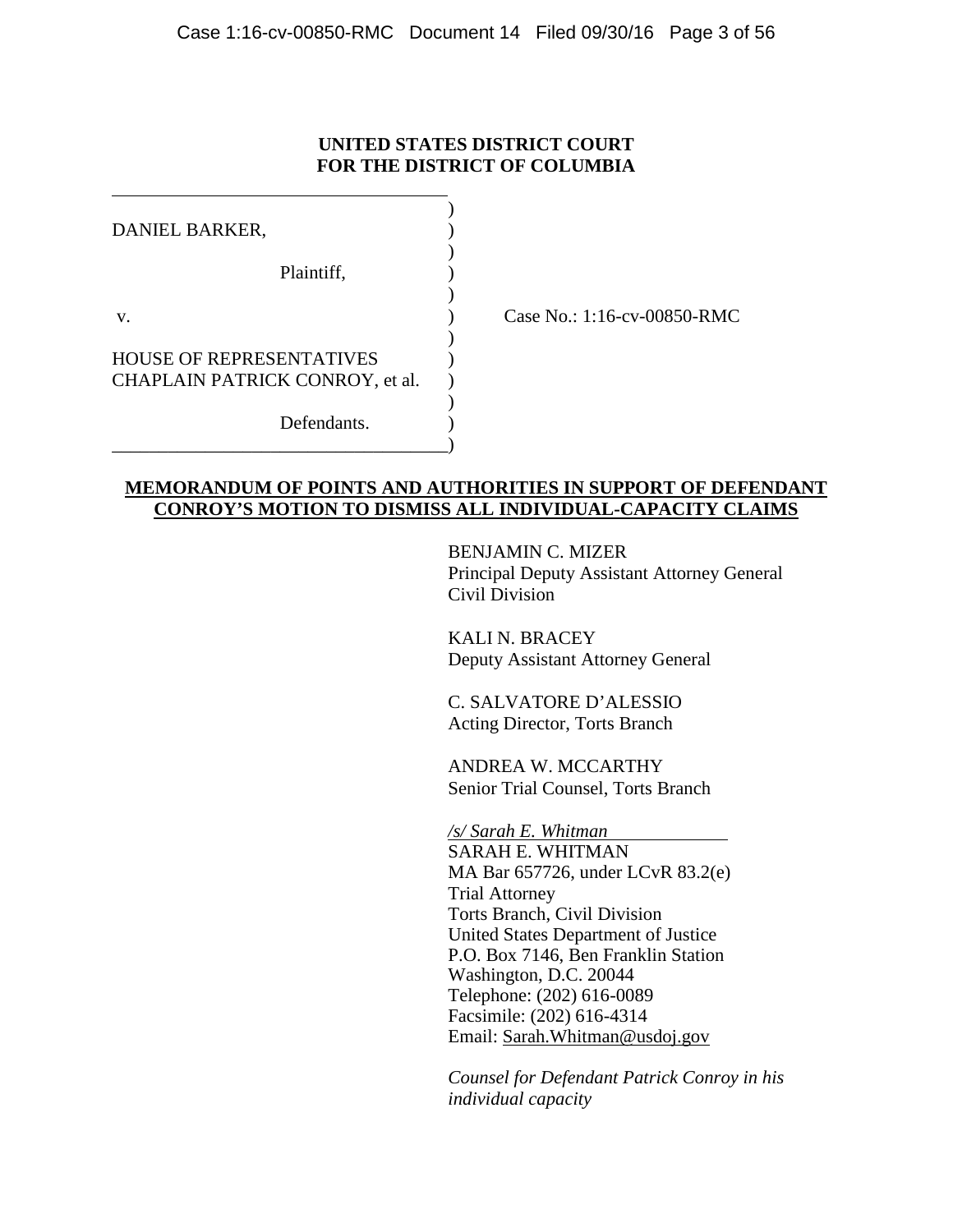# **TABLE OF CONTENTS**

| L.      |                 |                                                                                                                           |  |
|---------|-----------------|---------------------------------------------------------------------------------------------------------------------------|--|
| $\Pi$ . |                 |                                                                                                                           |  |
|         |                 |                                                                                                                           |  |
|         |                 |                                                                                                                           |  |
| Ι.      |                 | Special Factors Counsel Against Creating the Bivens Remedy That                                                           |  |
|         | A.              | Plaintiff Seeks to Extend Bivens Liability Into a Novel Context.  10                                                      |  |
|         | <b>B.</b>       | Plaintiff's Claims Directly Implicate Numerous Special Factors.  12                                                       |  |
|         |                 | 1.<br>Plaintiff's Claims Raise Fundamental Separation-of-Powers                                                           |  |
|         |                 | Other Special Factors Counsel Against Inferring a Bivens<br>2.                                                            |  |
| II.     |                 | The Speech or Debate Clause Precludes Judicial Review of<br>Father Conroy's Implementation of Rules Governing Proceedings |  |
| III.    |                 | Qualified Immunity Bars Plaintiff's Individual-Capacity Claims                                                            |  |
|         | A.              |                                                                                                                           |  |
|         | Β.              |                                                                                                                           |  |
|         | $\mathcal{C}$ . | Plaintiff Fails to Plead Facts Stating a Claim for a Violation of                                                         |  |
|         | D.              |                                                                                                                           |  |
|         | E.              | To the Extent Plaintiff Has Alleged the Violation of a                                                                    |  |
|         |                 |                                                                                                                           |  |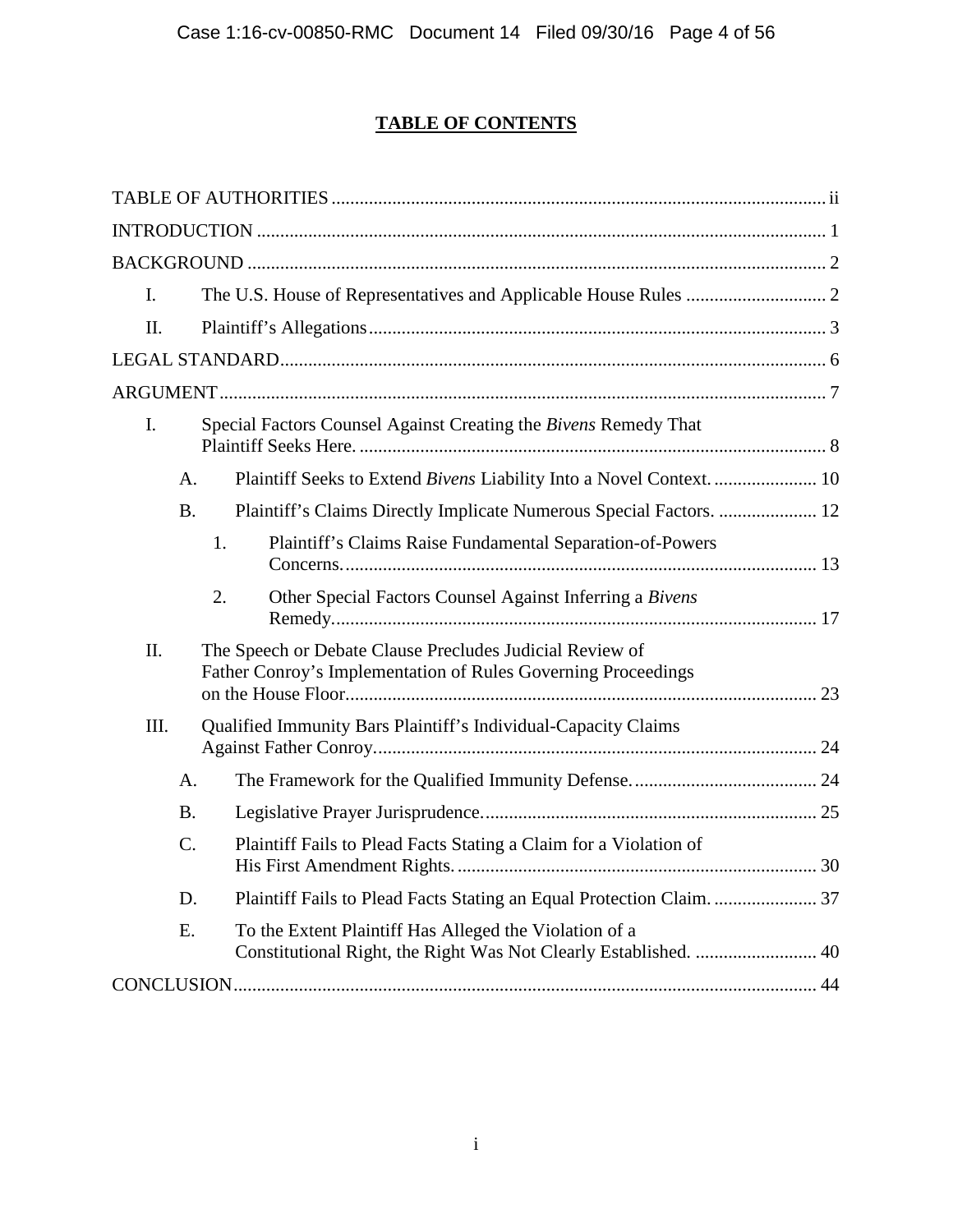# **TABLE OF AUTHORITIES**

## **Cases**

| Al-Aulagi v. Panetta,                                                  |    |
|------------------------------------------------------------------------|----|
| Alvarez v. USICE,                                                      |    |
| Anderson v. Creighton,                                                 |    |
| Arar v. Ashcroft,                                                      |    |
| Ashcroft v. al-Kidd,                                                   |    |
| Ashcroft v. Iqbal,                                                     |    |
| Atheists of Florida, Inc. v. City of Lakeland, Fla.,                   |    |
| Bame v. Dillard,                                                       |    |
| Bell Atl. Corp. v. Twombly,                                            |    |
| Bivens v. Six Unknown Named Agents of the Federal Bureau of Narcotics, |    |
| Board of Ed. of Kiryas Joel Village Sch. Dist. v. Grumet,              |    |
| Brosseau v. Haugen,                                                    | 41 |
| Bush v. Lucas,                                                         |    |
| Carlson v. Green,                                                      |    |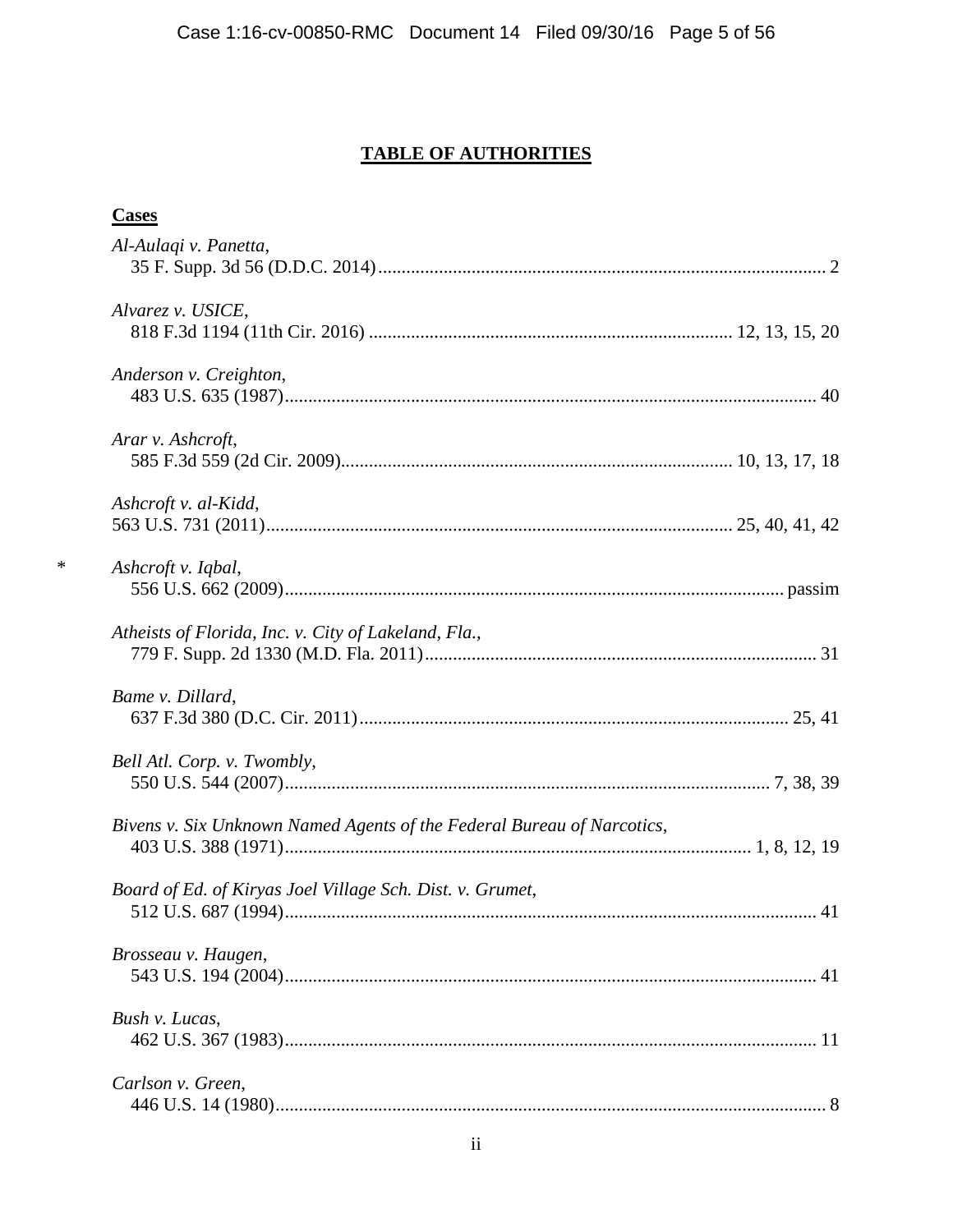|        | Chappell v. Wallace,                                                        |  |
|--------|-----------------------------------------------------------------------------|--|
|        | Cioca v. Rumsfeld,                                                          |  |
|        |                                                                             |  |
|        | Coleman v. Hamilton Cnty., Tenn,                                            |  |
|        | Consumers Union of United States, Inc. v. Periodical Correspondents Ass'n., |  |
| $\ast$ | Corr. Servs. Corp. v. Malesko,                                              |  |
|        | Davis v. Billington,                                                        |  |
|        | Davis v. Passman,                                                           |  |
|        | Doe v. Rumsfeld,                                                            |  |
|        | FDIC v. Meyer,                                                              |  |
|        | GasPlus, LLC v. United States Dep't of Interior,                            |  |
|        | Hamilton-Hayyim v. Jackson,                                                 |  |
|        | Harlow v. Fitzgerald,                                                       |  |
|        | Hatfill v. Gonzales,                                                        |  |
|        | Heap v. Carter,                                                             |  |
|        | Hensley v. Office of Architect of the Capitol,                              |  |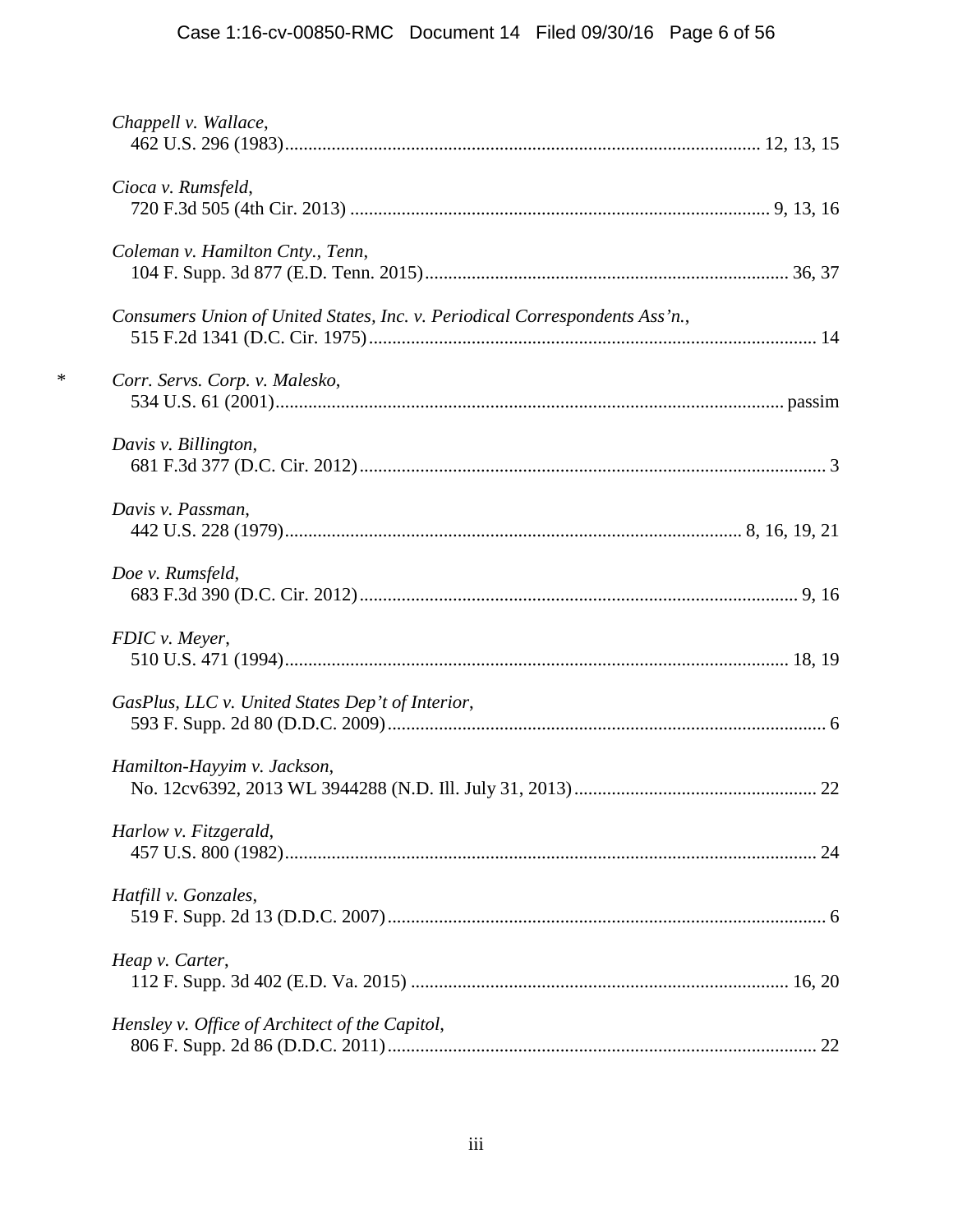# Case 1:16-cv-00850-RMC Document 14 Filed 09/30/16 Page 7 of 56

| Idaho v. Coeur d'Alene Tribe of Idaho,  |  |
|-----------------------------------------|--|
|                                         |  |
| Jones v. Hamilton Cnty. Gov't, Tenn.,   |  |
|                                         |  |
| Jones v. Nat'l Council on Disability,   |  |
|                                         |  |
| Kelley v. Fed. Bureau of Investigation, |  |
|                                         |  |
| Klay v. Panetta,                        |  |
|                                         |  |
| Kurtz v. Baker,                         |  |
|                                         |  |
| Lebron v. Rumsfeld,                     |  |
|                                         |  |
| Lund v. Rowan Cnty.,                    |  |
|                                         |  |
| Lynch v. Donnelly,                      |  |
|                                         |  |
| Malley v. Briggs,                       |  |
|                                         |  |
| Marsh v. Chambers,                      |  |
|                                         |  |
|                                         |  |
| McCreary County v. ACLU,                |  |
|                                         |  |
| McGowan v. Maryland,                    |  |
|                                         |  |
|                                         |  |
| Meshal v. Higgenbotham,                 |  |
|                                         |  |

 $\ast$ 

 $\ast$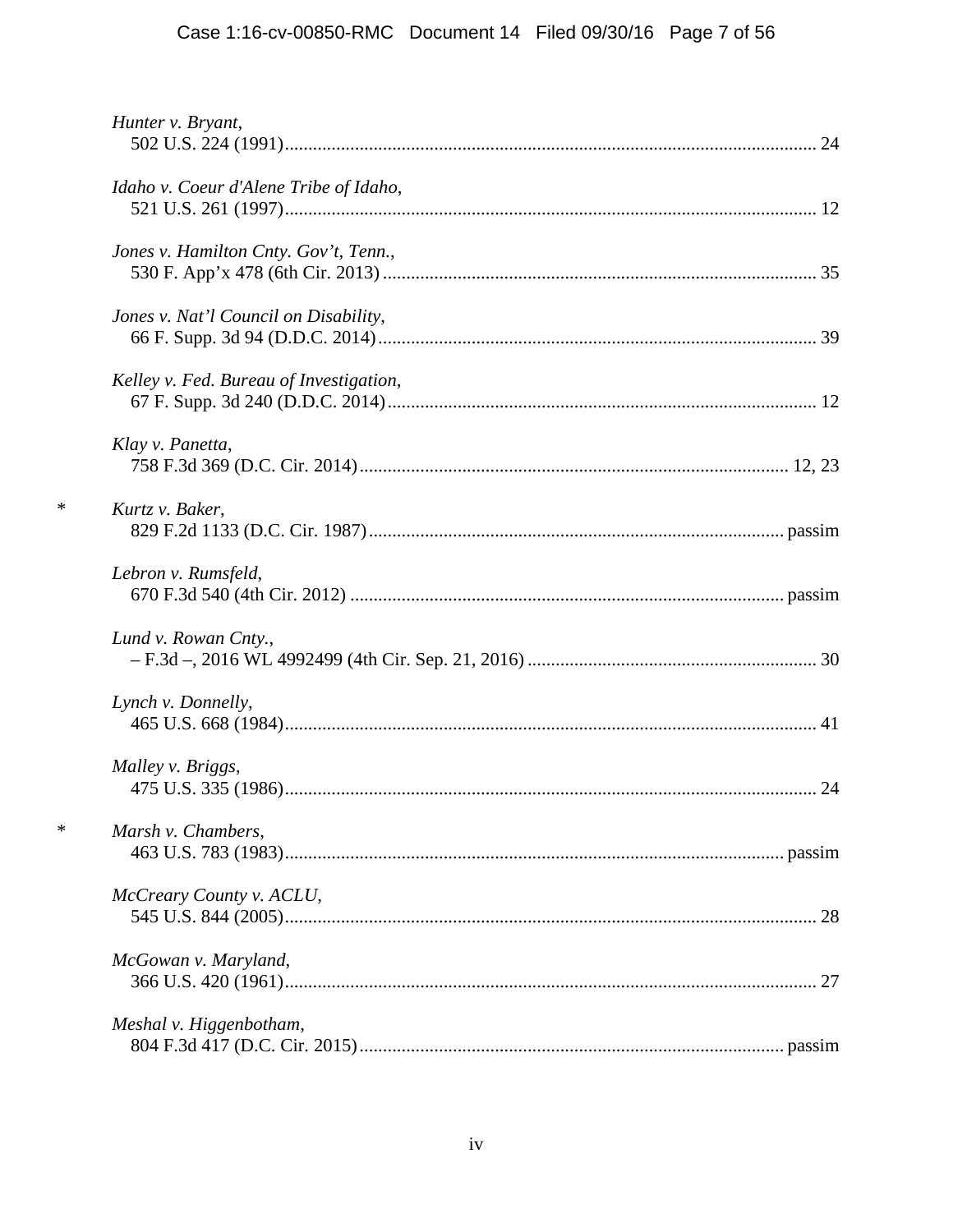| Minneci v. Pollard,                                    |  |
|--------------------------------------------------------|--|
| Mirmehdi v. United States,                             |  |
| Mitchell v. Forsyth,                                   |  |
| Morrow v. United States,                               |  |
| Murray v. Buchanan,                                    |  |
| Newdow v. Bush,                                        |  |
| Newdow v. Eagen,                                       |  |
| Packer v. U.S. Comm'n on Sec. & Cooperation in Europe, |  |
| Payne v. Meeks,                                        |  |
| Pearson v. Callahan,                                   |  |
| Pelphrey v. Cobb Cnty., Ga.,                           |  |
| Pers. Adm'r of Massachusetts v. Feeney,                |  |
| Plumhoff v. Rickard,                                   |  |
| Reichle v. Howards,                                    |  |
| Sanchez-Espinoza v. Reagan,                            |  |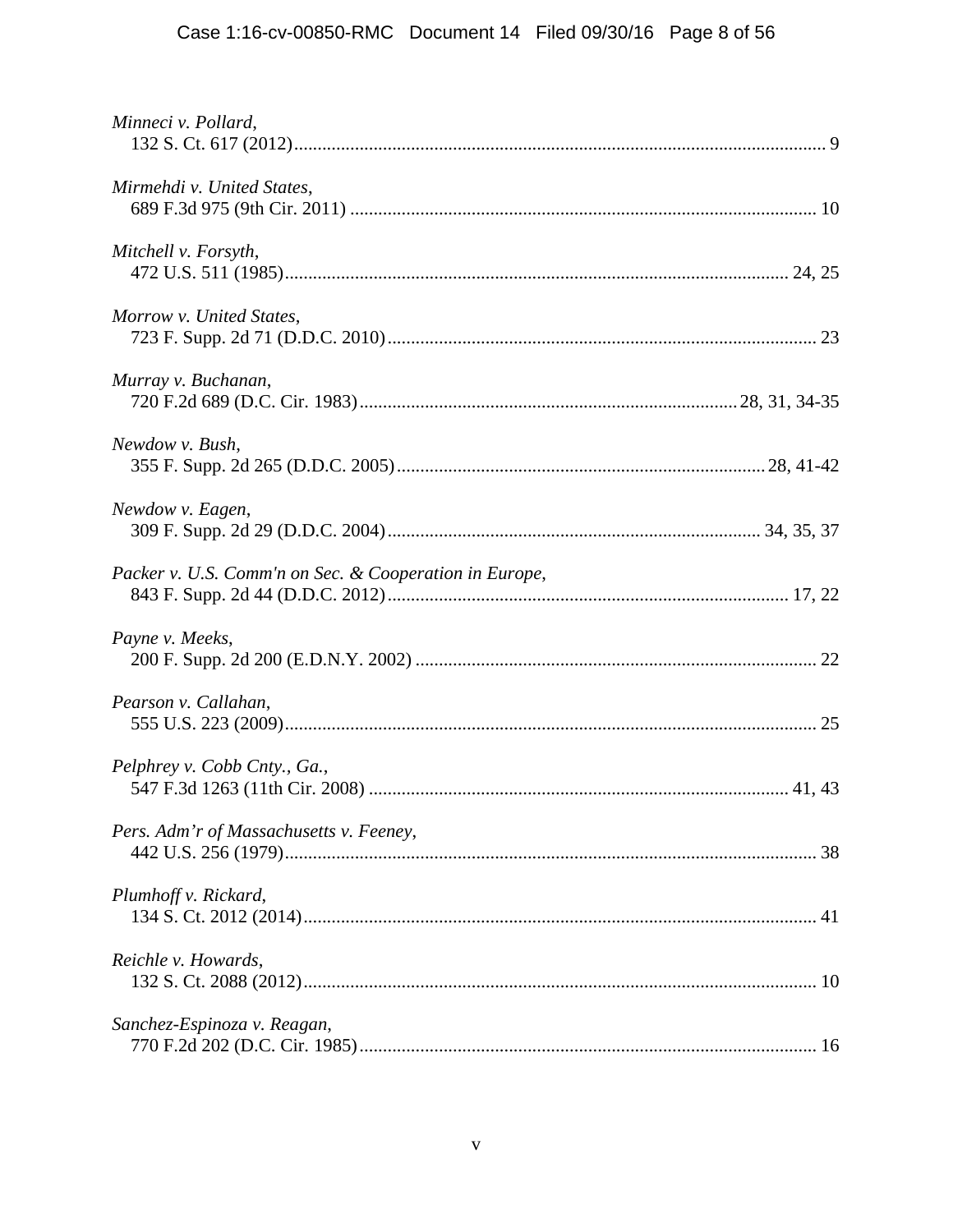# Case 1:16-cv-00850-RMC Document 14 Filed 09/30/16 Page 9 of 56

|        | Saucier v. Katz,                                                                                                   |
|--------|--------------------------------------------------------------------------------------------------------------------|
|        | Schweiker v. Chilicky,                                                                                             |
|        | Simkins v. District of Columbia Gov't,                                                                             |
|        | Simpson v. Chesterfield Cnty. Bd. of Supervisors,                                                                  |
|        | Snyder v. Murray City Corp.,                                                                                       |
| $\ast$ | Town of Greece v. Galloway,                                                                                        |
|        | Trudeau v. Fed. Trade Comm'n,                                                                                      |
|        | Tull v. Office of Architect of the Capitol,                                                                        |
|        | Turkmen v. Hasty,<br>789 F.3d 218 (2d Cir. 2015), pet. for cert. filed, No. 15-1358 (U.S. May 9, 2016)  10, 18, 23 |
|        | Unification Church v. INS,                                                                                         |
|        | United States v. Ballin,                                                                                           |
| $\ast$ | United States v. Stanley,                                                                                          |
|        | Vance v. Rumsfeld,                                                                                                 |
|        | Wilkie v. Robbins,                                                                                                 |
|        | Wilson v. Libby,                                                                                                   |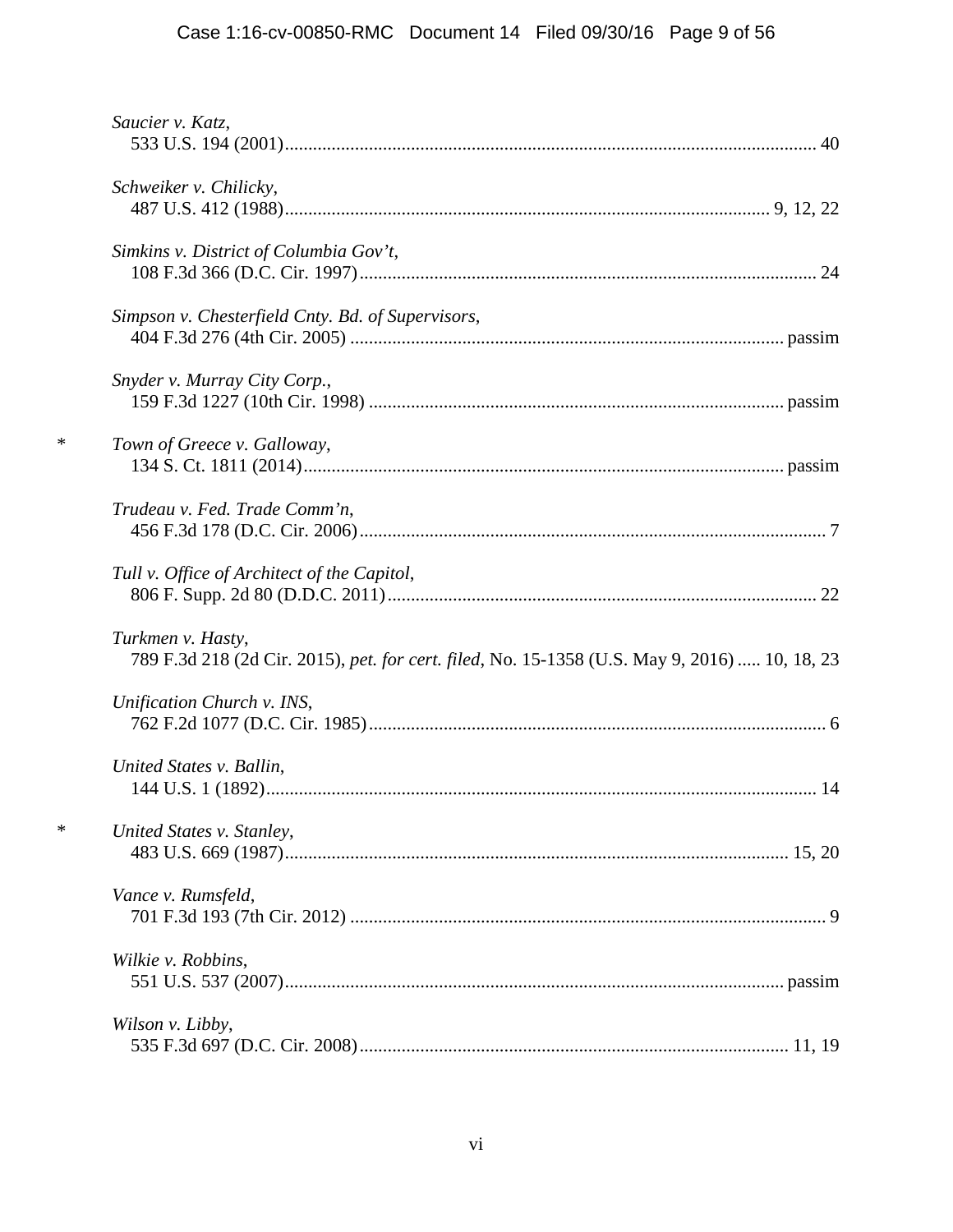# **Statutes**

# **Constitution**

# **Rules**

# **Other Authorities**

| Asher C. Hinds, |  |
|-----------------|--|
|                 |  |
|                 |  |
|                 |  |
|                 |  |
|                 |  |
|                 |  |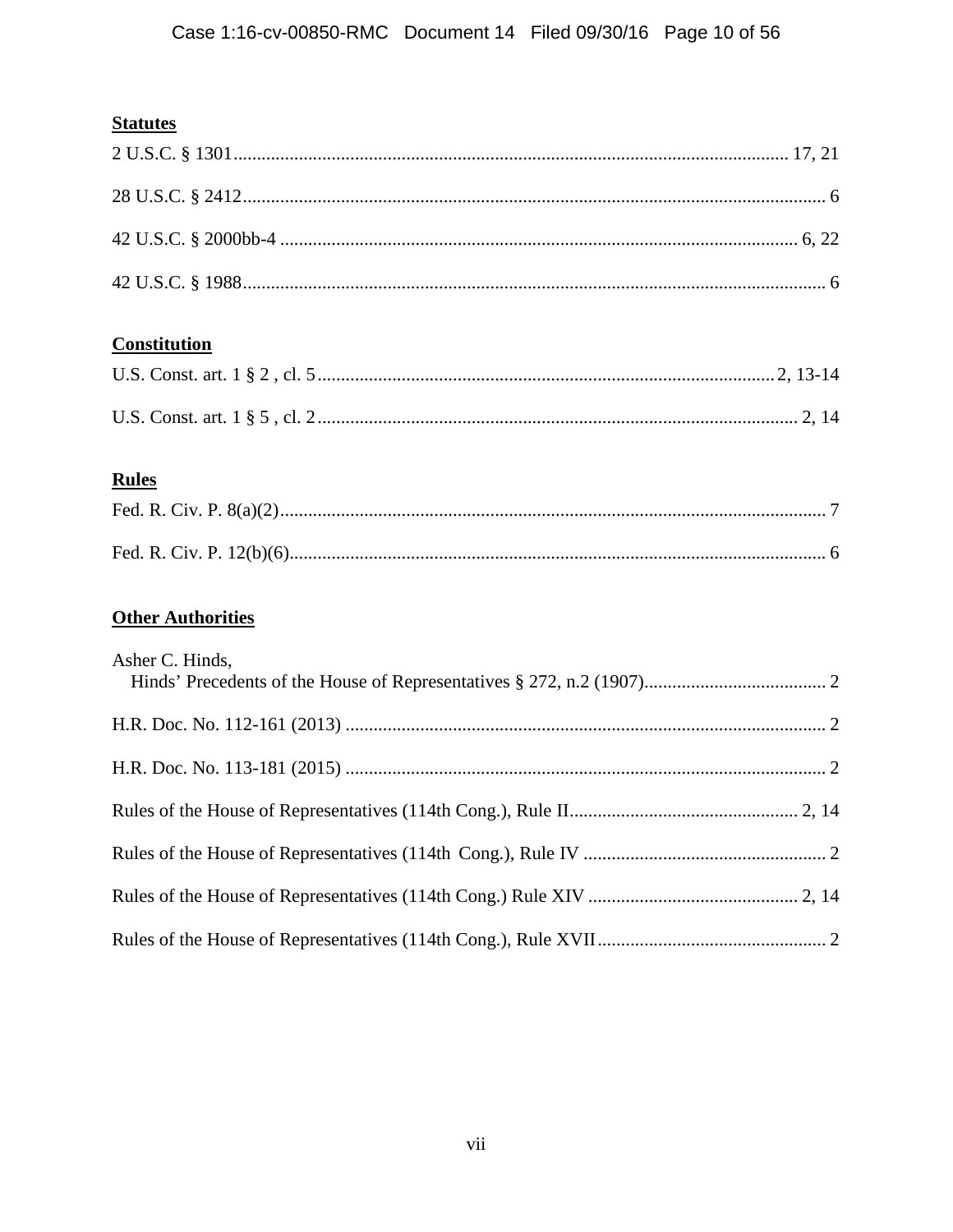### **INTRODUCTION**

Plaintiff Daniel Barker, a self-described atheist and co-president of the Freedom From Religion Foundation, seeks to recover money damages from the personal assets of Father Patrick J. Conroy, the Chaplain of the U. S. House of Representatives, because Father Conroy did not invite plaintiff to serve as a guest chaplain for the House. Although plaintiff brings his claims against Father Conroy directly under the Constitution pursuant to *Bivens v. Six Unknown Named Agents of the Federal Bureau of Narcotics*, 403 U.S. 388 (1971), alleging that Father Conroy discriminated against him on account of his "religious choices" in violation of the First and Fifth Amendments, plaintiff's Complaint makes plain that his true goal is to challenge the House Rule requiring that each day's sitting of the House start with a "prayer."

This court should dismiss the individual-capacity claims against Father Conroy because plaintiff seeks to extend *Bivens* into a wholly new context in the face of numerous special factors counseling against implying a damages remedy. In addition to the separation-of-powers concerns and other practical concerns inherent in implying a remedy here, the Supreme Court has made clear that *Bivens* remedies have never been considered a proper vehicle for challenging an entity's policy. Extending *Bivens* to the claims in this case is all the more inappropriate given that, unlike the plaintiff in *Bivens*, plaintiff has more traditional forms of relief available to him. For these reasons alone, the *Bivens* claims should be dismissed. Even were the court to create a damages remedy in such a novel arena, Father Conroy nonetheless is entitled to qualified immunity because plaintiff has not adequately alleged that he violated a clearly established constitutional right. All individual-capacity claims against Father Conroy therefore should be dismissed.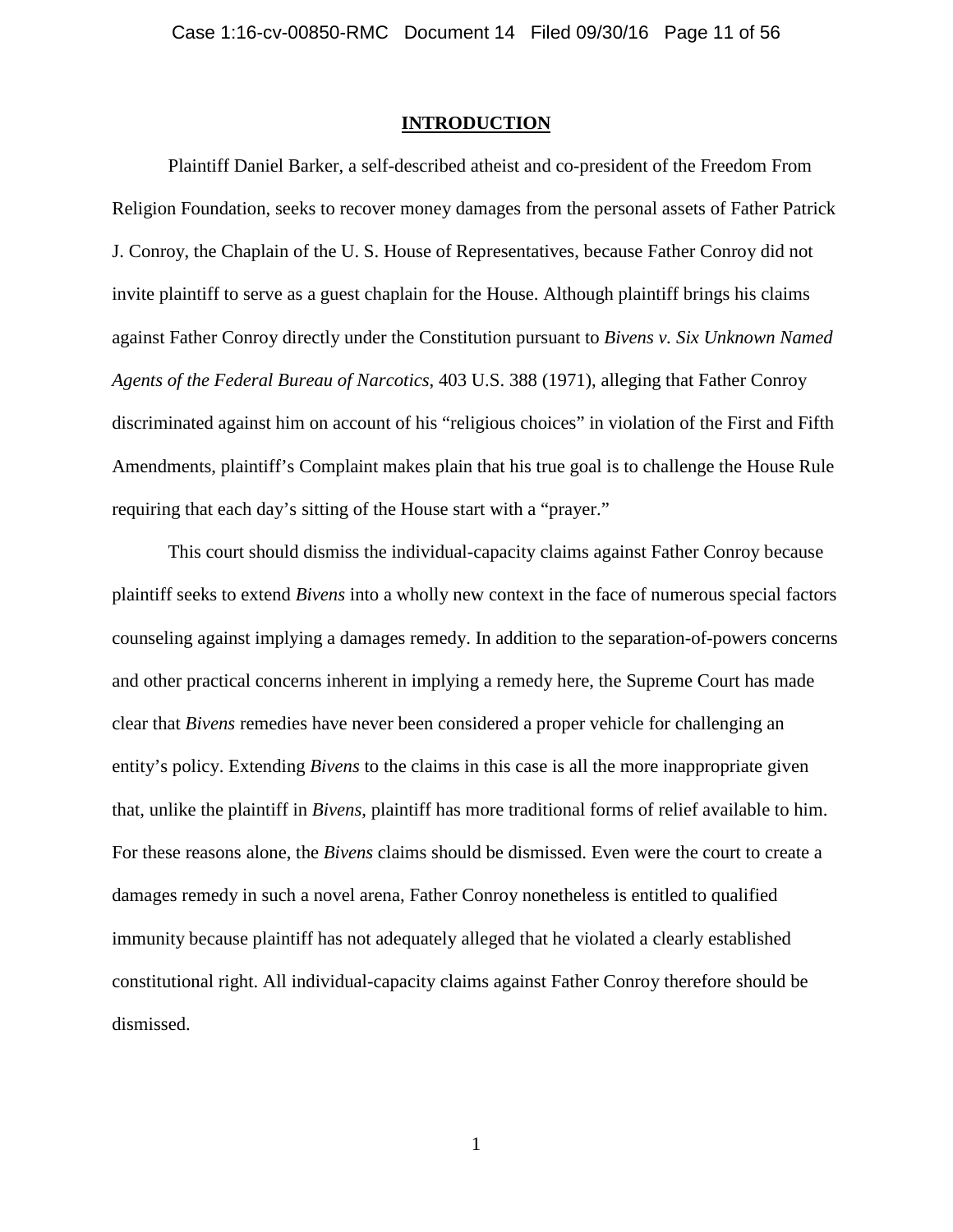## **BACKGROUND**

## **I. The U.S. House of Representatives and Applicable House Rules**

The Constitution specifically entrusts to the U.S. House of Representatives the duty to "chuse their … Officers." U.S. CONST. art. 1, § 2, cl. 5. The Constitution also empowers the House to "determine the Rules of its Proceedings." U.S. CONST. art. 1, § 5, cl. 2. In the exercise of these constitutional duties, at the beginning of each new Congress, the House passes, by a majority vote, rules that govern the internal proceedings of the House. *See* Rules of the House of Representatives (114th Cong.) ("House Rules"), H.R. Doc. No. 113-181 (2015).<sup>1</sup>

Under the House Rules, one of the Officers of the House is the Chaplain, elected by the Members. Rule II. The House Rules provide for the election of the Chaplain at the beginning of each session of Congress. *Id*. The House Rules require the Chaplain to "offer a prayer at the commencement of each day's sitting of the House." Rule II.5. The House Rules prescribe that the House's first "order of business … shall be … [p]rayer by the Chaplain." Rule XIV.1.

Since the late 1800s, the House has occasionally permitted volunteer religious leaders ("guest chaplains") to give the required prayer. *See* Asher C. Hinds, 1 Hinds' Precedents of the House of Representatives  $\S 272$ , n.2 (1907).<sup>2</sup> The public is not otherwise allowed on the House floor during legislative sessions. Rule IV.1-.5 (only certain enumerated persons acting in official capacities and who possess official designations are admitted to the Hall of the House). Even House Members are not allowed to introduce or recognize individuals who are observing from the spectator gallery. Rule XVII.7.

<sup>&</sup>lt;sup>1</sup> Reference is made to the current House Rules, although the cited House Rules were no different at the time of the events alleged in the Complaint. *See* H.R. DOC. NO. 112-161 (2013).

<sup>2</sup> Courts may take judicial notice of historical or political facts and any other facts that are verifiable with certainty, including public records and government documents available from reliable sources. *Al-Aulaqi v. Panetta*, 35 F. Supp. 3d 56, 67-68 (D.D.C. 2014).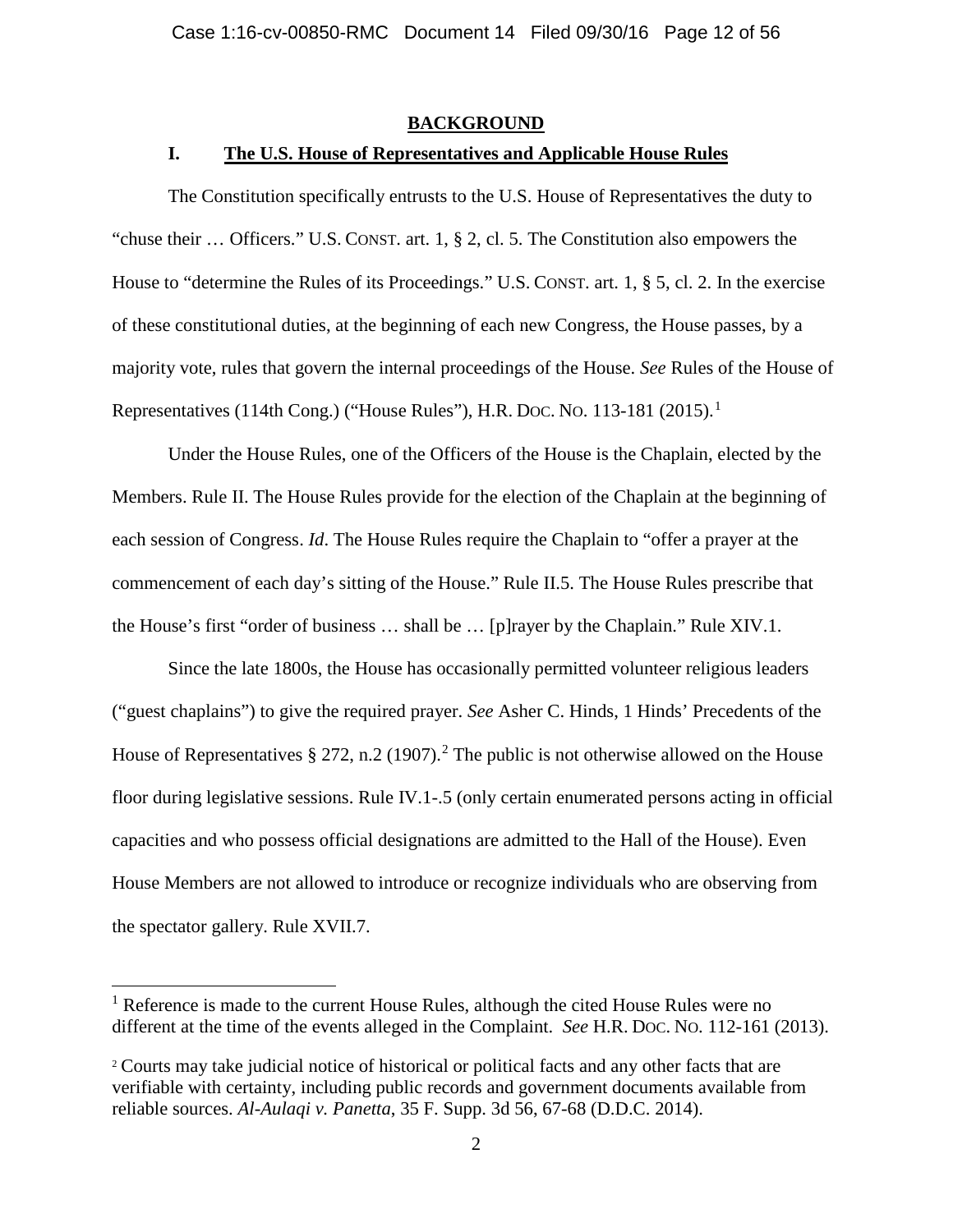## **II. Plaintiff's Allegations**<sup>3</sup>

With respect to Father Conroy personally, the Complaint alleges as follows: Plaintiff Daniel Barker is co-president and lifetime member of the Freedom From Religion Foundation, a non-profit that promotes non-belief and works to keep state and church separate. Compl. ¶ 13. Although plaintiff was ordained to the Christian ministry in 1975, after nineteen years in the ministry, plaintiff "lost faith in faith" and became an atheist. *Id*. ¶¶ 14, 16. Plaintiff continues to use his Christian ordination to perform weddings, although he no longer preaches the tenets of his former religion. *Id*. ¶ 20. Plaintiff believes that there are no gods or other supernatural higher powers and he opposes any governmental preferences towards religion. *Id*. ¶ 17.

Father Conroy serves as the Chaplain for the U.S. House of Representatives. *Id*. ¶ 24. The House elected Father Conroy as Chaplain and swore him in to office on May 25, 2011. *Id*. ¶ 25. The Chaplain's sole codified duty is to offer a prayer at the commencement of each day's sitting of the House. *Id*. ¶ 52 (citing House Rule II.5). For many years, guest chaplains have been giving opening invocations in the House. *Id*. ¶ 58. The Chaplain's Office approves guest chaplains, who, on average, deliver invocations two times a week. *Id*.  $\P$  56, 59. Typically, a sponsoring representative introduces the guest chaplain and local media covers the congressional introduction and the invocation that the guest chaplain delivers. *Id*. ¶¶ 61, 65. The introduction is recorded in the Congressional Record. *Id*. ¶ 63.

Five weeks after the Supreme Court issued its decision in *Town of Greece v. Galloway*, 134 S. Ct. 1811 (2014), a case in which the Court upheld the prayer practice of a town's local board, lawyers representing plaintiff visited the Capitol and met with Elisa Aglieco and Karen

<sup>&</sup>lt;sup>3</sup> The facts in this section are taken from the Complaint and are assumed to be true for the purposes of this motion only. *See Davis v. Billington,* 681 F.3d 377, 379 (D.C. Cir. 2012).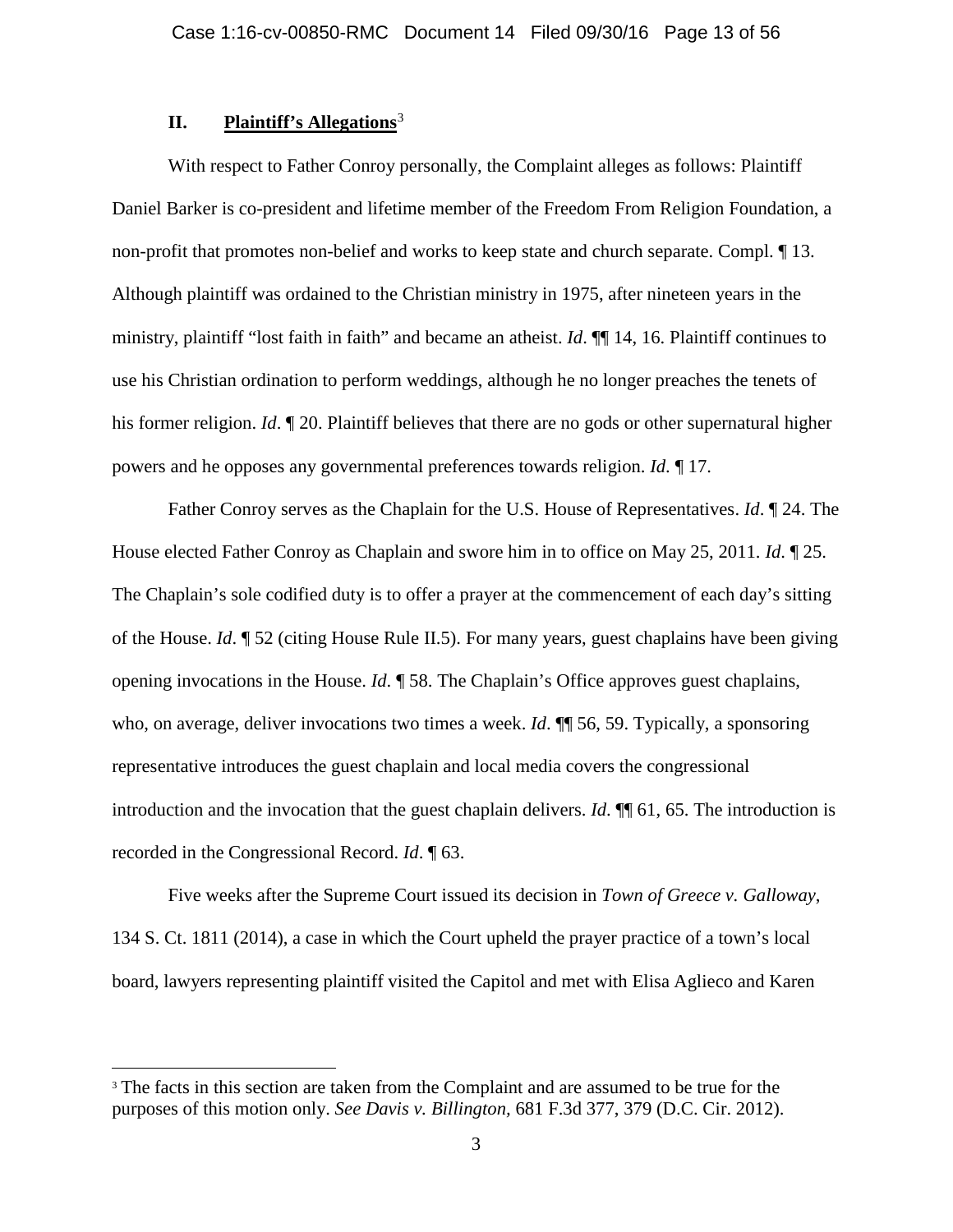#### Case 1:16-cv-00850-RMC Document 14 Filed 09/30/16 Page 14 of 56

Bronson, employees of the House Chaplain's Office at the time. Compl. ¶ 34; *id*. Ex. F at 1. The lawyers inquired about the possibility of a "nonreligious citizen" serving as guest chaplain and delivering the "opening invocation" for the House. *Id*. Bronson and Aglieco explained that there are no written requirements to serve as a guest chaplain, but the guest chaplain must be sponsored by a Member of the House, must be ordained, and should address in the prayer a "higher power," rather than address House members directly. *Id*. ¶ 35.

In February 2015, Representative Mark Pocan requested that plaintiff be given consideration as a guest chaplain. *Id*. ¶ 37; *id*. Ex. A. In his written request, Representative Pocan reported that plaintiff holds a certificate of ordination from the Standard Christian Center and planned "for his invocation to be secular." *Id*. Ex. A. Representative Pocan stated that plaintiff "intends to offer the House of Representatives a hopeful invocation focusing on leading a happy, loving, moral and purpose-filled life." *Id*. At Ms. Aglieco's request, plaintiff also supplied his contact information, biography, and Standard Christian Center ordination certificate. *Id*. ¶ 38. Plaintiff's biography reported that he was ordained to the Christian ministry in 1975, but today "he is co-President of the Freedom From Religion Foundation, an atheist, and a humanist promoting the good news of freethought." *Id*. Ex. D. It also reported that plaintiff is an author, composer, musician, and public speaker who has discussed a meaningful life without a god. *Id*.

According to the Complaint, after receiving Representative Pocan's letter, Father Conroy approached Representative Pocan and suggested that he was dubious that an atheist could craft an appropriate invocation. *Id*. ¶ 39. Father Conroy indicated that reviewing a draft copy of plaintiff's invocation might allay his concerns. *Id*. ¶ 40. Plaintiff provided a draft of his proposed invocation in June 2015. *Id*. ¶ 43. In December 2015, the Chaplain's Office denied plaintiff permission to serve as guest chaplain. *Id*. ¶ 47.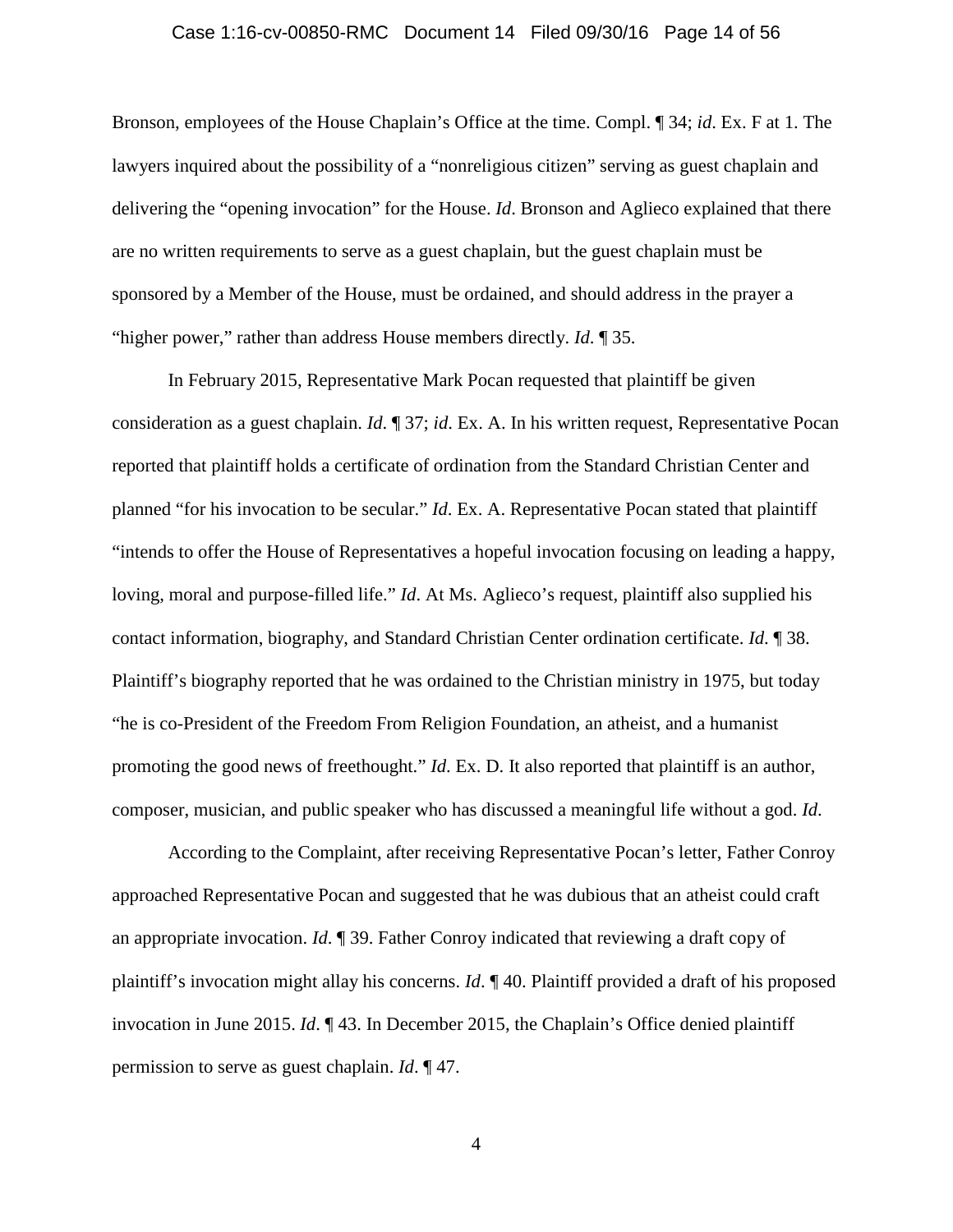#### Case 1:16-cv-00850-RMC Document 14 Filed 09/30/16 Page 15 of 56

Attorneys from the Freedom From Religion Foundation wrote a letter to Father Conroy, accusing him of discriminating against plaintiff based on plaintiff's religious identification. *Id*. Ex. F. at 1. The attorneys requested that the Office of the Chaplain immediately approve plaintiff as a guest chaplain. *Id*. at 5. In a letter signed by Father Conroy dated January 7, 2016, and addressed to Representative Pocan, Father Conroy explained that the House Rules require that each day that the House is in session must commence with a prayer. *Id*. Ex. C. Father Conroy noted that, in keeping with past practices, from time to time, he had invited guest chaplains to fulfill this responsibility by offering the prayer. He also explained that he permitted Members to recommend particular clergy for consideration as guest chaplains. The letter stated further that, leaving aside whether the secular invocation that plaintiff proposed to deliver was a prayer within the meaning of the House Rules and whether Father Conroy could even permit plaintiff to deliver such an invocation consistent with his responsibilities under the House Rules, plaintiff had provided an ordination certificate from 1975 that stated he was a Minister of Christ, but provided a biography that identified him as an atheist, who had outgrown his religious beliefs. Father Conroy observed that the information plaintiff provided indicated that the certificate was not legitimate for purposes of considering Representative Pocan's request that plaintiff be invited to offer the "opening invocation." *Id*. at 2 (quotation marks in original). Finally, Father Conroy clarified that he never requested draft remarks from plaintiff nor did he ever state that plaintiff must submit remarks in advance for approval. *Id*. at 2-3.

Plaintiff filed his Complaint on May 5, 2016. ECF No. 1. Plaintiff sues Father Conroy, Assistant to the Chaplain Elisa Aglieco, the Chaplain's Liaison to Staff Karen Bronson, and Speaker of the House Paul Ryan in their official capacities, along with the House of Representatives, alleging that the guest chaplain requirements and the refusal to permit plaintiff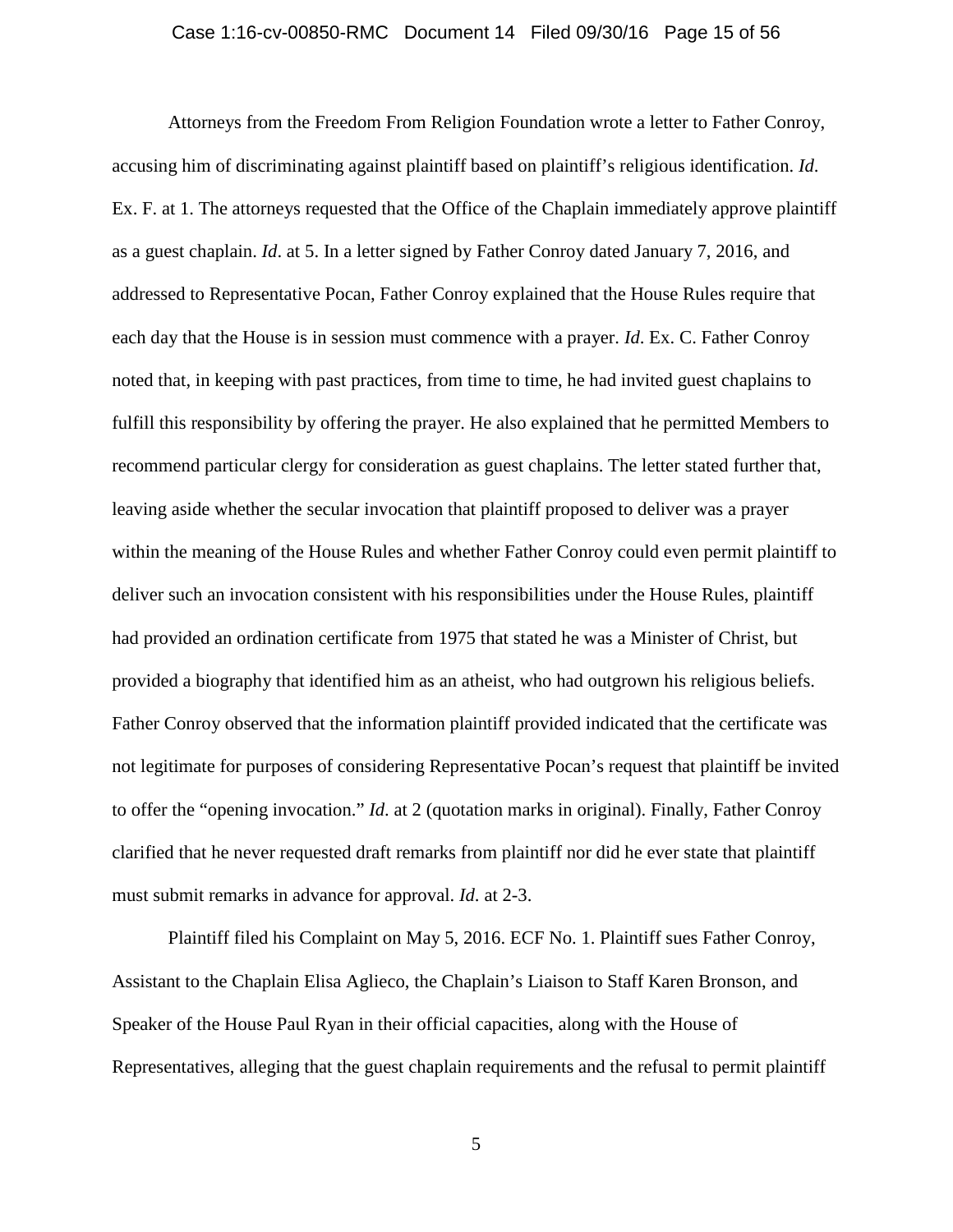## Case 1:16-cv-00850-RMC Document 14 Filed 09/30/16 Page 16 of 56

the opportunity to give an opening invocation violated the Establishment Clause of the First Amendment, the Due Process Clause of the Fifth Amendment, Article 6, Paragraph 6 of the Constitution, and the Religious Freedom Restoration Act, 42 U.S.C. § 2000bb. Compl. ¶¶ 158- 200, Counts A-D. Plaintiff also brings *Bivens* claims against Father Conroy in his personal capacity, alleging that Father Conroy discriminated against plaintiff for his religious choices in violation of the First and Fifth Amendments. Compl. ¶¶ 201-206, Count E. Plaintiff seeks money damages from Father Conroy personally.<sup>4</sup> He seeks declaratory, injunctive, and mandamus relief from the official-capacity defendants.<sup>5</sup>

## **LEGAL STANDARD**

Dismissal is required under Federal Rule of Civil Procedure 12(b)(6) when a plaintiff

fails to plead "sufficient factual matter, accepted as true, to state a claim to relief that is plausible

<sup>&</sup>lt;sup>4</sup> This Memorandum is submitted solely on behalf of Father Conroy in his individual capacity. The U.S. House of Representatives and official-capacity defendants are concurrently filing a separate motion to dismiss all claims asserted against them. To avoid duplication, this Memorandum focuses on the defenses unique to the individual-capacity claims. Certain defenses, however, are available to all defendants, regardless of the capacity in which defendants are sued or are otherwise dispositive of the Complaint in its entirety. Therefore, Father Conroy specifically incorporates, by reference, the arguments made in Part II (A-D) of the Memorandum in Support of the Official Defendants' Motion to Dismiss. ("Official Defs. Mem.").

 $<sup>5</sup>$  Although not specified in the Complaint, it appears that plaintiff's requests for injunctive,</sup> declaratory, and mandamus relief (Request For Relief ¶¶ a-h, Compl. ¶¶ 177, 193, 200) are sought from the official-capacity defendants only. *Compare* Counts A-D (seeking equitable relief) *with* Count E (seeking damages from Father Conroy personally). Seeking equitable relief only from the official-capacity defendants is appropriate because courts in this district and nationwide have made clear that "there is no basis for suing a government official for declaratory and injunctive relief in his or her individual or personal capacity." *Hatfill v. Gonzales*, 519 F. Supp. 2d 13, 26 (D.D.C. 2007). Moreover, courts nationwide and within this district have made clear that attorneys' fees are not recoverable in *Bivens* suits under 28 U.S.C. § 2412 or 42 U.S.C. § 1988. *See Unification Church v. INS*, 762 F.2d 1077, 1081 (D.C. Cir. 1985) (§ 1988 only applies to violations of the statutes listed therein); *GasPlus, LLC v. United States Dep't of Interior*, 593 F. Supp. 2d 80, 84, 88-89 (D.D.C. 2009) (fees in *Bivens* actions not recoverable under § 2412). To the extent that Request for Relief ¶ j is directed towards Father Conroy in his individual capacity, it therefore must be dismissed.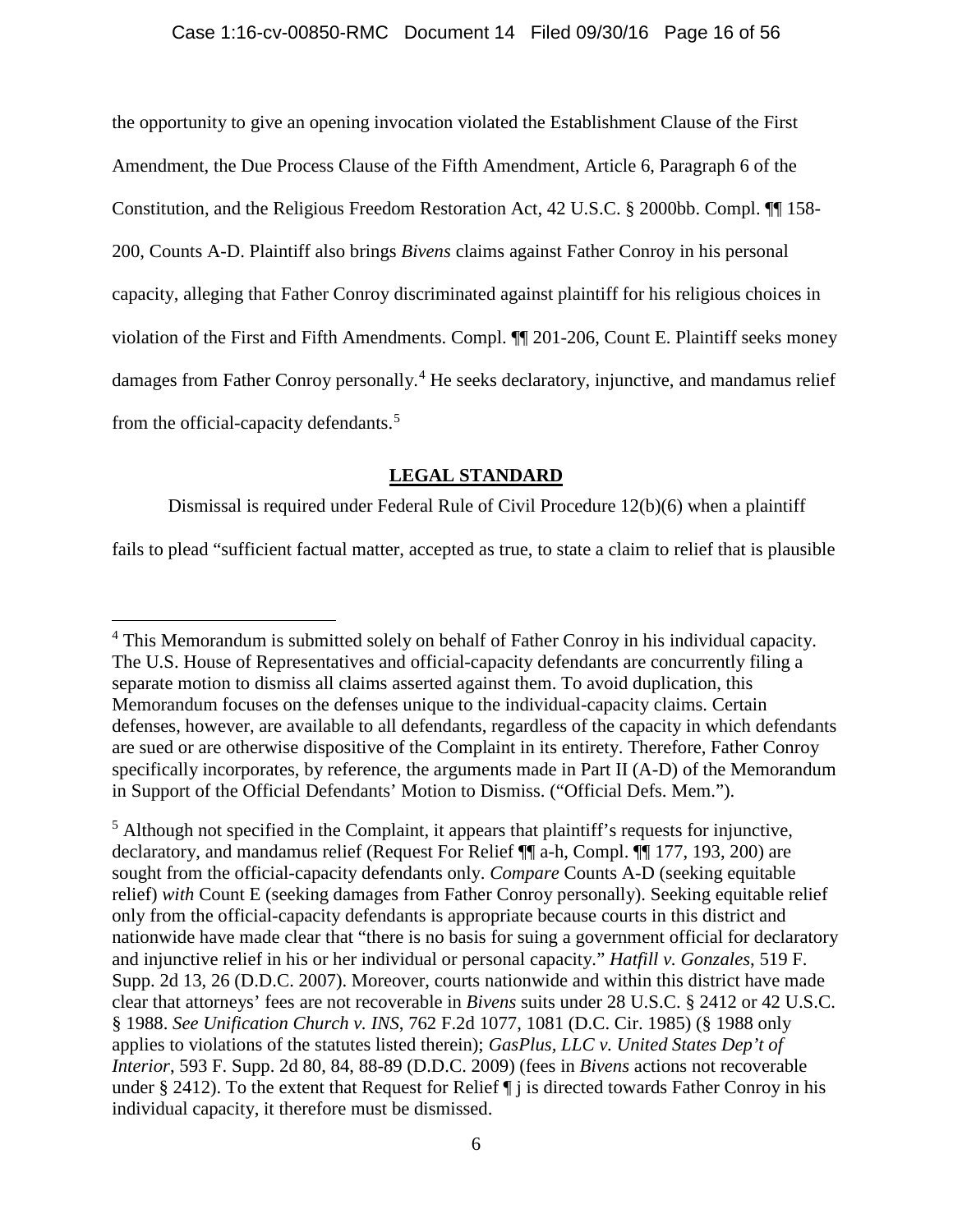#### Case 1:16-cv-00850-RMC Document 14 Filed 09/30/16 Page 17 of 56

on its face." *Ashcroft v. Iqbal*, 556 U.S. 662, 678 (2009) (citation and internal quotation marks omitted). A claim is plausible "when the plaintiff pleads factual content that allows the court to draw the reasonable inference that the defendant is liable for the misconduct alleged." *Id*. Although the court must assume the truth of well-pleaded factual allegations in ruling on a motion to dismiss, "the tenet that a court must accept as true all of the allegations contained in a complaint is inapplicable to legal conclusions." *Id*. Accordingly, a court need not "accept inferences drawn by plaintiffs if such inferences are unsupported by the facts set out in the complaint." *Trudeau v. Fed. Trade Comm'n*, 456 F.3d 178, 193 (D.C. Cir. 2006) (internal quotation marks omitted). Similarly, a court need not accept as true "a legal conclusion couched as a factual allegation." *Id*. (internal quotation marks omitted).

As *Iqbal* teaches, "[w]here a complaint pleads facts that are 'merely consistent with' a defendant's liability," it has failed to state a claim. *Iqbal*, 556 U.S. at 678 (quoting *Bell Atl. Corp. v. Twombly*, 550 U.S. 544, 557 (2007)). Thus, if the facts presented by the plaintiff do not "permit the court to infer more than the mere possibility of misconduct, the complaint has alleged–but not 'show[n]'–'that the pleader is entitled to relief,'" and dismissal should be granted. *Id.* at 679 (citing Fed. R. Civ. P. 8(a)(2)). Finally, even when the complaint contains detailed factual allegations, the complaint still must be dismissed when the allegations, taken as true, show the plaintiff is not entitled to relief. *See id*.

### **ARGUMENT**

The claims against Father Conroy in his individual capacity should be dismissed because special factors counsel hesitation in creating an implied damages remedy in this novel context. Even if it were appropriate for the court to create a nonstatutory damages remedy here, Father Conroy is entitled to qualified immunity.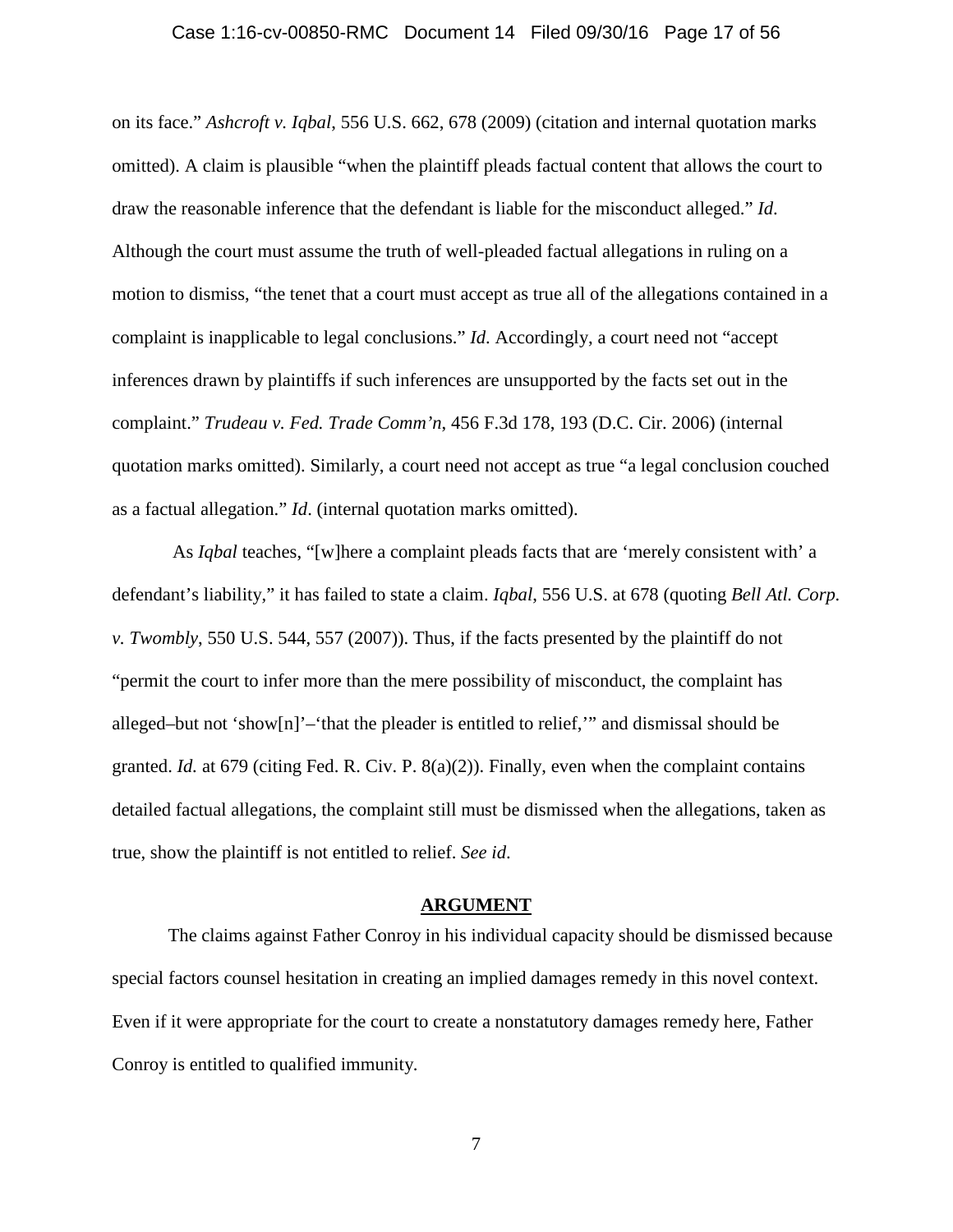## **I. Special Factors Counsel Against Creating the** *Bivens* **Remedy That Plaintiff Seeks Here.**

Plaintiff asks this court to create an implied damages remedy in a wholly new context, notwithstanding the presence of a host of special factors that counsel against doing so. Invoking *Bivens v. Six Unknown Named Agents of the Fed. Bureau of Narcotics*, 403 U.S. 388 (1971), plaintiff seeks damages directly under the Constitution from Father Conroy for alleged violations of plaintiff's rights under the First and Fifth Amendments. Compl. ¶¶ 201-206. In *Bivens*, the Supreme Court "recognized for the first time an implied private action for damages against federal officers alleged to have violated a citizen's constitutional rights." *Iqbal*, 556 U.S. at 675 (citation omitted). There, the Court held that Webster Bivens, the victim of an alleged Fourth Amendment violation, could pursue an implied right of action directly under that Amendment to recover damages in the absence of a statutory cause of action because there were "no special factors counseling hesitation in the absence of affirmative action by Congress." *Bivens*, 403 U.S. at 396.

Subsequently, the Supreme Court has made clear that a judicially created damages remedy for constitutional violations like that inferred in *Bivens* is "disfavored," *Iqbal*, 556 U.S. at 675, and "is not an automatic entitlement." *Wilkie v. Robbins*, 551 U.S. 537, 550 (2007). The Supreme Court therefore has extended *Bivens* only twice since *Bivens* itself was decided—the most recent occasion more than three decades ago—in both instances specifically determining that there were no such special factors. *See Davis v. Passman,* 442 U.S. 228 (1979) (implying a damages remedy under the Due Process Clause for congressional aide alleging sex discrimination in the workplace); *Carlson v. Green,* 446 U.S. 14 (1980) (implying a damages remedy under the Eighth Amendment for a prisoner against federal prison officials).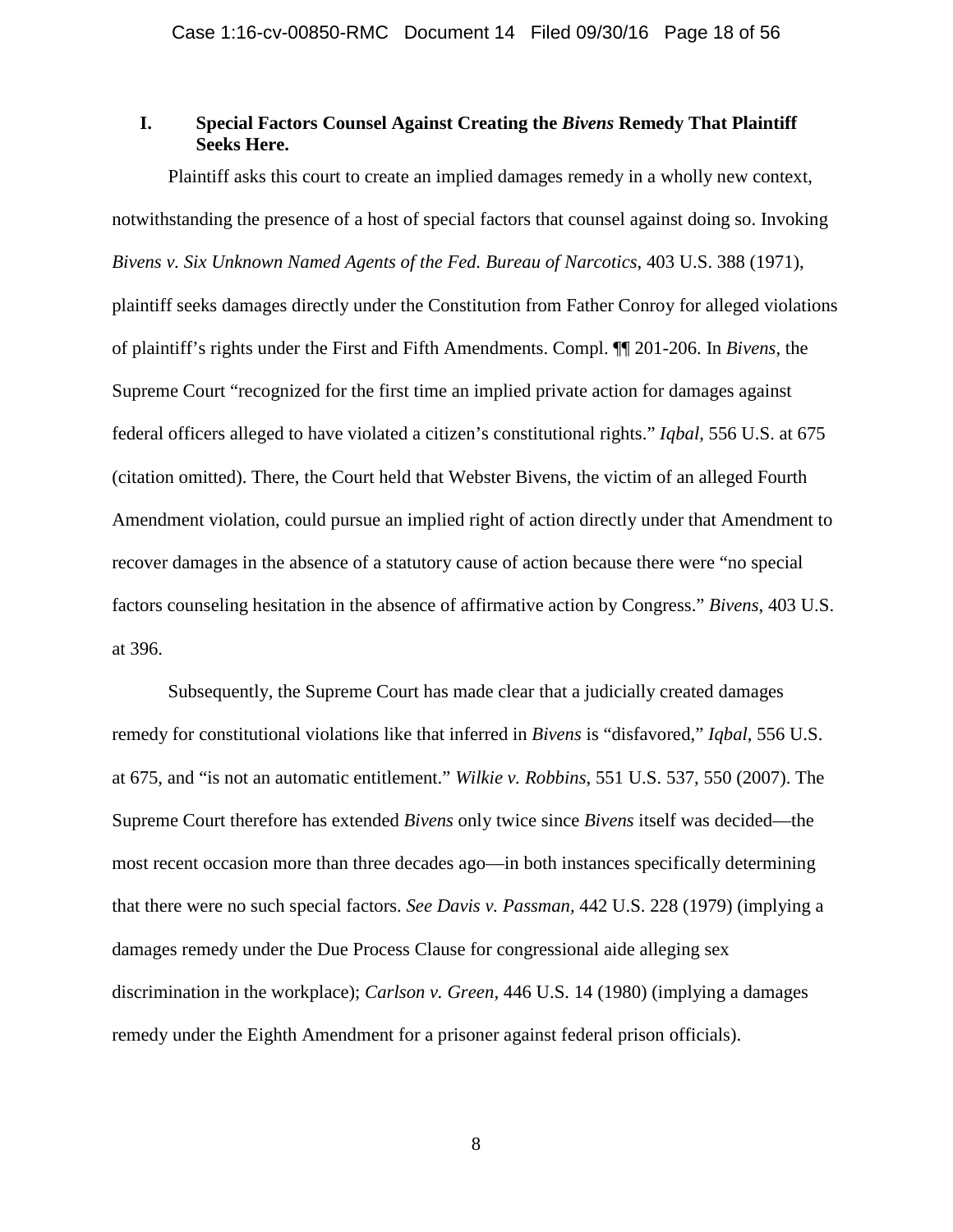#### Case 1:16-cv-00850-RMC Document 14 Filed 09/30/16 Page 19 of 56

In the more than thirty-five years since *Carlson,* the Court "ha[s] consistently refused to extend *Bivens* liability." *Corr. Servs. Corp. v. Malesko*, 534 U.S. 61, 68 (2001); *Minneci v. Pollard*, 132 S. Ct. 617, 622-623 (2012) (collecting cases). Indeed, the Supreme Court has "in most instances . . . found a *Bivens* remedy unjustified," *Wilkie*, 551 U.S. at 550, a view held consistently throughout the circuits. *Meshal v. Higgenbotham,* 804 F.3d 417, 421 (D.C. Cir. 2015) (internal quotation marks omitted) (observing that "over time, the Court gradually retreated from *Bivens,* rejecting any automatic entitlement to the remedy…"); *Cioca v. Rumsfeld,*  720 F.3d 505, 509 (4th Cir. 2013) (citation and quotation marks omitted) (explaining that the strict limits on *Bivens* claims "exist in part because the Supreme Court has long counselled restraint in implying new remedies at law. Such restraint counsels that we review a plaintiff's invitation to imply a *Bivens* action . . . with skepticism."); *Vance v. Rumsfeld,* 701 F.3d 193, 198 (7th Cir. 2012) (en banc) ("Whatever presumption in favor of a *Bivens*-like remedy may once have existed has long since been abrogated."). As the Supreme Court noted, it has since "retreated from [its] previous willingness to imply a cause of action where Congress has not provided one." *Malesko*, 534 U.S. at 67 n.3. Accordingly, the D.C. Circuit has cautioned that "[t]he implication of a *Bivens* action … is not something to be undertaken lightly." *Doe v. Rumsfeld*, 683 F.3d 390, 394 (D.C. Cir. 2012).

Recognizing that such implied causes of action are disfavored, the Court has been especially vigilant in urging caution when a plaintiff seeks to extend *Bivens* "to any new context or new category of defendants." *Malesko*, 534 U.S. at 68; *Iqbal*, 556 U.S. at 675; *Schweiker v. Chilicky*, 487 U.S. 412, 421 (1988) ("Our more recent decisions have responded cautiously to suggestions that *Bivens* remedies be extended into new contexts."); *Meshal*, 804 F.3d at 421 (explaining that courts "have tread carefully before recognizing *Bivens* causes of action when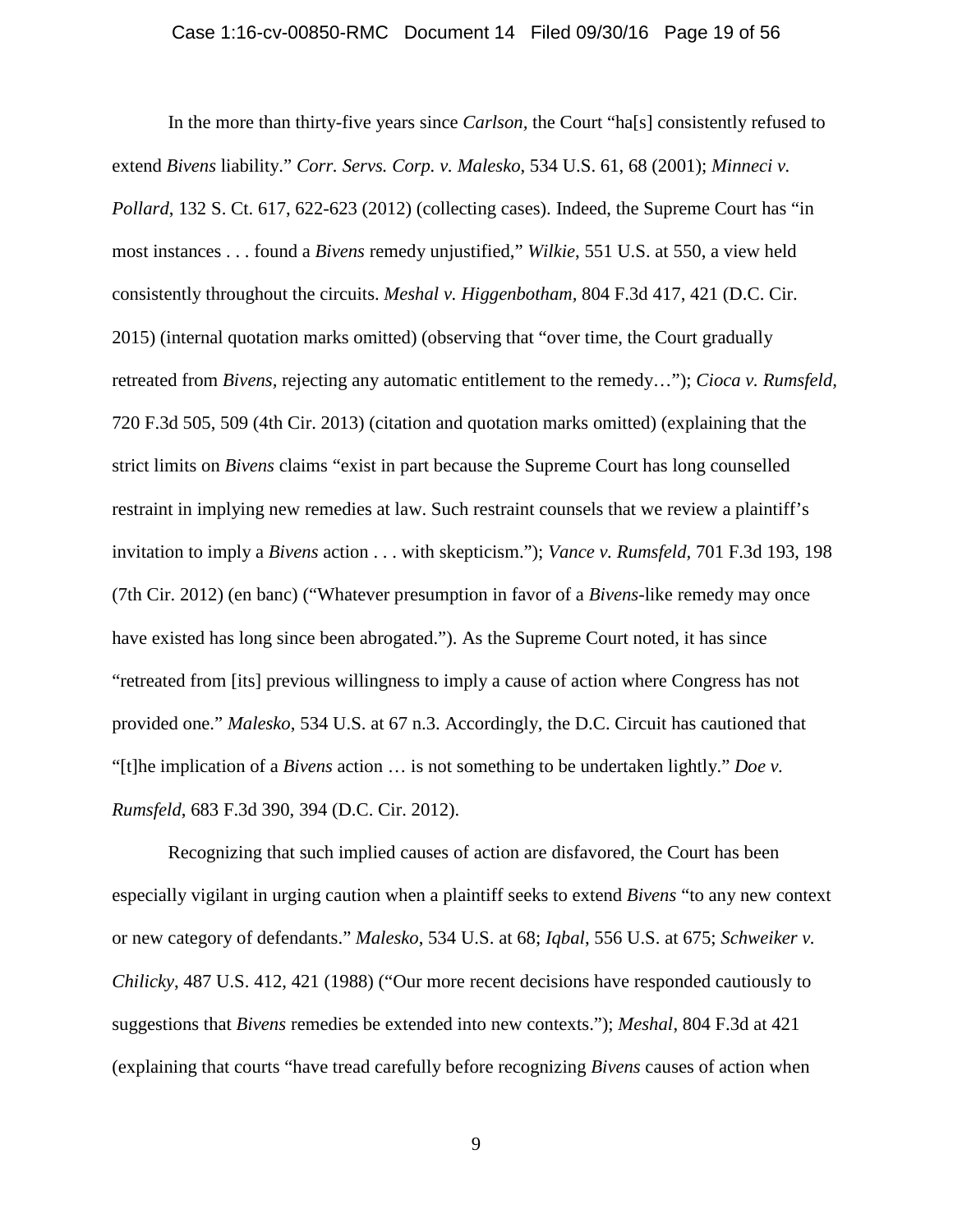#### Case 1:16-cv-00850-RMC Document 14 Filed 09/30/16 Page 20 of 56

plaintiffs have invoked them in new contexts"); *Mirmehdi v. United States*, 689 F.3d 975, 980 (9th Cir. 2011) (noting that in the years since *Bivens*, the Supreme Court "has repeatedly rejected *Bivens* claims outside the context discussed in that specific case"); *Arar v. Ashcroft,* 585 F.3d 559, 571 (2d Cir. 2009) (en banc) (citation and internal quotation marks omitted) ("[T]he *Bivens* remedy is an extraordinary thing that should rarely if ever be applied in new contexts.").

### **A. Plaintiff Seeks to Extend** *Bivens* **Liability Into a Novel Context.**

In this case, plaintiff asks this court to extend *Bivens* liability into an entirely new context. For the purpose of analyzing a proposed *Bivens* claim, "context" means "a potentially recurring scenario that has similar legal and factual components." *Meshal*, 804 F.3d at 424 (quoting *Arar*, 585 F.3d at 572). Importantly, the Supreme Court has never recognized a First Amendment *Bivens* claim for religious discrimination. *Iqbal*, 556 U.S. at 675 (observing that, because the Court has been reluctant to extend *Bivens* liability to any new context, "[t]hat reluctance might well have disposed of [plaintiff's] First Amendment claim of religious discrimination" had the parties pressed the argument); *id*. (explaining that the Court has "declined to extend *Bivens* to a claim sounding in the First Amendment."); *Reichle v. Howards*, 132 S. Ct. 2088, 2093 n.4 (2012) (noting that "[w]e have never held that *Bivens* extends to First Amendment claims"). Recently, the Second Circuit refused to recognize a *Bivens* remedy under the Free Exercise Clause *solely* because the Supreme Court had never extended *Bivens* to a claim sounding in the First Amendment. *See Turkmen v. Hasty*, 789 F.3d 218, 236 (2d Cir. 2015), *petition for cert. filed*, No. 15-1358 (U.S. May 9, 2016); *accord Rezaq v. Fed. Bureau of Prisons*, No. 13cv990, 2016 WL 97763, at \*9 (S.D. Ill. Jan. 8, 2016) (concluding that plaintiff's *Bivens* claim under the First Amendment "is not viable" because the Supreme Court has declined to extend *Bivens* to claims sounding in the First Amendment).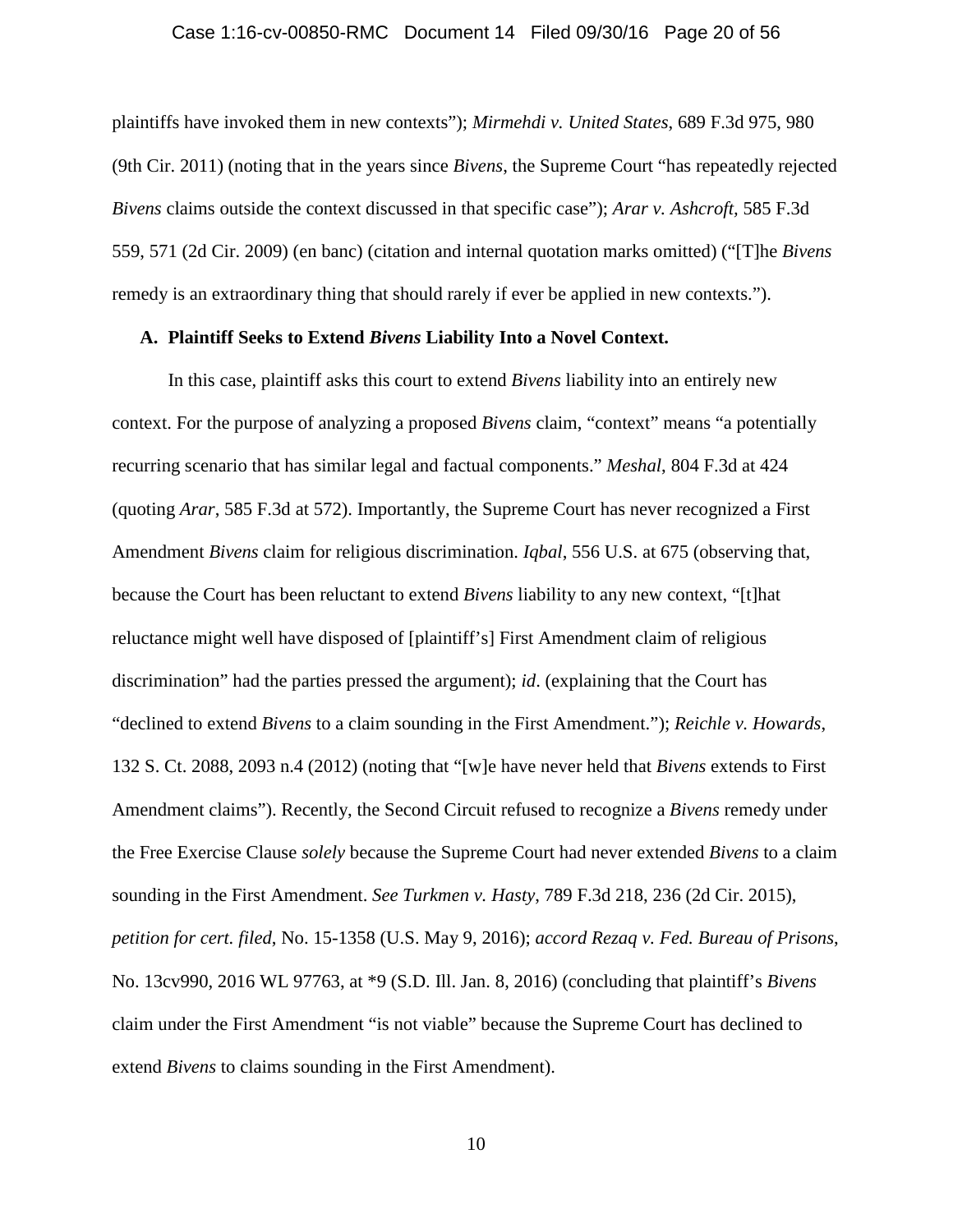#### Case 1:16-cv-00850-RMC Document 14 Filed 09/30/16 Page 21 of 56

Not only has the Supreme Court indicated reticence in the First Amendment arena, no court has ever inferred a *Bivens* remedy in the context of legislative prayer. Nor are we aware of any court inferring a *Bivens* remedy in the context of the application of Congress' internal rules of proceedings or against an officer of either Chamber of Congress for the interpretation of those internal rules. Accordingly, plaintiff's claims here unquestionably would extend *Bivens* into a new context that, as explained below, is fraught with separation-of-powers concerns.

When faced with an invitation to extend *Bivens* to a new context or category of defendants, a court must engage in a two-step inquiry. *Wilkie*, 551 U.S. at 550. The court asks, first, whether there is an "alternative, existing process for protecting the [relevant] interest [which] amounts to a convincing reason for the Judicial Branch to refrain from providing a new and freestanding remedy in damages." *Id.* (citing *Bush v. Lucas*, 462 U.S. 367, 378 (1983)). In the absence of an alternative existing process, the court engages in the next step of the analysis, in which it acts as a common-law tribunal weighing reasons for and against creating a new remedy. *Id*. In this second step, courts ask whether there are "any special factors counselling hesitation before authorizing a new kind of federal litigation." *Id.* (quoting *Bush*, 462 U.S. at 378); *see also Wilson v. Libby*, 535 F.3d 697, 704 (D.C. Cir. 2008) (citation and quotation marks omitted) (refusing to imply a remedy under the First and Fifth Amendments and noting that "[w]e have discretion in some circumstances to create a remedy against federal officials for constitutional violations, but we must decline to exercise that discretion where special factors counsel hesitation."). Thus, "a *Bivens* remedy should [not] be implied simply for want of any other means for challenging a constitutional deprivation in federal court." *Malesko*, 534 U.S. at 69. Rather, creation of a non-statutory remedy remains "a subject of judgment." *Wilkie*, 551 U.S.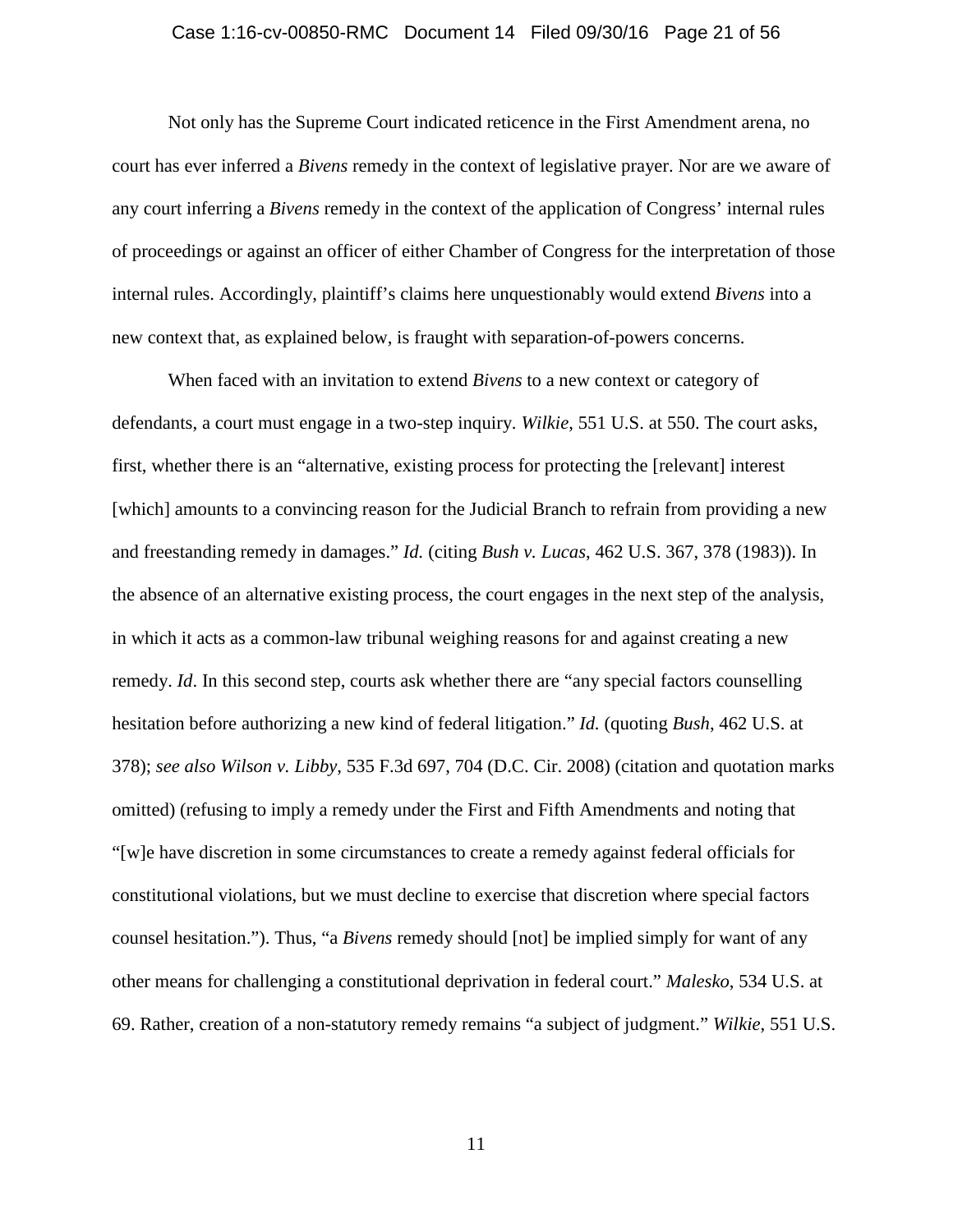at 550; *Kelley v. Fed. Bureau of Investigation*, 67 F. Supp. 3d 240, 270 (D.D.C. 2014) (explaining that "such judicial discretion should be exercised carefully").

### **B. Plaintiff's Claims Directly Implicate Numerous Special Factors.**

Plaintiff's claims implicate no less than four separate special factors that should cause this court to hesitate before implying a damages remedy in this new context. A wide range of "special factors" may make it inappropriate to create a *Bivens* remedy in a particular context, even where the plaintiff has no alternative remedy. *See Idaho v. Coeur d'Alene Tribe of Idaho*, 521 U.S. 261, 280 (1997) (opinion of Kennedy, J., joined by Rehnquist, C.J.) (citations omitted) (noting that the "*Bivens* line[] of cases reflect[s] a sensitivity to varying contexts, and courts should consider whether there are 'special factors counselling hesitation,' . . . before allowing a suit to proceed under [that] theory. The range of concerns to be considered in answering this inquiry is broad."). <sup>6</sup> Special factors that have counseled hesitation and thus foreclosed a *Bivens* remedy include: separation-of-powers concerns, *Lebron v. Rumsfeld*, 670 F.3d 540, 549 (4th Cir. 2012); *Alvarez v. USICE*, 818 F.3d 1194, 1210-11 (11th Cir. 2016); the availability of alternative remedies, *Malesko*, 534 U.S. at 67; administrability concerns, *Meshal*, 804 F.3d 427; *Lebron*, 670 F.3d at 553-54; and Congress' activity in a particular field suggesting that its inaction for a particular type of claim or harm has not been inadvertent. *Chilicky*, 487 U.S. at 423; *Klay v. Panetta*, 758 F.3d 369, 376 (D.C. Cir. 2014). All of these special factors are implicated in this case. Although each factor, standing alone, may counsel hesitation, special factors in the aggregate may also preclude a *Bivens* remedy. *See Chappell v. Wallace*, 462 U.S. 296, 304

 <sup>6</sup> *See also Bivens*, 403 U.S. at 407 (Harlan, J., concurring) (stating that, in resolving "whether compensatory relief is 'necessary' or 'appropriate' to the vindication of the interest asserted," the Court "may take into account" a "range of policy considerations" that "is at least as broad as the range" that "a legislature would consider with respect to an express statutory authorization of a traditional remedy").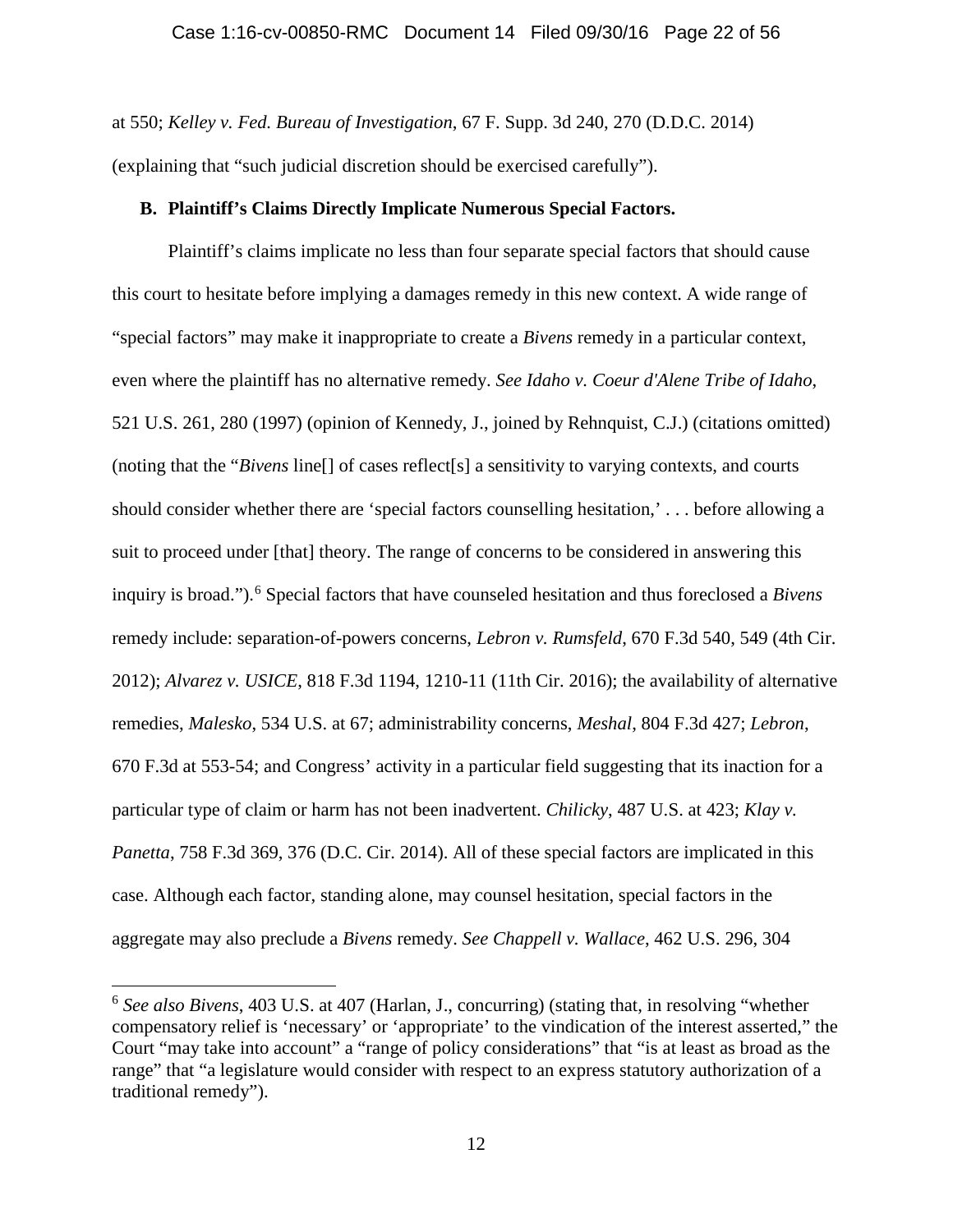#### Case 1:16-cv-00850-RMC Document 14 Filed 09/30/16 Page 23 of 56

(1983) (concluding that factors "[t]aken together" "constitute[d] 'special factors'"); *Meshal*, 804 F.3d at 425 ("We do not here decide whether either factor alone would preclude a *Bivens* remedy, but both factors together do so."). At bottom, however, the "only relevant threshold that a factor 'counsels hesitation'—is remarkably low." *Arar*, 585 F.3d at 574.

As demonstrated below, the special factors that this case presents (separately and collectively) weigh against inferring a damages remedy here.

#### **1. Plaintiff's Claims Raise Fundamental Separation-of-Powers Concerns**.

The separation-of-powers concerns inherent in this case counsel against inferring the damages remedy that plaintiff seeks. At core, whether to imply a remedy in general, and the special factors doctrine in particular, are separation-of-powers questions. *See Alvarez*, 818 F.3d at 1210 (explaining that one special factor is "the importance of demonstrating due respect for the Constitution's separation of powers"); *Lebron*, 670 F.3d at 548 (recognizing that "[p]reserving the constitutionally prescribed balance of powers is . . . [a] special factor counseling hesitation" in implying a *Bivens* remedy). And, when the Constitution commits exclusive authority to Congress or the Executive to regulate its own affairs in a given sphere, courts have generally declined on separation of powers grounds to intrude into that sphere with a judicially-crafted remedy under *Bivens*. *See Cioca v. Rumsfeld*, 720 F.3d 505, 509 (4th Cir. 2013) (citation and quotation marks omitted) (explaining that "[a]bstention from sanctioning a *Bivens* claim in the military context is, at its essence, a function of the separation of powers under the Constitution which delegates authority over military affairs to Congress and to the President as Commander in Chief. It contemplates no comparable role for the judiciary.").

The Constitution textually commits to the U.S. House of Representatives the exclusive authority to determine its rules of proceedings and to choose its officers. U.S. CONST. art. I, § 2,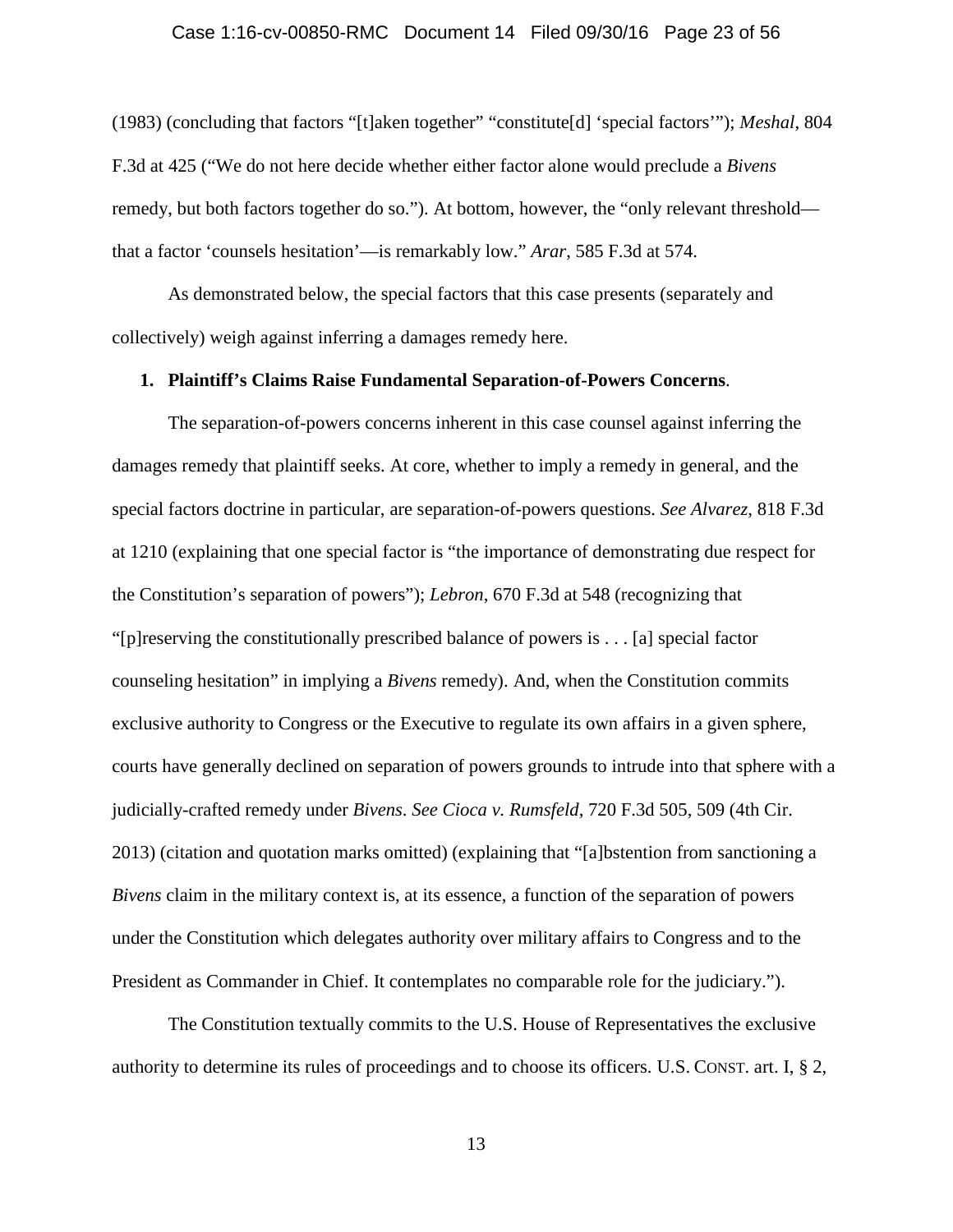#### Case 1:16-cv-00850-RMC Document 14 Filed 09/30/16 Page 24 of 56

cl. 5 ("The House of Representatives shall chuse their Speaker and other officers…"); U.S. CONST. art. I, § 5, cl. 2 ("Each house may determine the Rules of its proceedings."). As part of the House's exercise of its internal rulemaking authority, the House has determined that each legislative session's first order of business shall be a "prayer," has elected a House Chaplain, and has assigned to that Chaplain the duty to open the legislative session with a prayer. House Rules, II, XIV. The House's decision to open its sessions with a prayer and its refusal to yield the time set aside for prayer for some other set of secular remarks fall well within the sphere of matters committed to the exclusive domain of the House. *See, e.g., United States v. Ballin*, 144 U.S. 1, 5 (1892) (explaining that while the House "may not by its rules ignore constitutional restraints or violate fundamental rights … within these limitations" its rulemaking power is "absolute and beyond the challenge of any other body or tribunal."); *Consumers Union of United States, Inc. v. Periodical Correspondents Ass'n*., 515 F.2d 1341, 1347 (D.C. Cir. 1975) (observing that Congress' internal rules governing admission to press galleries involved a matter committed by the Constitution to the Legislative Branch).

The House's concomitant decision to permit its Chaplain to invite a guest chaplain to open the legislative session with the required prayer also is a judgment made pursuant to and in execution of the powers conferred upon it in the Constitution. In other words, the House's creation of the Chaplain's position, the promulgation of the long-standing internal House Rules that the Chaplain open the session with a prayer, and the correlative decision of the Chaplain to allow guest chaplains to fulfill such a role on a temporary basis all stem from the constitutionally mandated power of the House to set its own rules of proceedings and all involve the internal operations of a coordinate branch of government. Because the Constitution reserves such internal rulemaking decisions for the Legislative Branch, plaintiff's *Bivens* claims squarely implicate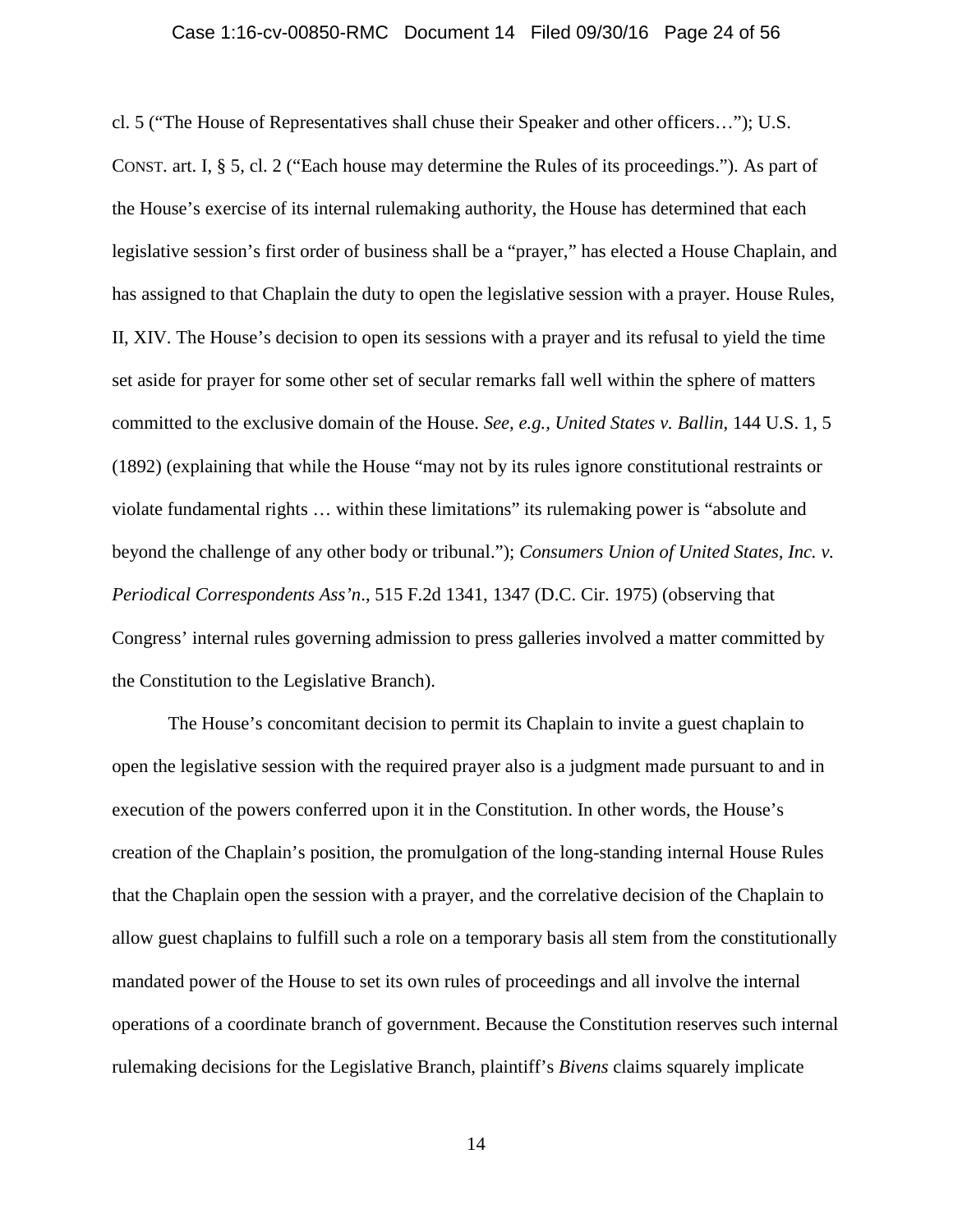#### Case 1:16-cv-00850-RMC Document 14 Filed 09/30/16 Page 25 of 56

separation-of-powers concerns. And, when a case involves such concerns, a court should decline to infer a damages remedy. *Alvarez*, 818 F.3d at 1210; *Lebron*, 670 F.3d at 548.

The textually committed powers at issue in this case are not appreciably different from the Constitutionally committed authority that has caused courts to hesitate in implying a *Bivens* remedy against officials of the Executive Branch in the military context. In *Chappell v. Wallace*, service members asserted *Bivens* claims against their superior officers, alleging racial discrimination in violation of the equal protection component of the Fifth Amendment. 462 U.S. 296, 304-05 (1983). The Supreme Court recognized that the Constitution commits military affairs to the Legislative and Executive Branches. *Id*. at 301-02 (citing U.S. CONST. art. I, § 8, cls. 12-14 ("To raise and support armies"; "To provide and maintain a Navy"; and "To make Rules for the Government and Regulation of the land and naval Forces.")). The Court explained that the Constitution contemplated that Congress has plenary control over regulations, procedures and remedies in the framework of the military establishment. *Id*. The Court observed that Congress chose not to provide a damages remedy for claims by military personnel against superior officers for constitutional violations and, thus, "[a]ny action to provide a judicial response by way of such a remedy would be plainly inconsistent with Congress' authority in this field." *Id*. at 304. Consequently, courts have repeatedly determined that as a result of these separation-of-powers concerns and other special factors "no *Bivens* remedy is available for injuries that 'arise out of or are in the course of activity incident to [military] service.'" *United States v. Stanley*, 483 U.S. 669, 683 (1987); *see also id*. at 681-82 (explaining that "here we are confronted with an explicit constitutional authorization for Congress '[t]o make Rules for the Government and Regulation of the land and naval Forces'" and in part what is "distinctive" and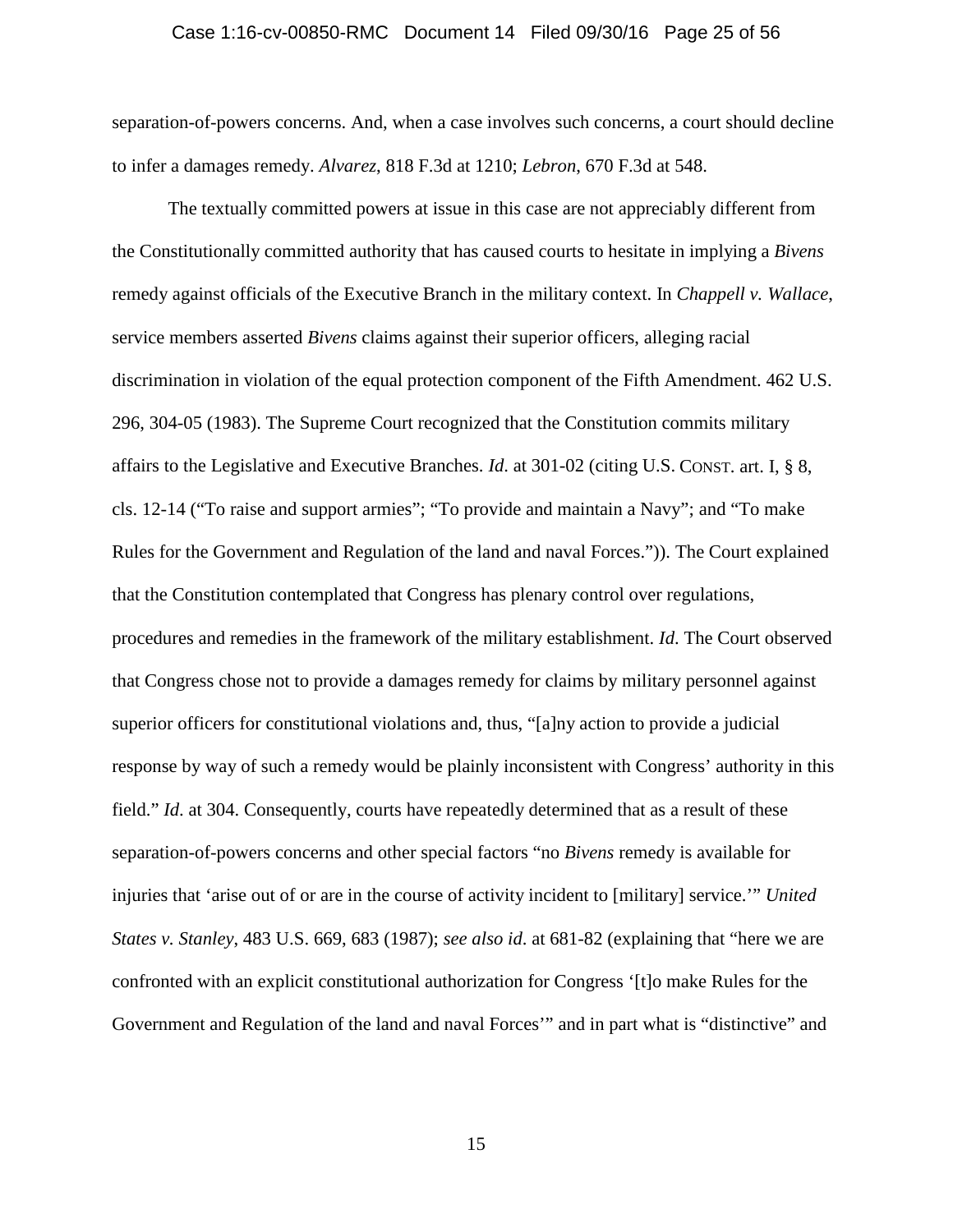### Case 1:16-cv-00850-RMC Document 14 Filed 09/30/16 Page 26 of 56

counsels hesitation in implying a remedy is the "specificity" of that grant of power).<sup>7</sup> The constitutional commitment of internal rulemaking power to the House should warrant similar hesitation in implying a *Bivens* remedy for the claims here. 8

The Constitution's commitment of internal rulemaking to Congress distinguishes this case from *Davis v. Passman*, 442 U.S. 228 (1979), in which the Supreme Court inferred a *Bivens* remedy directly under the Fifth Amendment's equal protection component for a congressional employee who alleged she had been the victim of gender discrimination by a former Congressman. The Court noted that the only separation-of-powers concerns applicable to plaintiff's particular claim challenging a Congressman's personnel decisions were coextensive with the protections of the Speech or Debate Clause, an issue on which the en banc Fifth Circuit had not passed, on which the Supreme Court expressed no view, and the resolution of which was remanded to the Fifth Circuit. *Id*. at 233, 235 n.11, 246. In this case, however, the separation-of-

 <sup>7</sup> *See also Doe*, 683 F.3d at 395-96 (determining that special factors precluded suit by government contractor who was subjected to military detention even though contractor was not a member of the military); *Cioca*, 720 F.3d at 515 (explaining that special factors counsel hesitation whenever "a complaint asserts injuries that stem from the relationship between the plaintiff and the plaintiff's service in the military"); *Heap v. Carter*, 112 F. Supp. 3d 402, 428-29 (E.D. Va. 2015) (concluding that special factors precluded a *Bivens* remedy for a humanist chaplain alleging that federal officials violated his Equal Protection and First Amendment rights in refusing to hire him as a Navy Chaplain, noting that "[a]s a consequence of the Constitution's specific delineation of the powers allotted among the branches of government in military affairs," courts have hesitated in implying a remedy).

<sup>&</sup>lt;sup>8</sup> As demonstrated in the Official Defendants' Memorandum, the Speech or Debate Clause precludes judicial review of a House Officer's implementation of the House Rules governing the conduct of proceedings on the House floor during legislative sessions. This distinct separationof-powers issue, coupled with the House's exclusive constitutional authority to determine its internal rules, further militates against creating a damages remedy. *Cf. Sanchez-Espinoza v. Reagan*, 770 F.2d 202, 208 (D.C. Cir. 1985) ("Whether or not this is … a matter so entirely committed to the care of the political branches as to preclude our considering the issue at all, we think it at least requires the withholding of discretionary relief [under the APA].").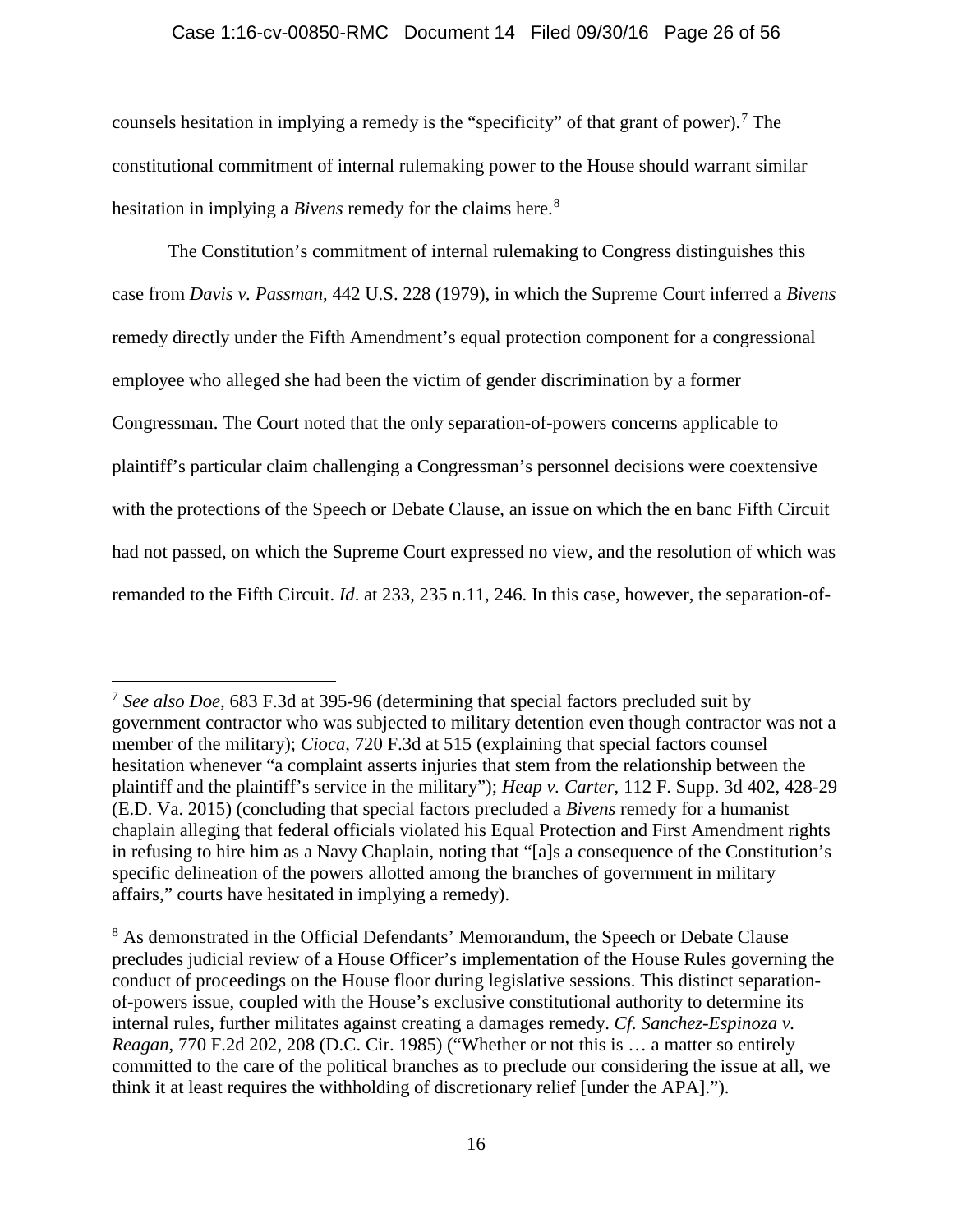#### Case 1:16-cv-00850-RMC Document 14 Filed 09/30/16 Page 27 of 56

powers concerns derive not only generally from the Speech or Debate Clause, but from the Constitution's explicit commitment of internal rulemaking to the House, an issue not implicated by, or applicable to, Davis' employment claims.<sup>9</sup>

In short, because plaintiff's claims implicate core separation-of powers concerns, this court should refrain from implying a damages remedy.

### **2. Other Special Factors Counsel Against Inferring a** *Bivens* **Remedy.**

Apart from the separation-of-powers concerns, plaintiff's claims directly implicate several additional special factors—all of which counsel against creating a *Bivens* remedy in this unchartered context.

**First**, this court should refrain from implying a damages remedy against Father Conroy in his personal capacity because, fundamentally, this is a case challenging a House rule. The Supreme Court has made clear that *Bivens* remedies "have never [been] considered a proper vehicle for altering an entity's policy." *Malesko*, 534 U.S. at 74. Accordingly, courts regularly look behind the asserted *Bivens* claims to determine whether the claims are simply a thinlyveiled attempt to challenge policy. *See Arar,* 585 F.3d at 574 ("Although this action is cast in terms of a claim for money damages against the defendants in their individual capacities, it operates as a constitutional challenge to policies promulgated by the executive. Our federal system of checks and balances provides means to consider allegedly unconstitutional executive

 <sup>9</sup> Additionally, the Supreme Court has since significantly retreated from *Davis* and other early decisions which can be read to advocate an expansive recognition of *Bivens* claims. Moreover, following the passage of the Congressional Accountability Act, 2 U.S.C. § 1301, *et seq*., numerous courts have refused to entertain *Bivens* discrimination claims against Congressional employees like that permitted to proceed under *Bivens* in *Davis*. *Packer v. U.S. Comm'n on Sec. & Cooperation in Europe*, 843 F. Supp. 2d 44, 48–49 (D.D.C. 2012) (noting that *Davis* predated the passage of the CAA and observing that its precedential value is limited in "today's statutory landscape"). Thus, not only is *Davis* distinguishable from the instant case, but it no longer represents the current state of *Bivens* jurisprudence.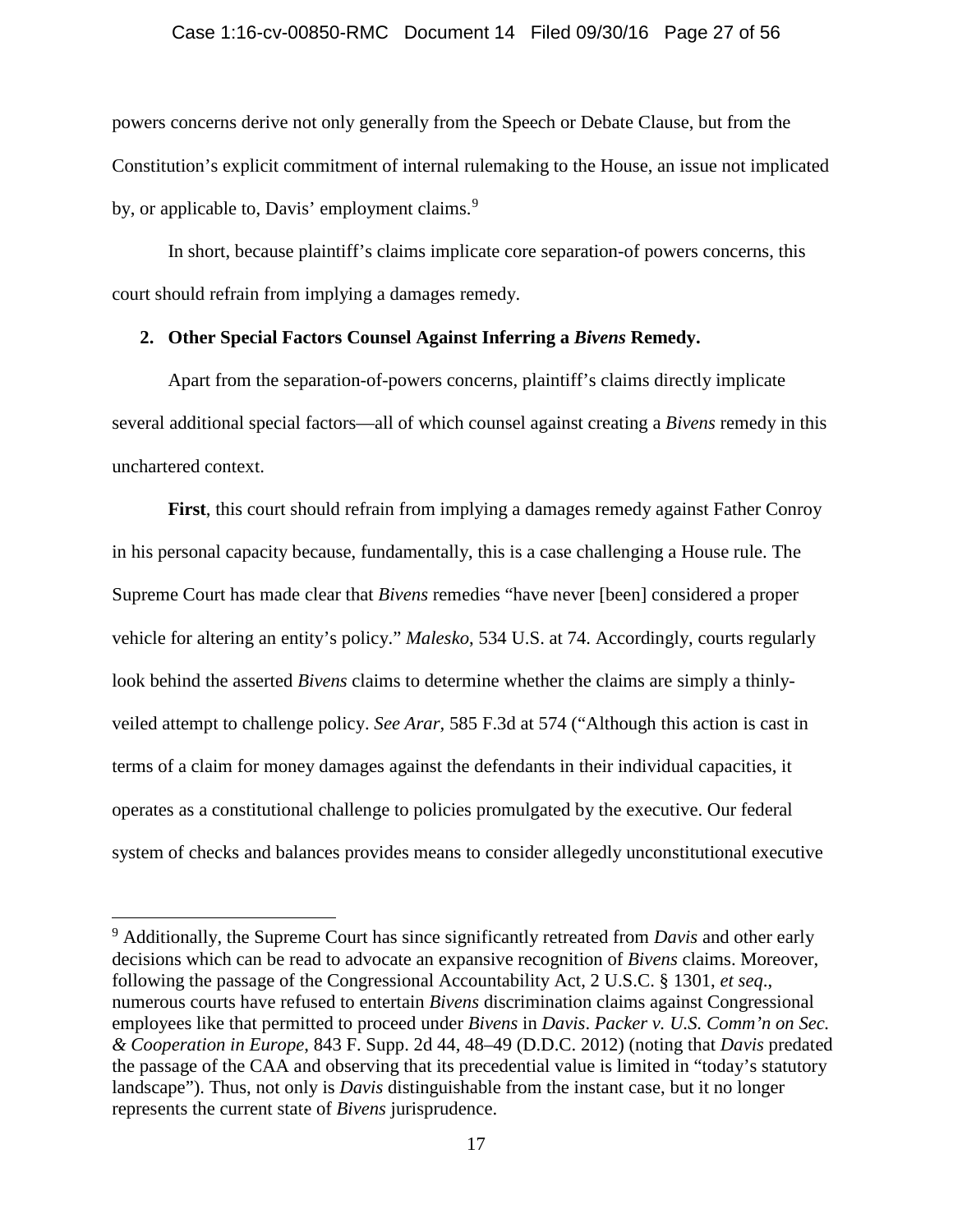#### Case 1:16-cv-00850-RMC Document 14 Filed 09/30/16 Page 28 of 56

policy, but a private action for money damages against individual policymakers is not one of them."); *Lebron*, 670 F.3d at 552 ("One may agree or not agree with those policies … But the forum for such debates is not the [*Bivens*] action pressed in the case at bar. The fact that [plaintiff] disagrees with policies allegedly formulated or actions allegedly taken does not entitle him to demand the blunt deterrent of money damages under *Bivens* to promote a different outcome."); *Turkmen,* 789 F.3d at 267 (Raggi, C.J., concurring in part and dissenting in part) ("[P]laintiffs' constitutional challenges to an alleged executive policy … cannot pass the stringent test for recognizing a *Bivens* action."). Similarly, plaintiff should not, by pleading artifice, be permitted to evade the Supreme Court's clear holding that special factors preclude damages suits against entities. *See FDIC v. Meyer*, 510 U.S. 471, 485-86 (1994).

When one looks behind plaintiff's *Bivens* claims, it is clear that, at bottom, what he challenges is the House's Rule requiring that its legislative sessions open with a "prayer" instead of the secular invocation that plaintiff proposed to give. *See Kurtz v. Baker*, 829 F.2d 1133, 1147 (D.C. Cir. 1987) (Ginsburg, J., dissenting) (observing that nontheist's claims of religious discrimination against Congressional chaplains following chaplains' denial of his request to serve as a guest chaplain in order to provide secular remarks "is inevitably an attack on Congress' customary, opening-with-prayer observance" ). However, "[b]ecause *Bivens* has never been approved as a *Monell*-like vehicle for challenging government policies," *Arar*, 585 F.3d at 579, this court should not countenance plaintiff's attempt to utilize *Bivens* for that purpose here.

There is simply no justification for implying a remedy against Father Conroy personally when plaintiff's real grievance is with the House Rule. As the Supreme Court has explained, if a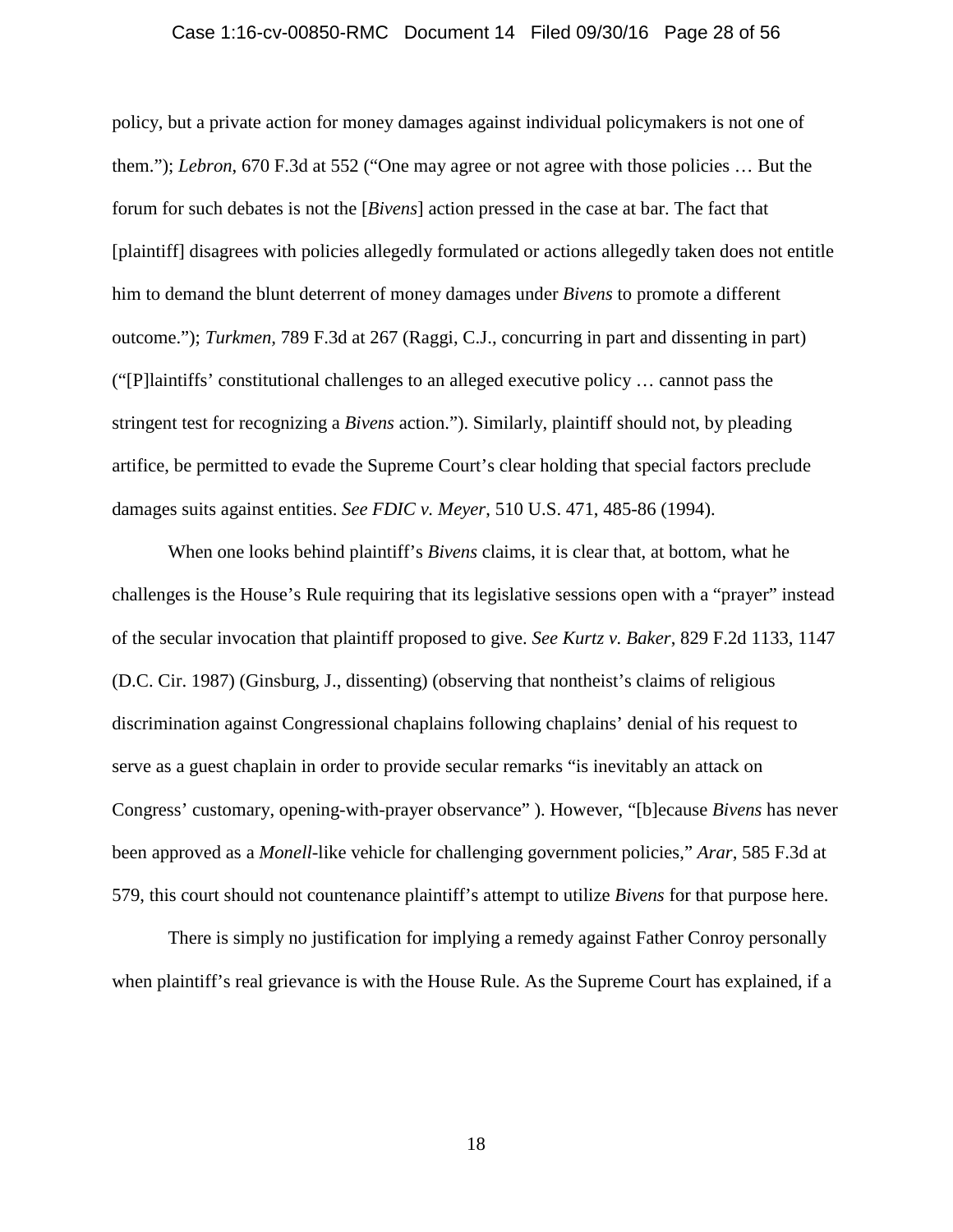#### Case 1:16-cv-00850-RMC Document 14 Filed 09/30/16 Page 29 of 56

plaintiff seeks to challenge policy, the proper means for doing so is to seek injunctive relief.<sup>10</sup> *Malesko,* 534 U.S. at 74 (emphasis added) (explaining that "*injunctive* relief has long been recognized as the proper means for preventing entities from acting unconstitutionally."). In contrast, in *Bivens*, because plaintiff challenged the conduct of line-level law enforcement officers (not any policy) and had no other remedy available to him (injunctive or otherwise), the Supreme Court decided to imply a damages remedy directly under the Fourth Amendment. *See generally Bivens*, 403 U.S. at 404, 410 (Harlan, J., concurring) (noting there is a presumed availability of equitable relief against invasions of constitutional interests and explaining that a justification for implying a private right of action under the Constitution in the first instance is that "[f]or people in Bivens' shoes, it is damages or nothing"); *see also Meyer*, 510 U.S. at 485 (observing that the Court had implied a cause of action against the officers in *Bivens* in part because direct action against the government was not available).

When plaintiffs have an avenue for seeking injunctive relief for their alleged harms, the Court has determined that an extension of a *Bivens* remedy is unwarranted. For example, in *Malesko*, the Supreme Court reiterated that it had extended *Bivens* only twice, in *Davis* and in *Carlson*. *Malesko*, 534 U.S. at 67. The Court explained that it had decided to infer a new damages remedy directly under the Constitution in *Davis* "chiefly because the plaintiff lacked any other remedy."<sup>11</sup> *Id*.; *see also Wilkie*, 551 U.S. at 555 (justifying the decision in *Davis* to

 $10$  Indeed, plaintiff has done so against the official-capacity defendants here and that request will rise and fall on its own basis, or lack thereof. Even if plaintiff can receive no relief for his alleged harms, however, that does not affect the special factors analysis. *See Meshal v. Higgenbotham*, 804 F.3d 417, 425 (D.C. Cir. 2015); *Wilson v. Libby*, 535 F.3d 697, 704-9 (D.C. Cir. 2008).

<sup>&</sup>lt;sup>11</sup> In *Davis v. Passman*, because Passman no longer served as a Congressman, the Court recognized that equitable relief was not available to plaintiff. 442 U.S. at 231 n.4; *see also id*. at 245 (citation and internal quotation marks omitted) (noting that since Passman was no longer a congressman, "[f]or Davis, as for Bivens, it is damages or nothing.").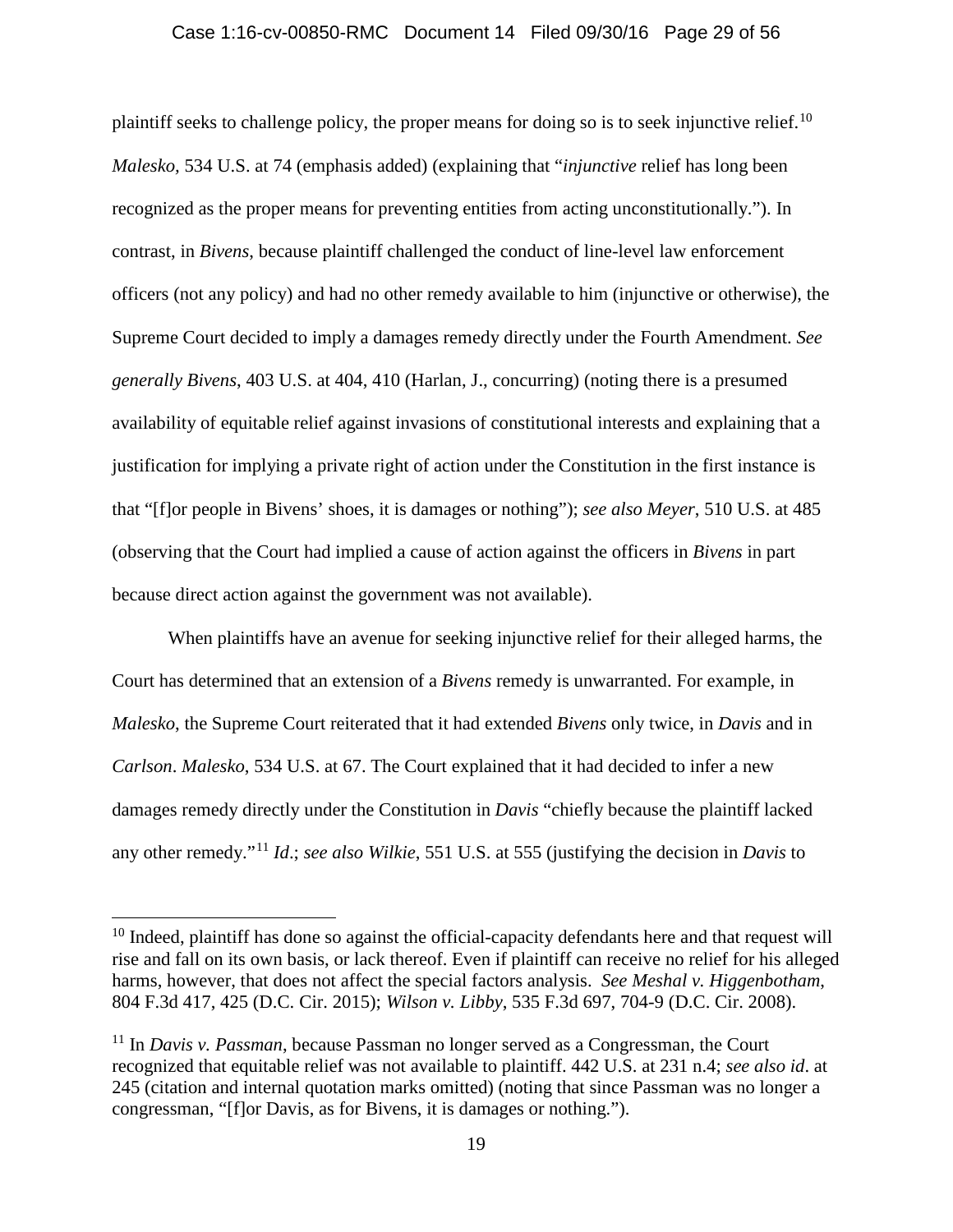#### Case 1:16-cv-00850-RMC Document 14 Filed 09/30/16 Page 30 of 56

infer a remedy under the Constitution because plaintiff there "had no other remedy."). The Court in *Malesko* went on to clarify that where such circumstances are not present (i.e., plaintiff has an alternative remedy to pursue), the Court has "consistently rejected invitations to extend *Bivens*." *Malesko,* 534 U.S. at 70. Because the plaintiff in *Malesko* could seek injunctive relief in federal court for his alleged constitutional harms, the Court refused to imply a remedy directly under the Constitution. *Id*. at 74 (explaining that plaintiff was not "in search of a remedy as in *Bivens* or *Davis*"); *see also Stanley*, 483 U.S. at 683 (noting that, although special factors counseled against inferring a damages remedy, that finding did not mean that all constitutional challenges by military personnel were barred; traditional forms of relief such as seeking to halt a constitutional violation were available to redress constitutional harms); *Heap v. Carter*, 112 F. Supp. 3d 402, 430 n.16 (E.D. Va. 2015) (refusing to imply a damages remedy for Humanist's equal protection and First Amendment claims of religious discrimination against Navy officials for failing to hire him as a Chaplain, but noting that the court could address constitutional violations through plaintiff's requests for injunctive relief). Because plaintiff has a claim for injunctive relief for his alleged harms, this court should refrain from creating a new, implied damages remedy here.

**Second**, adjudication of this case is rife with practical concerns, which also militates against implying a new damages remedy. Courts have refrained from creating a *Bivens* remedy when a case presents claims replete with "administrability concerns." *See Meshal v. Higgenbotham*, 804 F.3d 417, 427 (D.C. Cir. 2015) (detailing practical factors counseling hesitation); *Alvarez v. USICE*, 818 F.3d 1194, 1210-11 (11th Cir. 2016) (same); *Lebron*, 670 F.3d 540, 552-53 (cataloging a series of administrability problems that caused the court hesitation in implying a remedy and recognizing that this special factor "overlaps to some extent with the dangers of intrusion into the constitutional responsibilities of others"). Here, in order to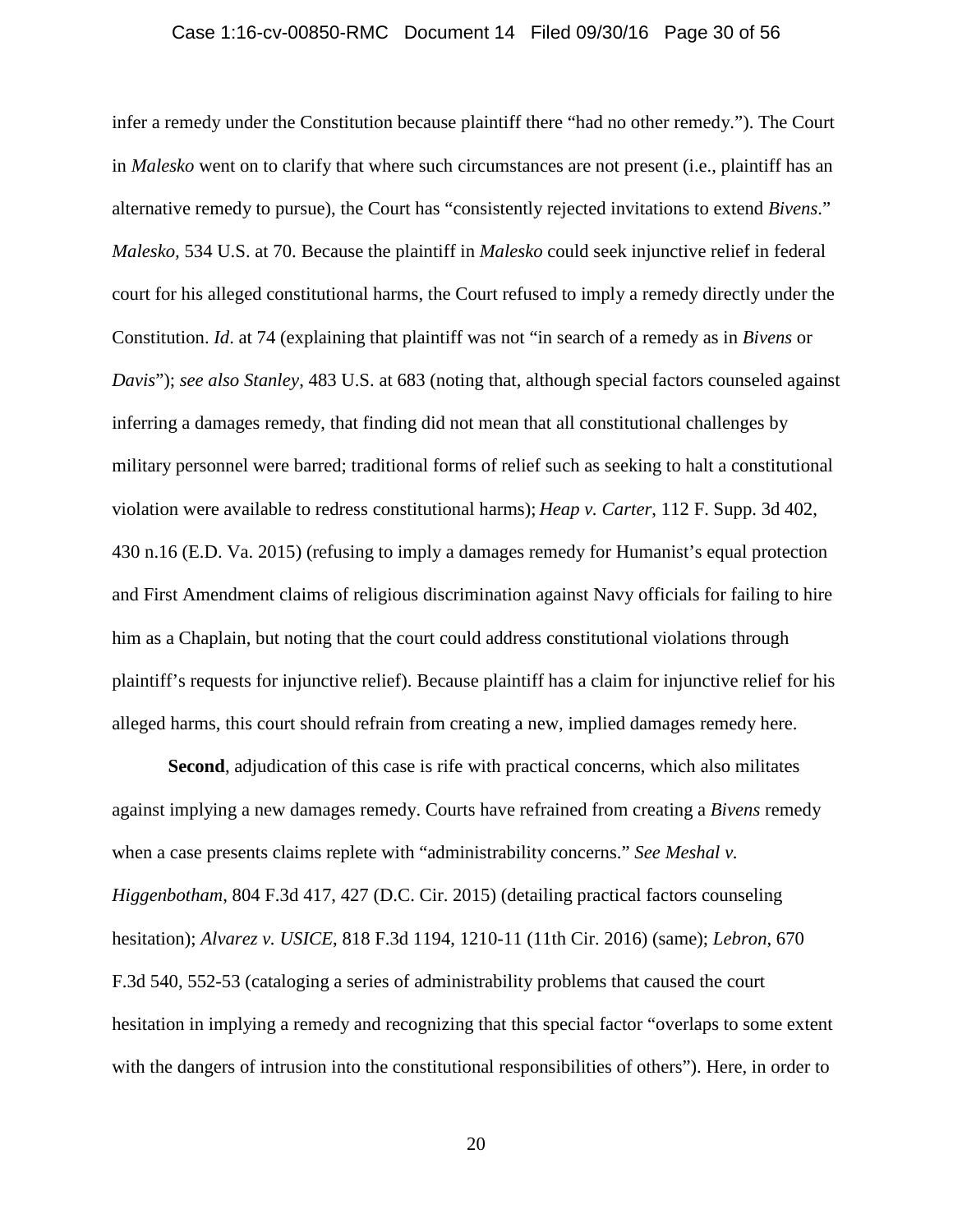#### Case 1:16-cv-00850-RMC Document 14 Filed 09/30/16 Page 31 of 56

evaluate plaintiff's claims, the court would have to wade into questions about how the House intends to open its legislative sessions, who should be permitted on the closed House floor, what the House's internal rule means by "prayer," what criteria the House should use to determine whom to invite to stand in the shoes of the elected Chaplain, and how to value the asserted injury in damages. <sup>12</sup> Courts have recognized, albeit not in cases in which a federal official's personal assets were at stake, that these kinds of concerns pervade the legislative prayer context. *See, e.g., Snyder v. Murray City Corp*., 159 F.3d 1227, 1229 (10th Cir. 1998) (en banc) (reserving for another day "the very difficult issue of attempting to discern the line between a prayer and secular speech masquerading as a prayer"); *Simpson v. Chesterfield Cnty*. *Bd. of Supervisors*, 404 F.3d 276, 286-87 (4th Cir. 2005) (observing that "too much judicial fine-tuning of legislative prayer policies risks unwarranted interference in the internal operations of a coordinate branch"). These concerns further counsel hesitation in inferring a remedy here.

**Third**, when Congress has wanted to provide a remedy for individuals alleging religious discrimination by its personnel, it has done so. In 1995, Congress passed the Congressional Accountability Act, 2 U.S.C. § 1301, *et seq*. The CAA applies thirteen civil rights, labor, and workplace laws to the United States Congress and its Legislative Branch agencies. *Id*. § 1302(a). The CAA incorporates such laws as Title VII of the Civil Rights Act of 1964, which covers discrimination on the basis of religion. *Id*. § 1302(a)(2). The Act bars discriminatory practices, defines the remedies for violations, and establishes an Office of Compliance to administer

<sup>&</sup>lt;sup>12</sup> In *Davis v. Passman*, the Supreme Court noted that practical concerns in that case were notably absent because "[r]elief in damages would be judicially manageable, for the case presents a focused remedial issue without difficult questions of valuation or causation." 442 U.S. 228, 245 (1979). The Court went on to observe that litigation under Title VII of the Civil Rights Act of 1964 had given federal courts "great experience evaluating claims for backpay due to illegal sex discrimination." *Id*. Here, in contrast, plaintiff was not seeking employment or any defined monetary benefit.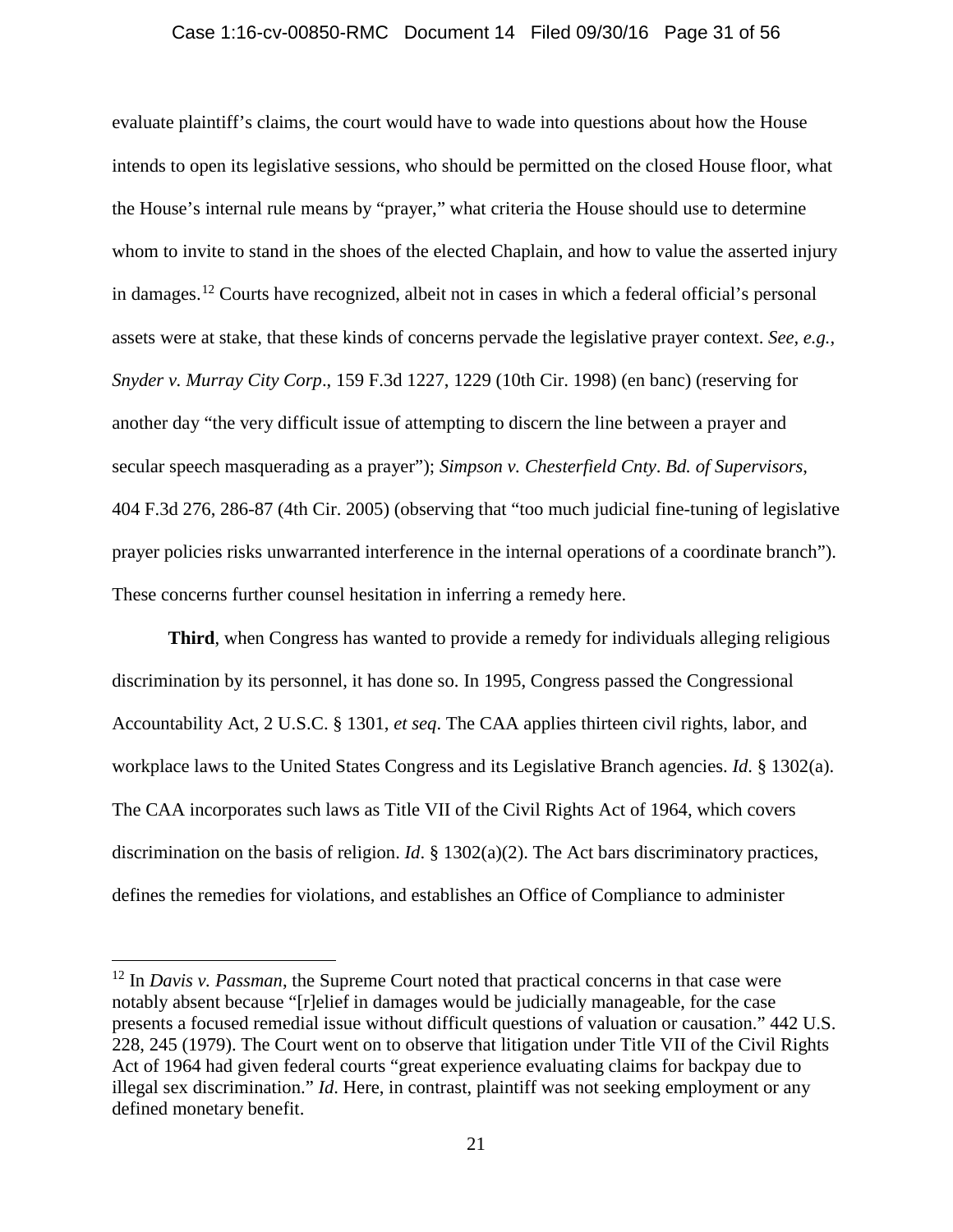#### Case 1:16-cv-00850-RMC Document 14 Filed 09/30/16 Page 32 of 56

claims. *See id*. §§ 1311-1384. Although the CAA does not permit damages awards, courts have determined it to be a comprehensive remedial scheme for Congressional employees and job applicants, and a special factor precluding *Bivens* claims by covered individuals. *See Packer v. U.S. Comm'n on Sec. & Cooperation in Europe*, 843 F. Supp. 2d 44, 48–49 (D.D.C. 2012); *see also Hamilton-Hayyim v. Jackson*, No. 12cv6392, 2013 WL 3944288, at \*11 (N.D. Ill. July 31, 2013) (finding CAA precluded plaintiff's *Bivens* action asserting racial and religious discrimination); *Hensley v. Office of Architect of the Capitol,* 806 F. Supp. 2d 86, 92–93 (D.D.C. 2011) (stating that CAA, like its antecedent Title VII, is "an adequate, comprehensive procedural and remedial scheme" barring a *Bivens* remedy); *Tull v. Office of Architect of the Capitol,* 806 F. Supp. 2d 80, 85–86 (D.D.C. 2011) (same) *Payne v. Meeks*, 200 F. Supp. 2d 200, 206 (E.D.N.Y. 2002) (holding that CAA barred First Amendment *Bivens* claim against Congressman because "Congress enacted the CAA against the background of the CSRA, its withholding from congressional employees of a remedy for constitutional violations cannot have been inadvertent"). Similarly, Congress passed the Religious Freedom Restoration Act, which governs substantial burdens on a person's exercise of religion. 42 U.S.C. § 2000bb, *et seq*. 13

While plaintiff is not considered a "covered employee" under the CAA and cannot obtain relief under either statute for the harms he alleges here, Congress' activity in the field of religious discrimination is yet one more reason militating against providing an implied damages remedy. *Schweiker v. Chilicky*, 487 U.S. 412, 423 (1988) (internal quotation marks omitted) ("[T]he concept of special factors … has proved to include an appropriate judicial deference to indications that congressional inaction has not been inadvertent."). In *Klay*, for example, the

<sup>&</sup>lt;sup>13</sup> RFRA expressly states that the statute shall not be construed to affect, interpret, or in any way address the Establishment Clause of the First Amendment. 42 U.S.C. § 2000bb-4.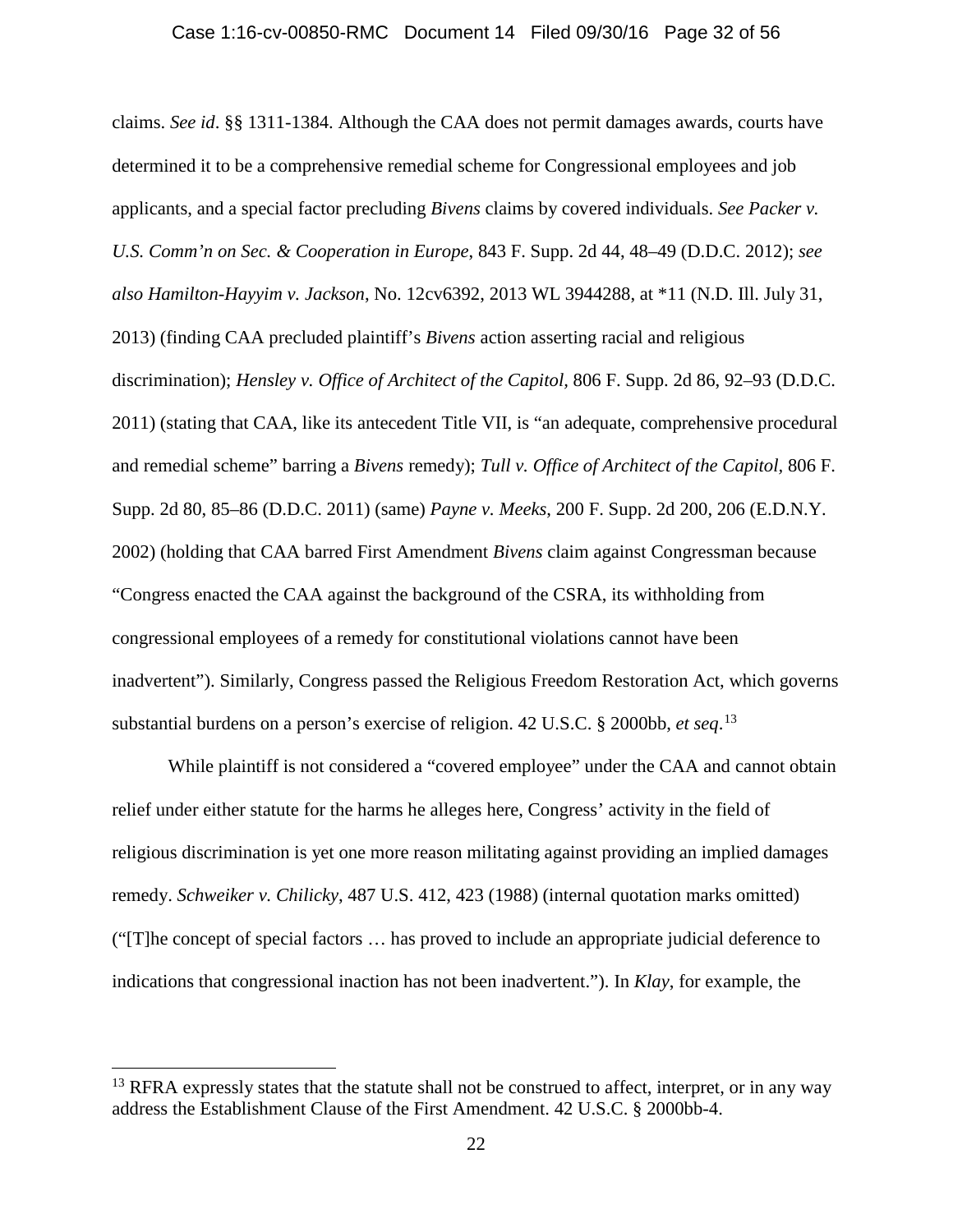#### Case 1:16-cv-00850-RMC Document 14 Filed 09/30/16 Page 33 of 56

D.C. Circuit reasoned that because Congress had "extensively engaged with the problem of sexual assault in the military but … [had] chosen not to create such a cause of action," it declined to recognize a new remedy for plaintiffs who alleged they were sexually assaulted. *Klay v. Panetta*, 758 F.3d 369, 376 (D.C. Cir. 2014) (noting that when Congress has "legislated pervasively on a particular topic but has not authorized the sort of suit that a plaintiff seeks to bring under *Bivens,*" courts should hesitate to imply a remedy); *Turkmen v. Hasty*, 789 F.3d 218, 268, n.3 (2d Cir. 2015) (Raggi, C.J., concurring in part and dissenting in part) (concurring in majority's dismissal of plaintiff's Free Exercise challenge because not only has the Supreme Court declined to extend a *Bivens* remedy to First Amendment claims in any context, but Congress has also provided alternative relief under RFRA). That Congress chose to provide certain relief to only certain persons asserting religious discrimination by Legislative Branch personnel counsels against augmenting such decisions by way of a judicially-implied remedy.

In sum, when special factors demonstrate that the court should refrain from implying a *Bivens* remedy, the individual-capacity constitutional claims should be dismissed. *See Morrow v. United States*, 723 F. Supp. 2d 71, 78 (D.D.C. 2010) ("[T]he issue is not whether the Court has jurisdiction to entertain the plaintiff's *Bivens* claims, but whether the Court should dismiss the claims because a proper reading of *Bivens* prevents the Court from granting the plaintiff the relief that he is seeking"). Here, multiple special factors weigh against inferring an implied damages remedy in this new context. Accordingly, all claims against Father Conroy in his personal capacity should be dismissed.

## **II. The Speech or Debate Clause Precludes Judicial Review of Father Conroy's Implementation of Rules Governing Proceedings on the House Floor.**

Even if a *Bivens* action were permitted here, Father Conroy is shielded by the Speech or Debate Clause as well as qualified immunity. Father Conroy does not separately address Speech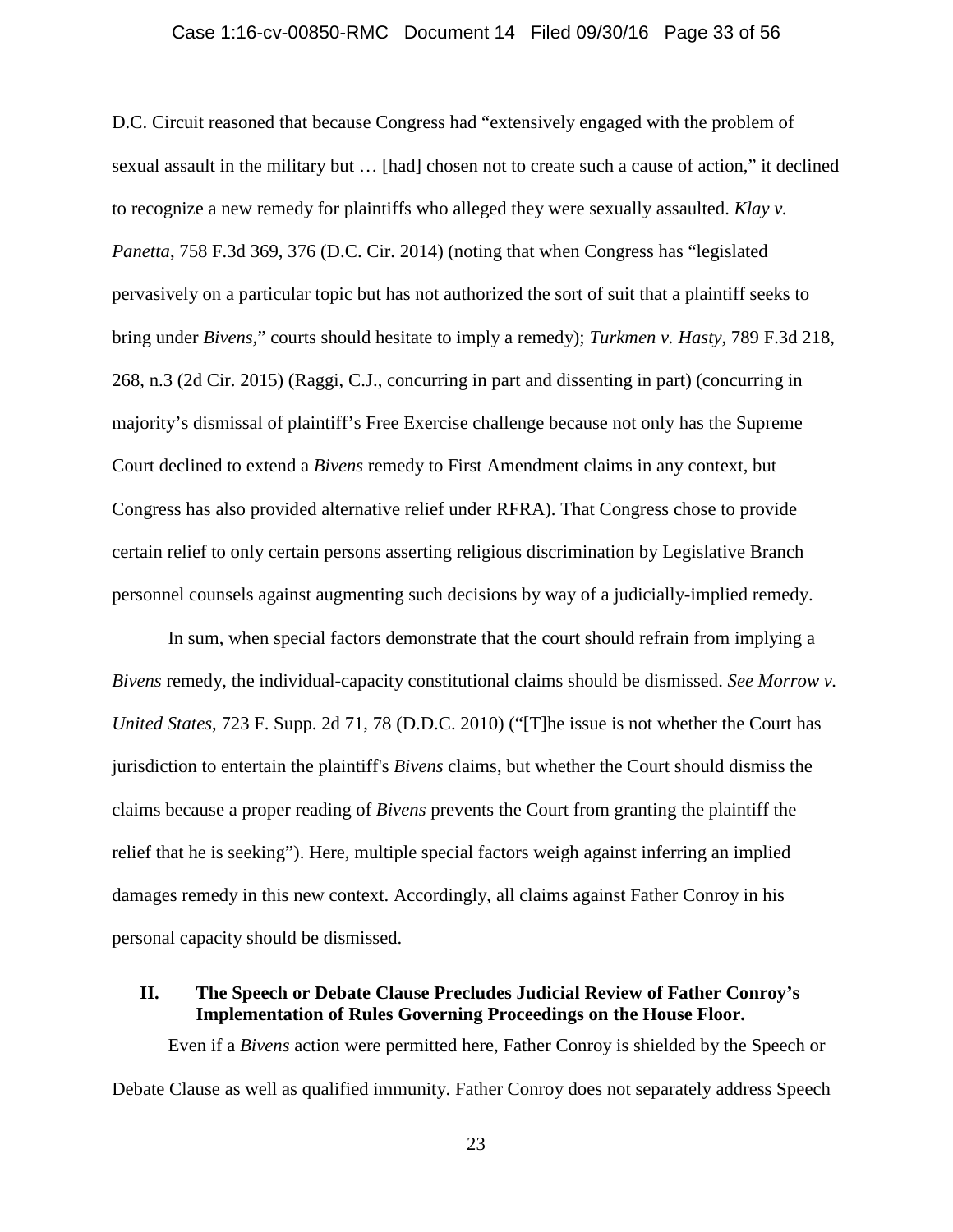#### Case 1:16-cv-00850-RMC Document 14 Filed 09/30/16 Page 34 of 56

or Debate Clause immunity in this Memorandum because the arguments presented in the Official Defendants' Motion to Dismiss apply equally to all claims against all defendants and because qualified immunity easily disposes of the personal-capacity claims against Father Conroy. Father Conroy specifically incorporates, by reference, the argument that plaintiff's suit is barred by the Speech or Debate Clause of the Constitution, which is set forth in the Memorandum in Support of the Official Defendants' Motion to Dismiss. *See* Official Defs.' Mem. Part II, B-C.

## **III. Qualified Immunity Bars Plaintiff's Individual-Capacity Claims Against Father Conroy.**

Because plaintiff has not pleaded facts showing that Father Conroy violated a clearly established constitutional right, plaintiff cannot overcome the qualified immunity bar.

## **A. The Framework for the Qualified Immunity Defense.**

The doctrine of qualified immunity ensures that only conduct that unquestionably violates the Constitution will subject officials to personal liability. *Harlow v. Fitzgerald,* 457 U.S. 800, 814-19 (1982). Qualified immunity shields public officials from the necessity of defending against tort liability so long as their conduct does not violate clearly established rights of which a reasonable official would have known. *See id*. at 818. Thus, when properly applied, the doctrine provides "'ample room for mistaken judgments' by protecting 'all but the plainly incompetent or those who knowingly violate the law.'" *Hunter v. Bryant*, 502 U.S. 224, 229 (1991) (quoting *Malley v. Briggs*, 475 U.S. 335, 343 (1986)).

Because qualified immunity is "an immunity from suit rather than a mere defense to liability," *Mitchell v. Forsyth*, 472 U.S. 511, 526 (1985), the Supreme Court "repeatedly ha[s] stressed" that courts should resolve the issue "at the earliest possible stage in litigation." *Hunter*, 502 U.S. at 227; *Simkins v. District of Columbia Gov't,* 108 F.3d 366, 370 (D.C. Cir. 1997). Accordingly, if a plaintiff fails to state a claim sufficient to overcome immunity, the court should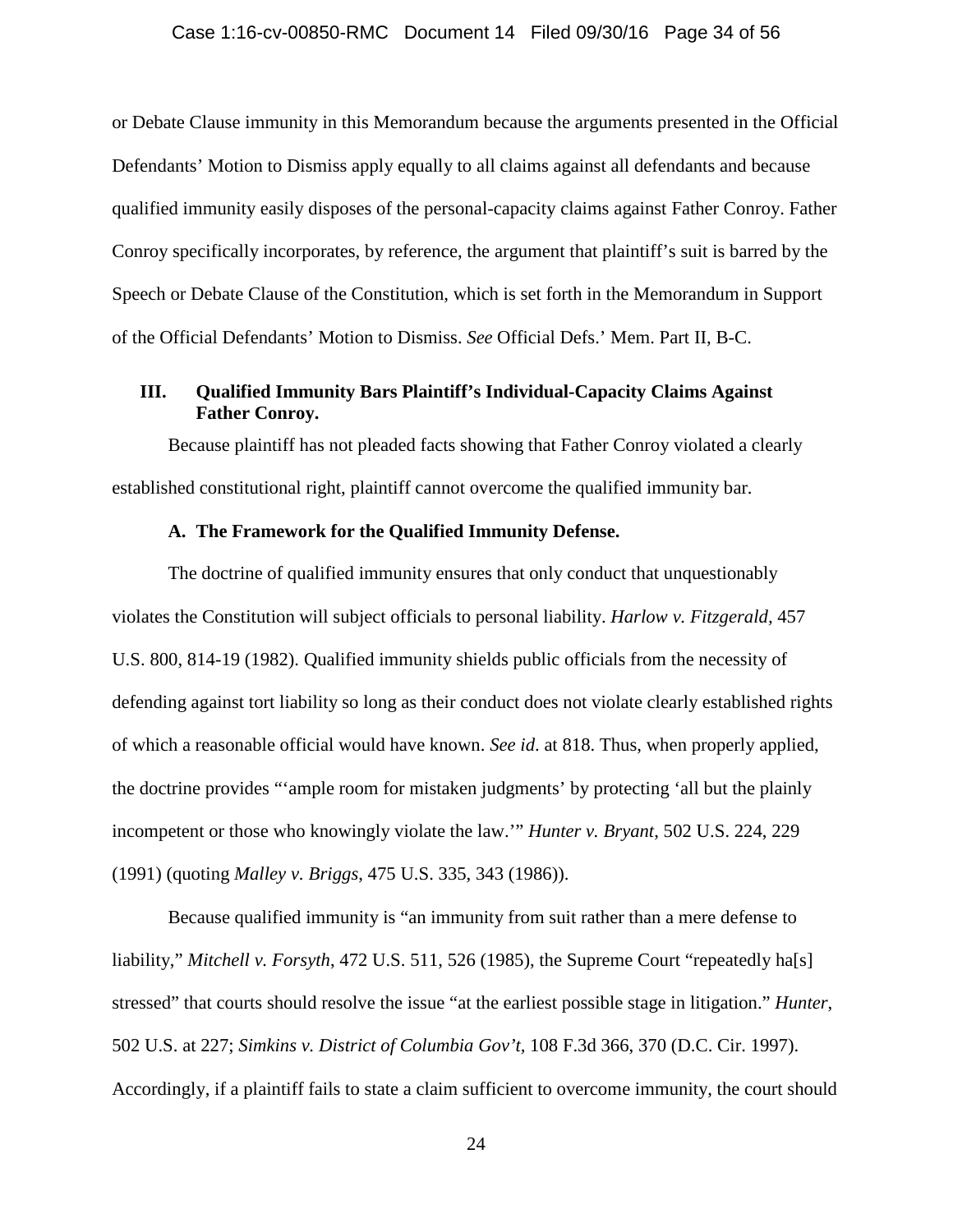#### Case 1:16-cv-00850-RMC Document 14 Filed 09/30/16 Page 35 of 56

dismiss the action at the outset without allowing discovery. *Mitchell,* 472 U.S. at 526; *Iqbal,* 556 U.S. at 672, 686; *Pearson v. Callahan*, 555 U.S. 223, 231-32 (2009).

Qualified immunity shields federal officials from money damages unless a plaintiff "pleads facts showing:" (1) that the official violated a constitutional right, and (2) the right was clearly established at the time of the challenged conduct. *Ashcroft v. al-Kidd*, 563 U.S. 731, 735 (2011). As part of the first prong of qualified immunity, a plaintiff must allege specific acts by which a defendant personally violated a plaintiff's constitutional rights. *See Iqbal*, 556 U.S. at 676. In evaluating the second prong, "[t]he contours of a right [must be] sufficiently clear that every reasonable official would have understood that what he [was] doing violate[d] that right." *al-Kidd*, 563 U.S. at 741 (internal quotation marks omitted). A court may decide which of the two prongs of the analysis to address first. *al-Kidd*, 563 U.S. at 735; *Bame v. Dillard*, 637 F.3d 380, 384 (D.C. Cir. 2011).

Plaintiff's allegations in this case do not satisfy either prong. As shown below, plaintiff fails to plead sufficient facts establishing that Father Conroy violated his First or Fifth Amendment rights when he declined to invite him to serve as a guest chaplain. Even if it is determined that plaintiff has stated a constitutional claim, the right allegedly violated is not clearly established.

## **B. Legislative Prayer Jurisprudence.**

Although the practice of commencing a legislative session with a prayer dates back to the first Continental Congress, the Supreme Court was first presented with a challenge to a state's legislative chaplaincy in *Marsh v. Chambers*, 463 U.S. 783 (1983). There, a state legislator challenged the Nebraska state legislature's employment of a Presbyterian chaplain to deliver prayers at the beginning of its legislative sessions. *Id*. at 785. The Court determined that such a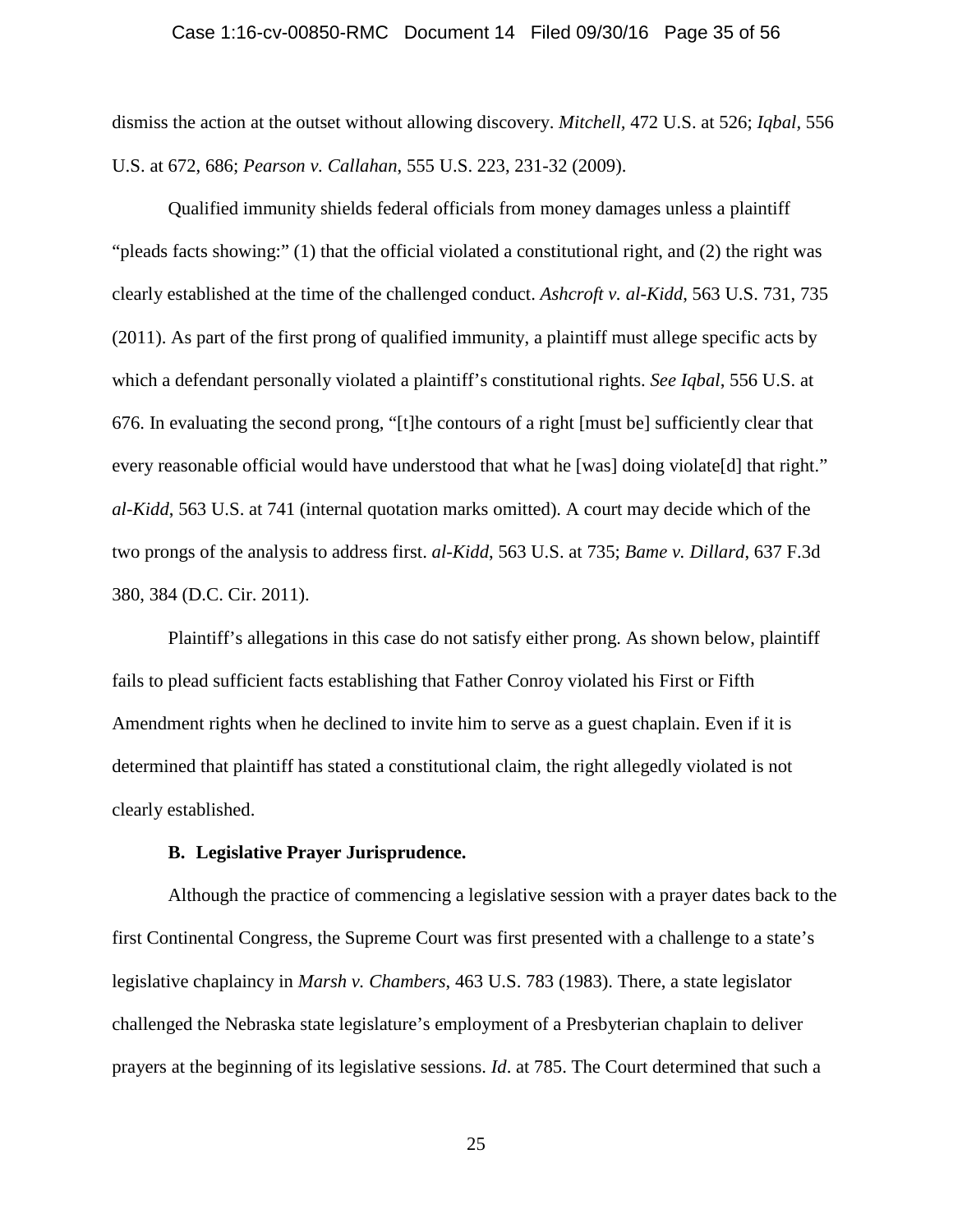#### Case 1:16-cv-00850-RMC Document 14 Filed 09/30/16 Page 36 of 56

practice did not violate the Establishment Clause. *Id*. at 794. In reaching its conclusion, the Court began by documenting the longstanding history of legislative prayer in Congress, dating back to the Continental Congress in 1774. *Id*. at 786-88. The Court observed that opening the legislative sessions with prayer was adopted as the official practice of both the Senate and House at the very same time that members of those bodies were drafting and approving the First Amendment. *Id*. As a result, it concluded that the Framers must not have believed that the practice violated the First Amendment. *Id*. at 790 ("It can hardly be thought that in the same week Members of the First Congress voted to appoint and to pay a chaplain for each House and also voted to approve the draft of the First Amendment for submission to the States, they intended the Establishment Clause of the Amendment to forbid what they had just declared acceptable."); *see also id*. at 788 ("Clearly the men who wrote the First Amendment Religion Clause did not view paid legislative chaplains and opening prayers as a violation of that Amendment, for the practice of opening sessions with prayer has continued without interruption ever since that early session of Congress."); *id*. at 786 ("From colonial times through the founding of the Republic and ever since, the practice of legislative prayer has coexisted with the principles of disestablishment and religious freedom.").

The *Marsh* Court therefore determined that "[t]o invoke Divine guidance on a public body entrusted with making the laws is not, in these circumstances, an 'establishment' of religion or a step toward establishment; it is simply a tolerable acknowledgment of beliefs widely held among the people of this country." *Id*. at 792. The Court quoted Justice Douglas, who had previously observed, "[w]e are a religious people whose institutions presuppose a Supreme Being." *Id*. (alterations in original). The Court noted that such a prayer serves to solemnize and "invoke Divine guidance" for the legislative body's own deliberations. *Id.*; *see also id.*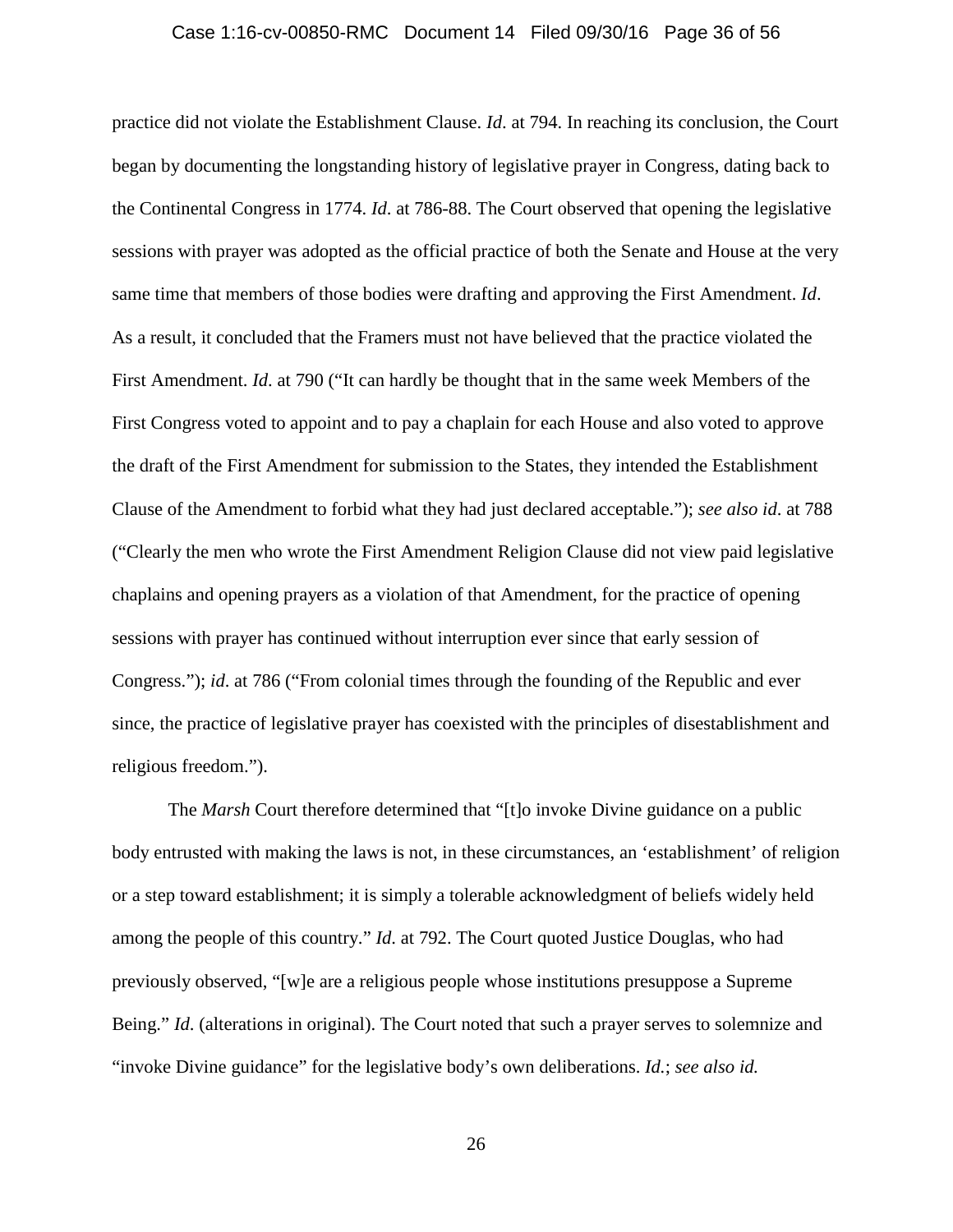#### Case 1:16-cv-00850-RMC Document 14 Filed 09/30/16 Page 37 of 56

(concluding that the "Founding Fathers looked at invocations as 'conduct whose … effect … harmonize[d] with the tenets of some or all religions'" (quoting *McGowan v. Maryland*, 366 U.S. 420, 442 (1961) (alterations in original))). Based on evidence of the Framers' intent and because the opening of legislative sessions with the recitation of a prayer is deeply embedded in the history and tradition of this country, the Court concluded that the general practice of legislative prayer was compatible with the Establishment Clause.

With that backdrop, the Court then assessed whether the features of the Nebraska legislature's prayer practice violated the Establishment Clause. The Court determined that employing one clergyman from one denomination for sixteen years did not conflict with the Establishment Clause, "[a]bsent proof that the chaplain's reappointment stemmed from an impermissible motive." *Id*. at 793. The Court also concluded that the fact that the prayers were "in the Judeo-Christian tradition" should not be "of concern to judges" as long as there is no indication that the prayer opportunity has been exploited to "proselytize or advance any one, or to disparage any other, faith or belief." *Id*. at 794-95. The Court cautioned that courts in those circumstances should have no place embarking "on a sensitive evaluation" or "pars[ing] the content" of prayers. *Id*. at 795. Thus, the Court found that Nebraska's legislative prayer practice was constitutional. *Id*.

The Supreme Court and lower courts have characterized *Marsh* as grounded in historical tradition and not subject to the tests that courts typically use to analyze Establishment Clause questions. *Town of Greece v. Galloway*, 134 S. Ct. 1811, 1818 (2014) (noting that "*Marsh* is sometimes described as 'carving out an exception' to the Court's Establishment Clause jurisprudence" because it upheld legislative prayer without subjecting the practice to any of the tests that "'traditionally structure[]' this inquiry"). The Court in *Marsh* considered those tests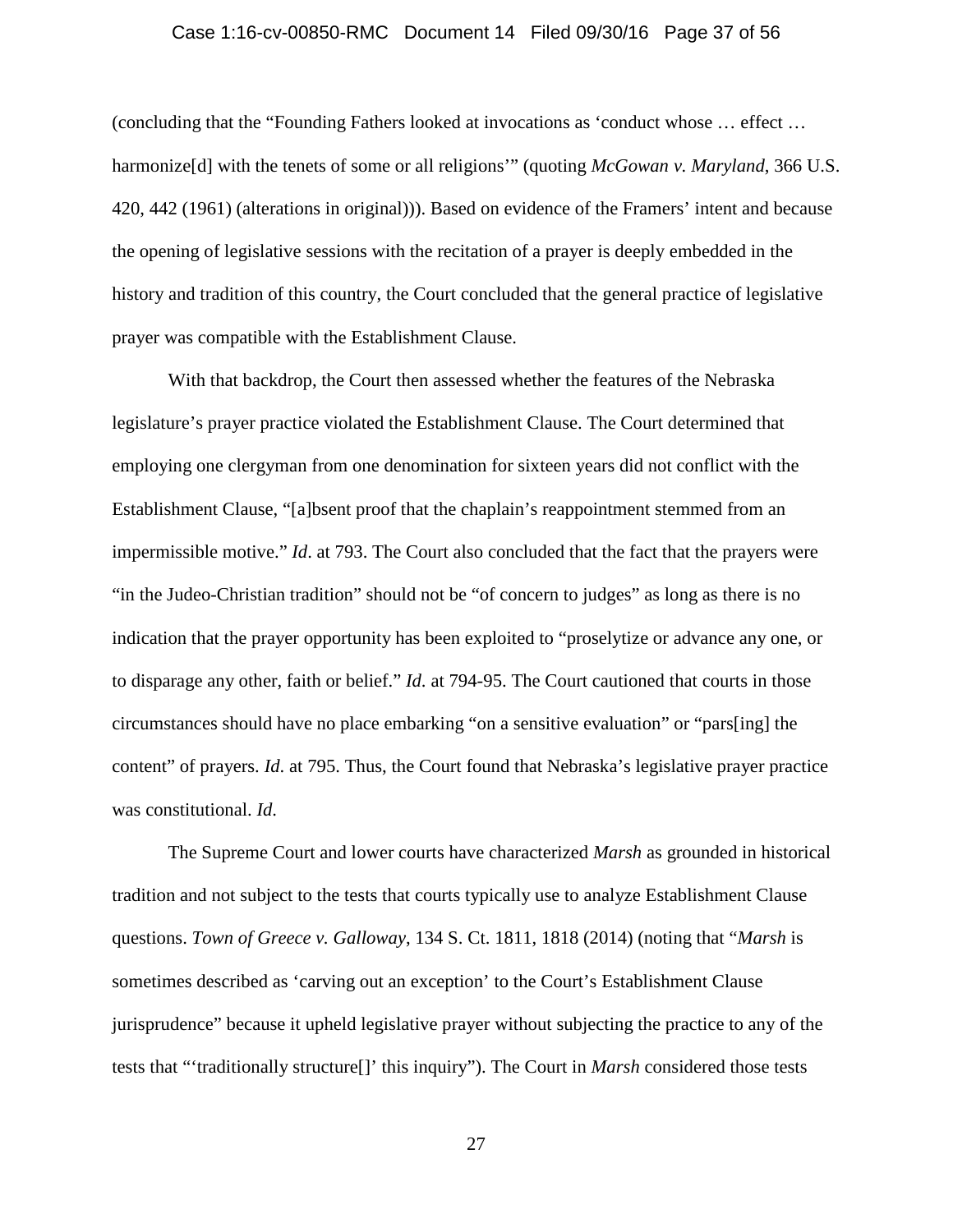#### Case 1:16-cv-00850-RMC Document 14 Filed 09/30/16 Page 38 of 56

unnecessary because history supported the conclusion that legislative prayer is compatible with the Establishment Clause. *Id*.; *see also id*. at 1845 (Kagan, J., dissenting) (explaining that "under *Marsh*, legislative prayer has a distinctive constitutional warrant by virtue of tradition"); *McCreary County v. ACLU*, 545 U.S. 844, 859 n.10 (2005) (observing that legislative prayer is the "special instance[] [where it] found good reason to hold government action legitimate even where its manifest purpose was presumably religious."); *Newdow v. Bush*, 355 F. Supp. 2d 265, 283-86 (D.D.C. 2005) (recognizing "*Marsh* exception" to general Establishment Clause tests). As the Supreme Court later explained, *Marsh* "must not be understood as permitting a practice that would amount to a constitutional violation if not for its historical foundation … *Marsh* stands for the proposition that it is not necessary to define the precise boundary of the Establishment Clause where history shows that the specific practice is permitted." *Town of Greece*, 134 S. Ct. at 1819.

Consequently, in legislative prayer cases, courts have recognized *Marsh* as the governing standard, rather than other tests used in Establishment Clause jurisprudence. *Simpson v. Chesterfield Cnty. Bd. of Supervisors*, 404 F.3d 276, 281 (4th Cir. 2005) ("*Marsh*, in short, has made legislative prayer a field of Establishment Clause jurisprudence with its own set of boundaries and guidelines."); *Snyder v. Murray City Corp*., 159 F.3d 1227, 1232 (10th Cir. 1998) (en banc) (explaining that the "mainline body of Establishment Clause case law provides little guidance for our decision in this case. Our decision, instead, depends on our interpretation of the holding in *Marsh*"); *cf. Murray v. Buchanan*, 720 F.2d 689, 690 (D.C. Cir. 1983) (en banc) (per curiam) (perceiving "no tenable basis" for a claim challenging the funding of congressional chaplains to be "subject to further review" after *Marsh*).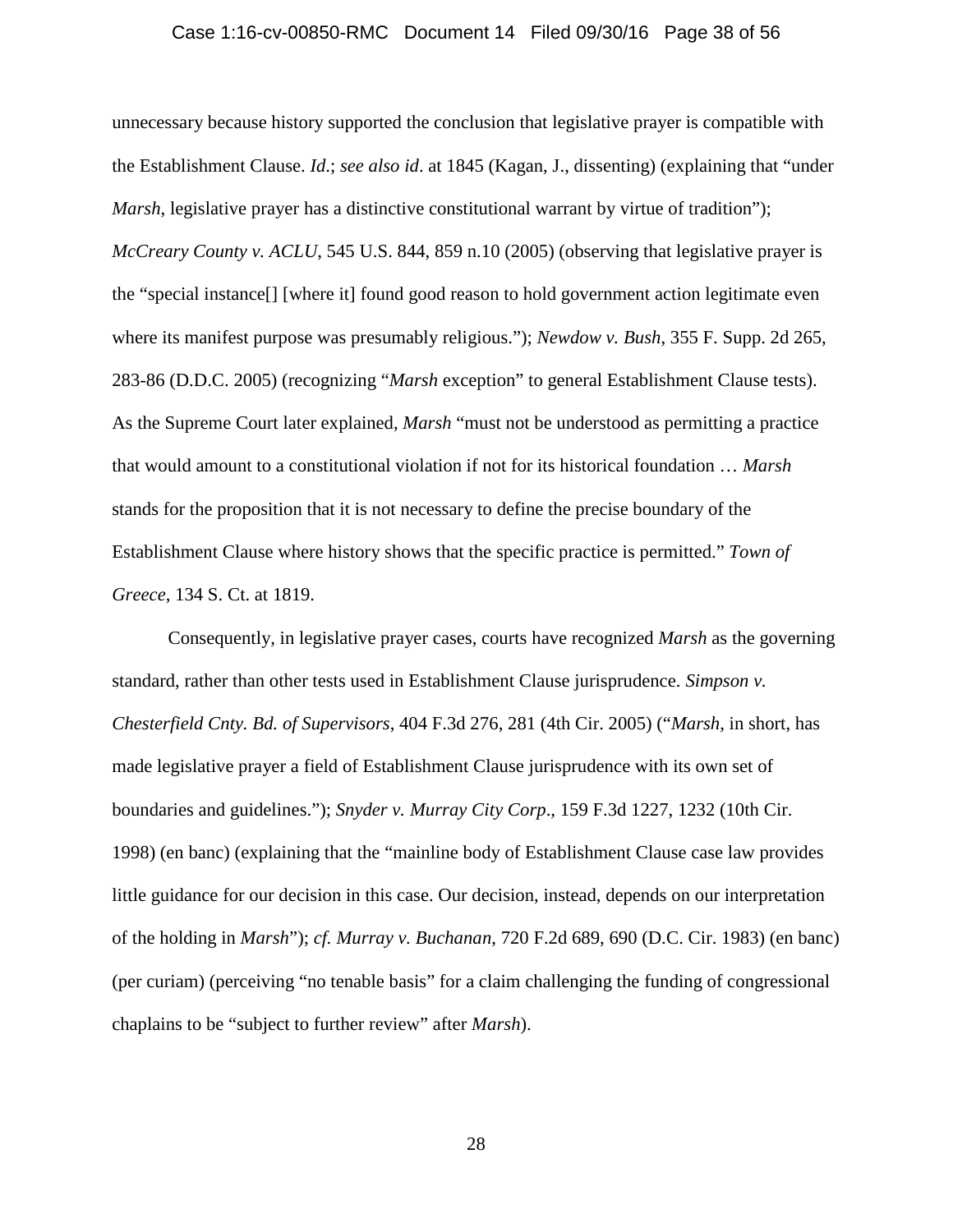#### Case 1:16-cv-00850-RMC Document 14 Filed 09/30/16 Page 39 of 56

More recently in *Town of Greece v. Galloway*, 134 S. Ct. 1811 (2014), the Supreme Court was presented with a challenge to a local town board's practice of inviting clergy to open its meetings with a prayer. *Id*. at 1816. The Court began its analysis by reaffirming its prior holding in *Marsh*. The Court characterized *Marsh* as concluding that even though legislative prayer was "religious in nature" it nonetheless has long been understood to be compatible with the Establishment Clause. *Id*. at 1818. The Court reiterated that the "Framers considered legislative prayer a benign acknowledgment of religion's role in society." *Id*. at 1819; *see also id*. at 1823 (explaining that "[e]ven those who disagree as to religious doctrine may find common ground in the desire to show respect for the divine" through legislative prayer). Thus, the Court characterized the issue for resolution as whether the prayer practice in the town of Greece "fit[] within the tradition long followed in Congress…" *Id*. at 1819. In other words, just as in *Marsh*, the Court used as its baseline for analysis the legislative prayer practice in Congress.

With regard to the Town of Greece's practice, plaintiffs challenged the sectarian nature of the prayers and the setting of town board meetings as contrasted with the closed nature of Congress's proceedings. *Id*. at 1819-20. The Court concluded that legislative prayers need not be nonsectarian. *Id*. at 1823. It explained that the tradition reflected in *Marsh* "permits chaplains to ask their own God for blessings of peace, justice, and freedom that find appreciation among people of all faiths." *Id*. The Court reasoned that, when a prayer is given in the name of a specific deity or reflects beliefs specific to only certain creeds, it can still serve to solemnize the proceedings. As long as the practice over time is not "exploited to proselytize or advance any one, or to disparage any other, faith or belief," *id*. (quoting *Marsh*, 463 U.S. at 794-95), it does not run afoul of the Establishment Clause. *Id*. at 1823. The Court disagreed with the Court of Appeals' view that the Town of Greece had contravened the Establishment Clause by inviting a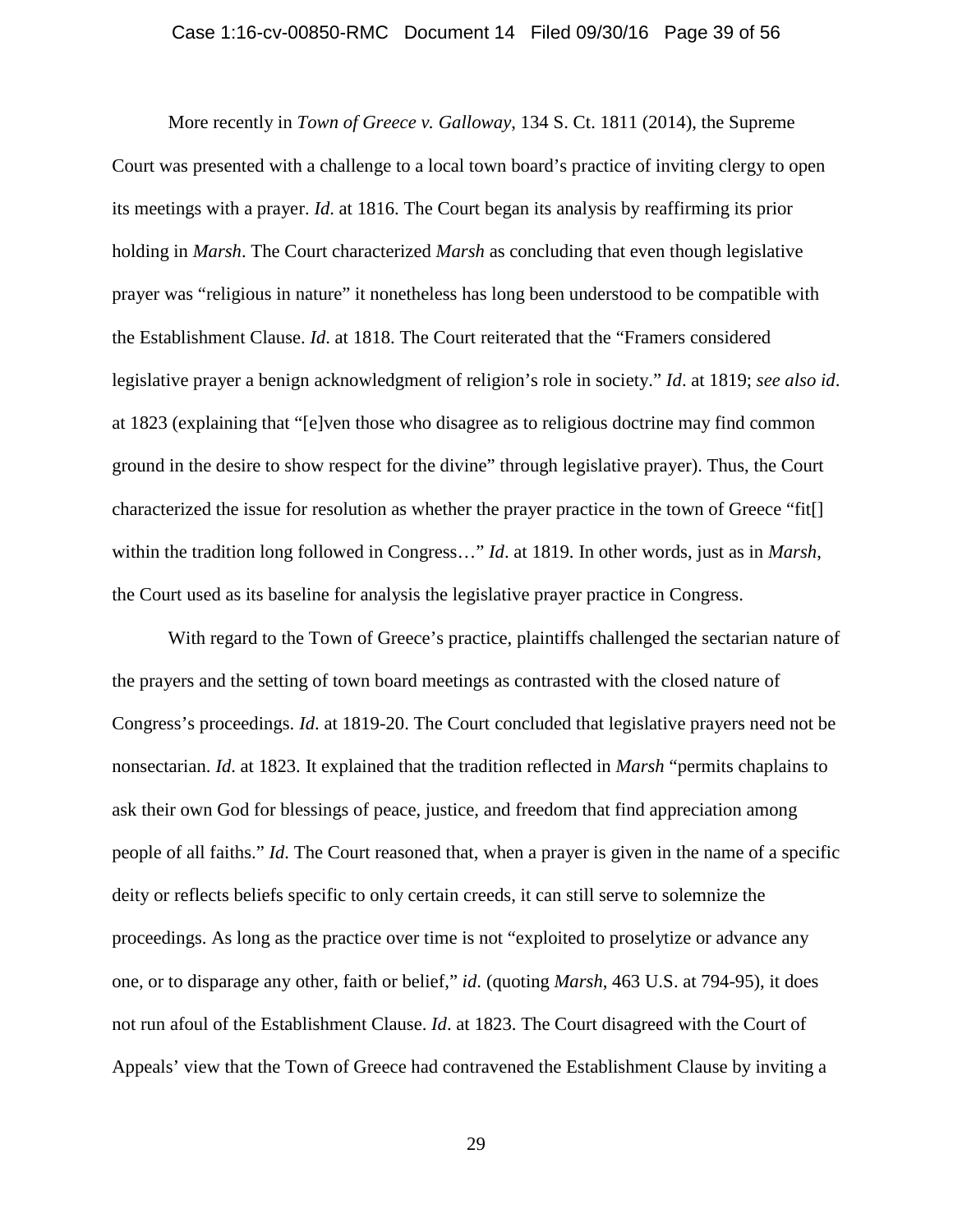#### Case 1:16-cv-00850-RMC Document 14 Filed 09/30/16 Page 40 of 56

predominantly Christian set of ministers to lead the prayer. *Id*. at 1824. The Court noted that the town had made reasonable efforts to identify all of the congregations located within its borders. *Id*. Because the town represented that it would permit anyone to give a prayer, whether minister or layman, the Court did not have occasion to address or evaluate the constitutionality of declining to invite a particular person to give the opening prayer. *Id*. at 1816. Instead, the Court explained that as long as the town maintained a policy of nondiscrimination, it was not required to search beyond its borders in an effort to achieve a religious balance. *Id*. at 1824.<sup>14</sup> The Court determined that the town's prayer practice did not violate the First Amendment. *Id*. at 1828.

## **C. Plaintiff Fails to Plead Facts Stating a Claim for a Violation of His First Amendment Rights.**

Plaintiff has failed to state a plausible constitutional claim against Father Conroy. As noted above, courts have recognized that legislative prayer falls within its own category of constitutional jurisprudence. *See Town of Greece*, 134 S. Ct. at 1818 (noting that legislative prayer has not been subject to any of the formal tests that structure the Establishment Clause inquiry); *Lund v. Rowan Cnty.,* – F.3d –, 2016 WL 4992499, at \*6 (4th Cir. Sep. 21, 2016) ("Legislative prayer … has a unique status relative to the First Amendment that places it in a different legal setting than other types of government conduct touching the Establishment Clause."); *Simpson*, 404 F.3d at 281 (observing that "*Marsh*, in short, has made legislative prayer a field of Establishment Clause jurisprudence with its own set of boundaries and guidelines"); *Snyder,* 159 F.3d at 1232 (same).

*Marsh* and *Town of Greece*, therefore, provide the relevant constitutional guideposts

<sup>&</sup>lt;sup>14</sup> Justice Kennedy's opinion did not garner a majority with respect to the analysis of the setting of the town board proceedings, the second concern that plaintiffs raised with respect to the Town of Greece's prayer practice. *Id*. at 1825-28.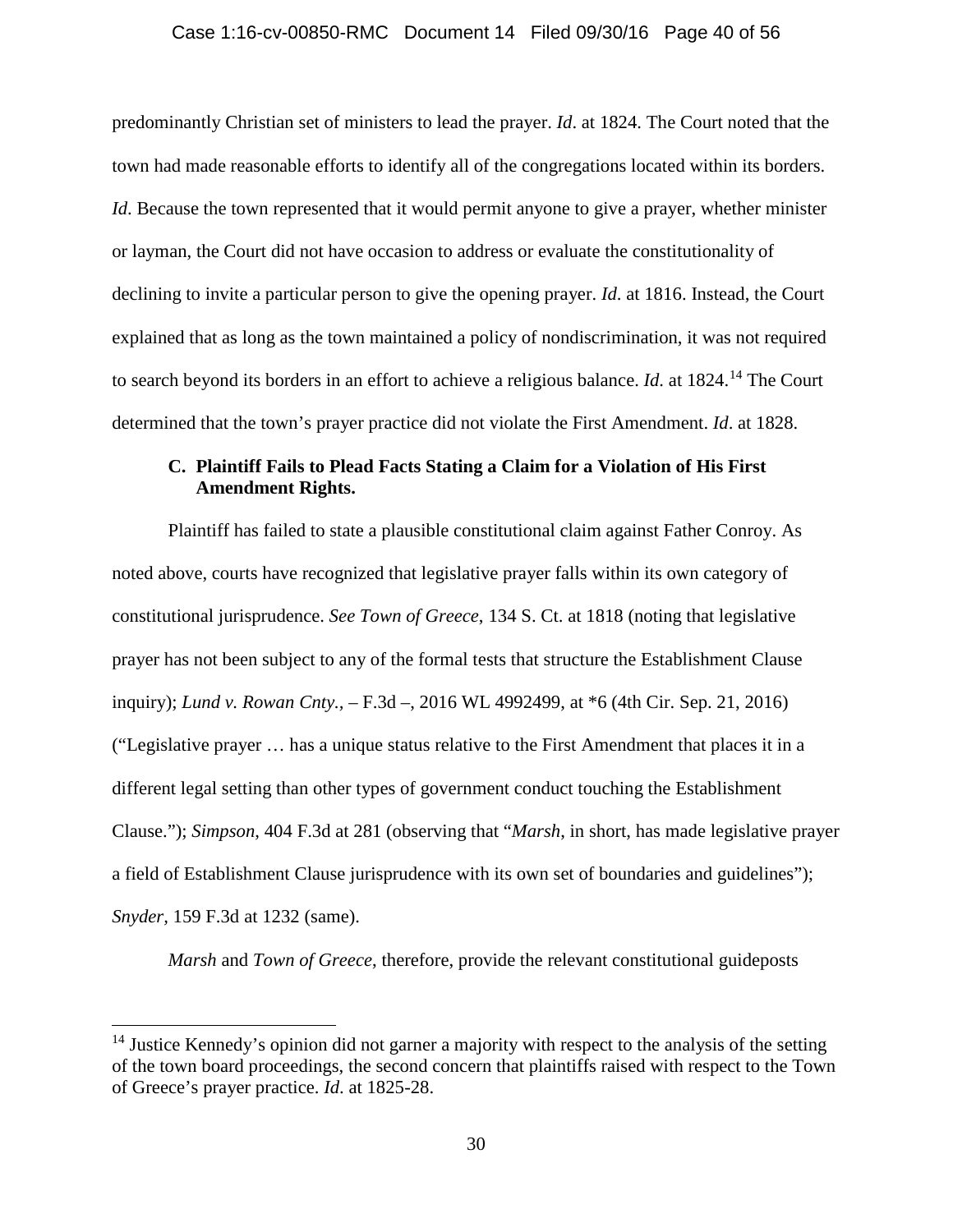### Case 1:16-cv-00850-RMC Document 14 Filed 09/30/16 Page 41 of 56

when it comes to evaluating legislative prayer.<sup>15</sup> As to the legislative prayer practice of Congress, the D.C. Circuit has spoken clearly: in rejecting a challenge to the funding of congressional chaplains, it explained that it perceived "no tenable basis for a claim that the very congressional practice deliberately traced by the Court in *Marsh* should be subject to further review." *Murray v. Buchanan*, 720 F.2d 689, 690 (D.C. Cir. 1983); *cf. Town of Greece*, 134 S. Ct. at 1819-23 (using Congressional chaplaincy program as the baseline). The D.C. Circuit explained that *Marsh* "with unmistakable clarity" determined that the practice of opening each legislative session with a prayer by a chaplain paid by the state does not violate the Establishment Clause. *Id*. It therefore remanded the case with instructions to dismiss the complaint "for want of a substantial constitutional question." *Id*.

With regard to the selection of a chaplain, *Marsh* explained that as long as the choice does not stem from an "impermissible motive," the choice passes constitutional muster. *Marsh*, 463 U.S. at 793-94. It found no proof that the reappointment of a Presbyterian chaplain for sixteen consecutive years (and, occasionally, other clergymen as substitutes during his absence)

 $15$  In the context of legislative prayer, courts routinely apply the same analysis to claims irrespective of whether they are framed under the Establishment Clause or the Equal Protection Clause. For instance, in a case in which a Wiccan priestess raised an equal protection clause claim when the county board refused to add her to the list of religious leaders available to give an invocation to the board, the Fourth Circuit determined that, in the legislative prayer context, her claims under the Free Exercise, Free Speech, and Equal Protection Clause were all subject only to the proscriptions of the Establishment Clause. *Simpson*, 404 F.3d at 280, 288; *see also Kurtz v. Baker*, 829 F.2d 1133, 1147 n.3 (D.C. Cir. 1987) (Ginsburg, J., dissenting) (explaining that "*Marsh* essentially affirmed that the historic practice of an opening prayer burdens no 'fundamental right' of non-theists. Thus Kurtz cannot salvage his failed first amendment claim by cloaking it in a fifth amendment due process (equal protection component) mantle."); *cf. Atheists of Florida, Inc. v. City of Lakeland, Fla*., 779 F. Supp. 2d 1330, 1342 (M.D. Fla. 2011), *aff'd in part and rev'd in part on other grounds*, 713 F.3d 577 (11th Cir. 2013) (dismissing equal protection clause claim of atheists challenging prayer practice because in the legislative prayer context the analytical device is the Establishment Clause, noting that "recouching their true claim" as "a different constitutional species therefore changes nothing")).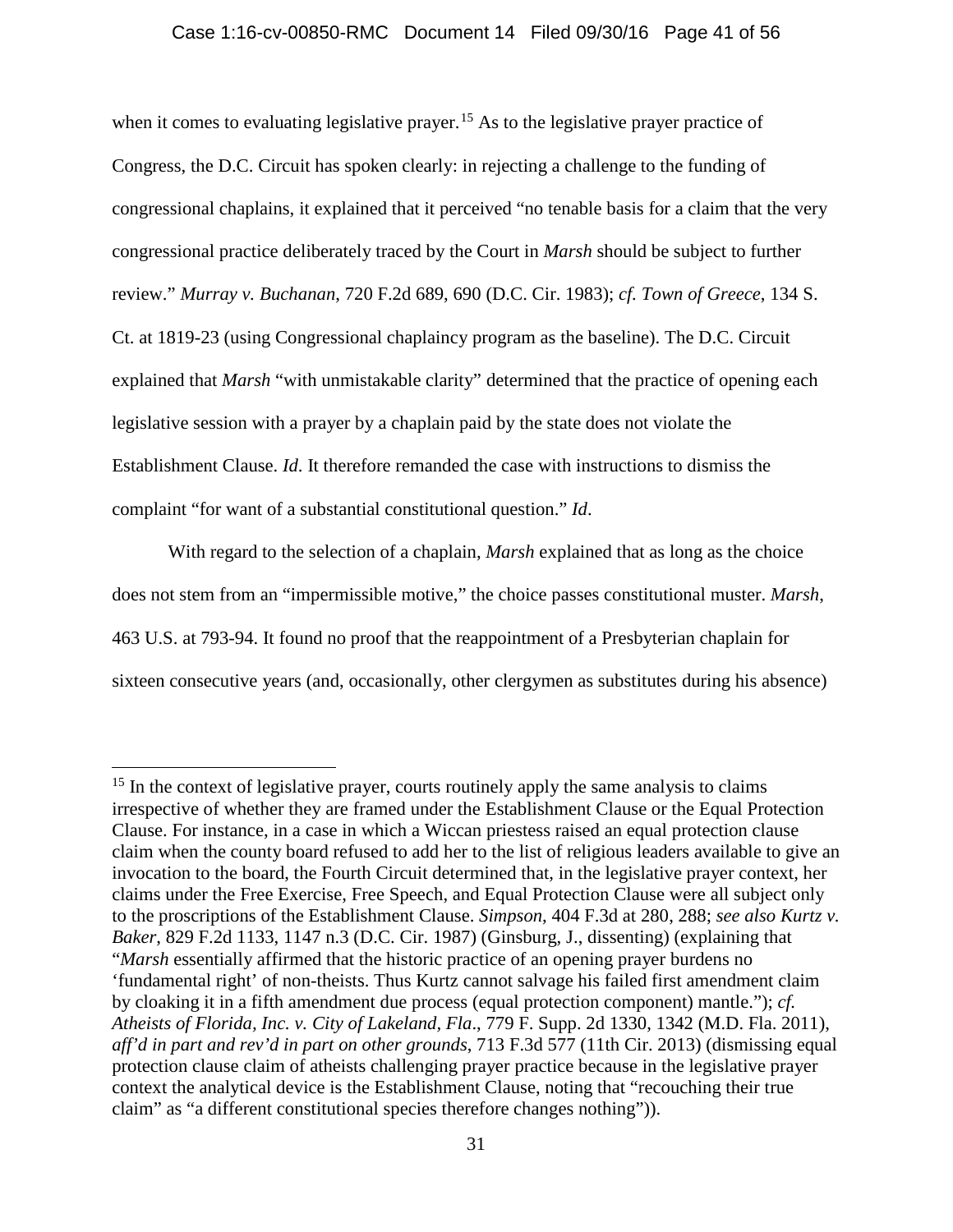#### Case 1:16-cv-00850-RMC Document 14 Filed 09/30/16 Page 42 of 56

stemmed from an "impermissible motive." *Id*.; *Town of Greece*, 134 S. Ct. at 1824 (finding no constitutional infirmity with the town's practice of inviting ministers identified through efforts to locate the congregations within its borders, even though it resulted in a predominantly Christian set of prayer-givers, because as long as the town maintained a policy of nondiscrimination, it need not search beyond its borders). The Supreme Court has not addressed other legislative prayer challenges.

The D.C. Circuit addressed a challenge to Congressional chaplains' refusal to permit an atheist to serve as guest chaplain in *Kurtz v. Baker*, 829 F.2d 1133 (D.C. Cir. 1987). Kurtz, a nontheist, sued the chaplains for injunctive relief when he was not permitted to serve as guest chaplain in order to give a short statement reminding Congress of its moral responsibilities. *Id*. at 1134-35. Kurtz raised claims under the Establishment and Free Speech Clauses of the First Amendment and under the equal protection principles of the Due Process Clause of the Fifth Amendment. *Id*. at 1134. The D.C. Circuit noted that Kurtz claimed that the chaplains had denied him the benefit of addressing Congress because he did not believe in a deity. *Id*. at 1141-42. The majority explained, however, that both Chambers had rules requiring a "prayer" to open each day's legislative session. *Id*. at 1143. Thus, the court observed, "it would be unreasonable to imagine that they could have provided him with the actual opportunity to deliver non-religious remarks to either house of Congress during the time expressly set aside for prayer." *Id*. at 1142. 16 Because Kurtz could not plausibly allege that the chaplains had authority to satisfy his request, the injury alleged could not be deemed fairly traceable to the chaplains. *Id.; see also id*. at 1138 (stating, "[t]o believe that the two chaplains could have authorized appellant to address a non-

<sup>&</sup>lt;sup>16</sup> *Id.* (taking judicial notice of "the fact that the opportunity to address either house is a privilege rarely extended to outsiders, and then only with the approval of the members of the respective houses.").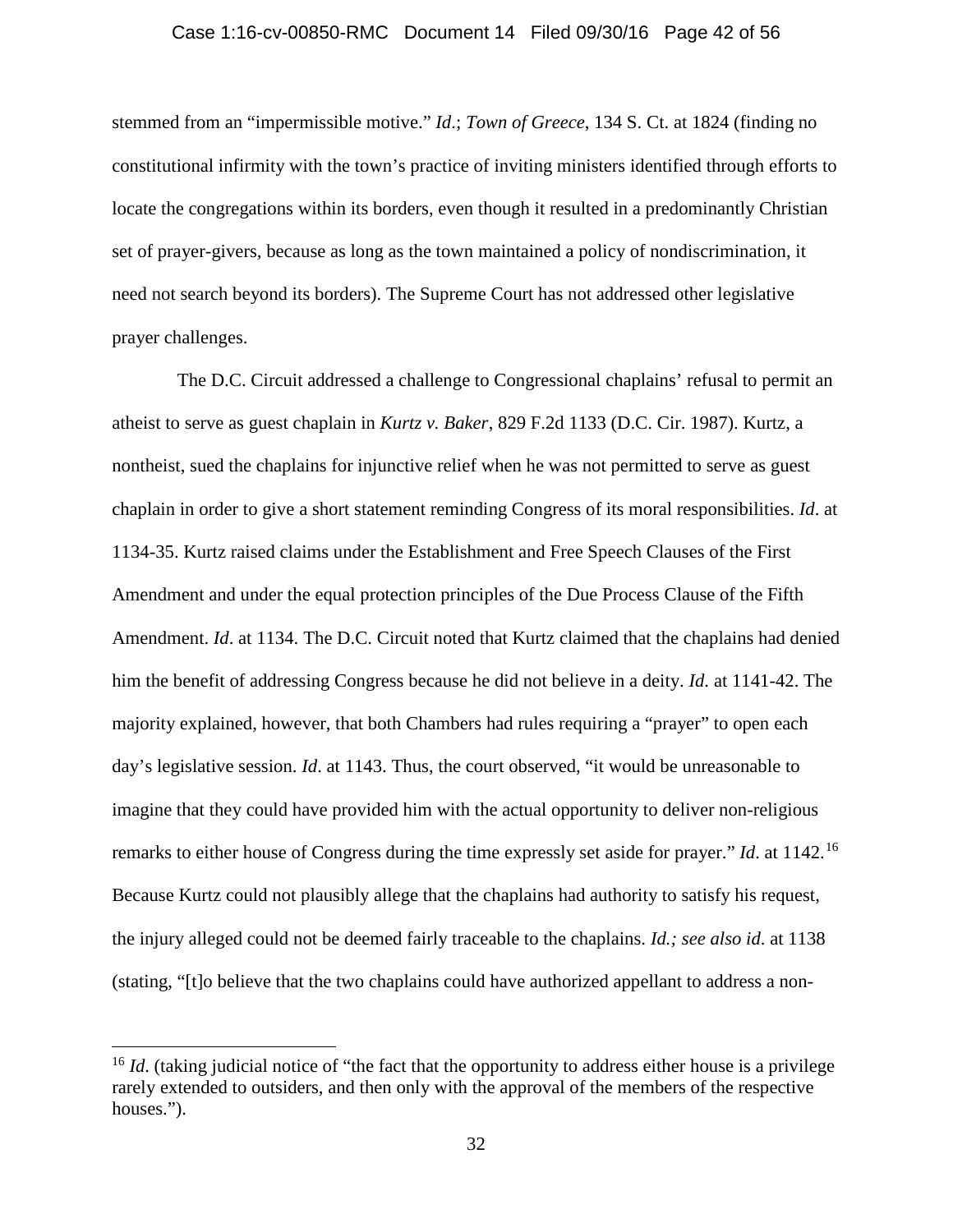#### Case 1:16-cv-00850-RMC Document 14 Filed 09/30/16 Page 43 of 56

religious statement to the United States Senate and House of Representatives during periods explicitly reserved for prayer requires a suspension of ordinary common sense that this court need not indulge."). The majority dismissed the case on standing grounds. *Id*. at 1145.

Then-Judge Ruth Bader Ginsberg dissented, explaining that she would not have dismissed on standing grounds, but rather would have affirmed the district court's decision that "reached and definitively rejected Kurtz's claim of a constitutional right not to be excluded, because he is a non-theist, from the opportunity to speak in place of … a congressional chaplain." *Id*. at 1146 (Ginsburg, J., dissenting). Judge Ginsburg reasoned that because the rules provide for a prayer, the chaplains "have no warrant themselves to utter words that do not compose a prayer, and they have no commission from the House or Senate to engage others to extend remarks of a secular character." *Id*. She concluded that Kurtz's various claims were essentially an attack on Congress' customary "opening-with-prayer observance." *Id*. at 1147. But, as she explained, *Marsh* made clear that legislative prayer was a "religious observance" acceptable to the Framers, in which the prayer-giver invoked "Divine guidance." *Id*. Judge Ginsburg observed that *Marsh* "fits into a special nook—a narrow space tightly sealed off from otherwise applicable first amendment doctrine." *Id*. Judge Ginsburg therefore would have held that Kurtz had no tenable free speech, establishment clause or equal protection claim. *Id.; see also id.* at n.3 (reasoning that because *Marsh* upheld the practice of legislative prayer as burdening no fundamental right of nontheists, Kurtz could not "salvage his failed first amendment claim by cloaking it in a [equal protection] mantle.").

Although Kurtz's case was disposed of on standing grounds, the D.C. Circuit's observations illustrate the unsalvageable nature of plaintiff's claims here. Just as in *Kurtz*, plaintiff presented as a non-religious individual, who self-identified as an atheist, and sought to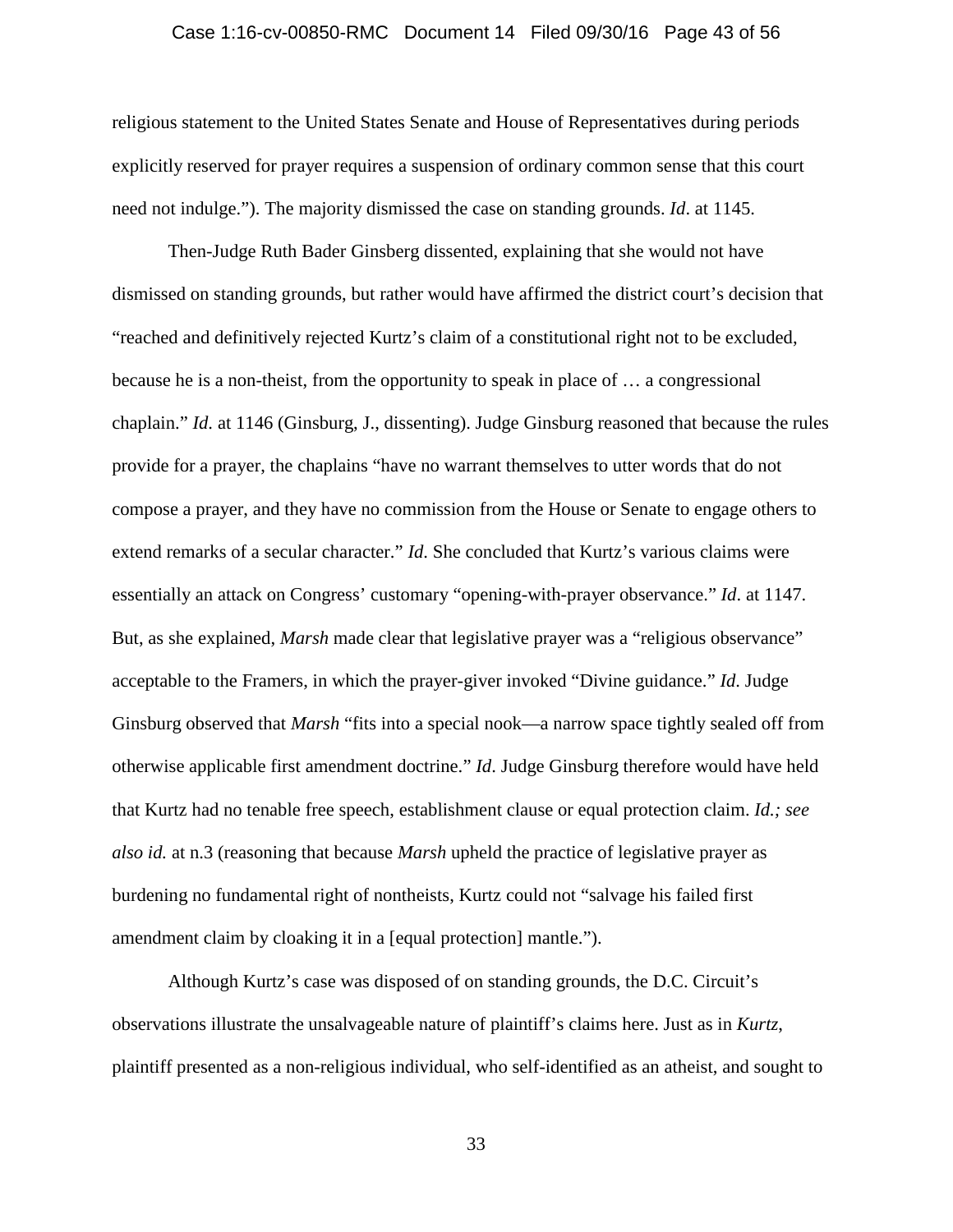#### Case 1:16-cv-00850-RMC Document 14 Filed 09/30/16 Page 44 of 56

give a secular invocation in the time reserved by the House for prayer. Compl. Exs. A, D. Plaintiff provided a Christian ordination certificate from 1975, but his biography explicitly reported that he was an atheist, who regularly spoke about life without God. *Id*. In short, plaintiff made clear that he was not going to give a prayer in the time on the floor reserved exclusively for prayer. *See Kurtz,* 829 F.2d at 1142-43 (noting that there was no indication that Congress had authorized chaplains to "transform the period reserved for prayer" into a time in which "'nontheistic' remarks could be delivered, however uplifting."). In other words, the allegations in the Complaint demonstrate that plaintiff excluded himself, not that Father Conroy's decision to decline to invite him stemmed from any impermissible motive.

Finally, in *Newdow v. Eagen*, an atheist challenged Congress's chaplaincy practice as well as the chaplains' refusal to hire him as a legislative chaplain. 309 F. Supp. 2d 29 (D.D.C. 2004). Plaintiff contended that he had applied for the position of legislative chaplain for both the Senate and the House but was denied the positions because of his religious beliefs. *Id*. at 32. Plaintiff sought declaratory and injunctive relief. The district court noted that "because *Marsh* held that a legislative body may employ a chaplain 'to invoke Divine guidance,' it follows that Congress may limit the chaplain position to those who are willing to perform that task." *Id*. at 36 (quoting *Marsh*, 463 U.S. at 792). The district court therefore determined that plaintiff lacked standing to pursue the employment claim because he failed to allege an infringement of a legally protected interest. *Id*. The court came to this conclusion, in part, because it found that plaintiff's beliefs "were incompatible with what he desires." *Id*. (quoting *Kurtz*, 829 F.2d at 1142). While the court determined that plaintiff did have taxpayer standing to challenge the chaplaincy program itself, it determined that controlling precedent doomed plaintiff's claim on the merits. *Id*. at 39-40. The court pointed to *Marsh* as well as the D.C. Circuit's opinion in *Murray v.*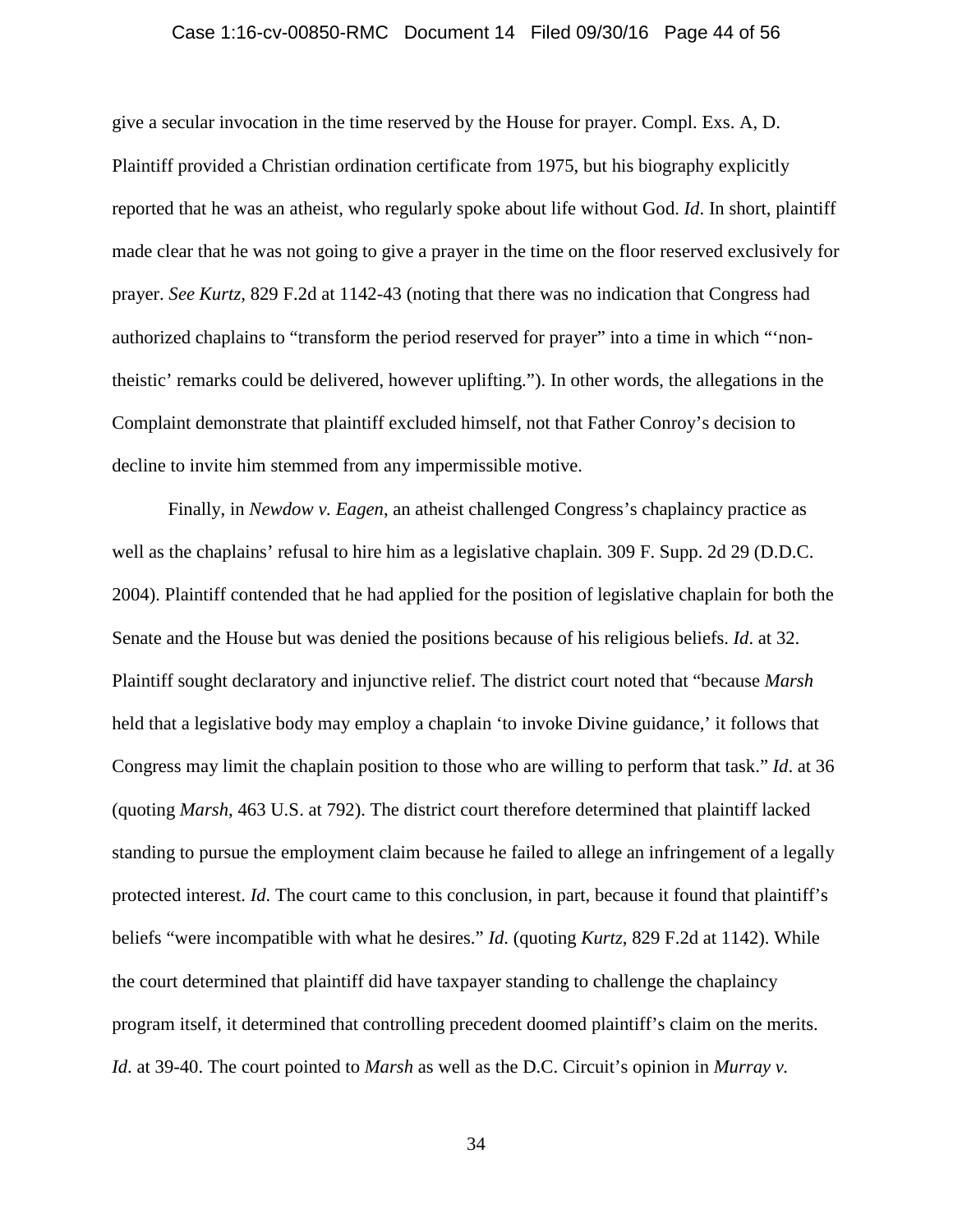#### Case 1:16-cv-00850-RMC Document 14 Filed 09/30/16 Page 45 of 56

*Buchanan*, 720 F.2d 689, 690 (D.C. Cir. 1983). The court noted that the D.C. Circuit's dismissal of a challenge to the funding of the chaplaincy program for lack of a substantial constitutional question demonstrated its "view of the wholly insubstantial nature of the claims presented." *Newdow*, 309 F. Supp. 2d at 40. As a result, the district court dismissed Newdow's Establishment Clause claim on the merits. *Id*. at 41.

Outside of the Circuit, in the legislative prayer sphere, courts recognize that if this "genre of government religious activity" is permitted to exist, the government has to be able to choose (and exclude) certain people and to establish criteria for doing so. *Snyder*, 159 F.3d at 1233 (reasoning that "if *Marsh* allows a legislative body to select a speaker for its invocational prayers, then it also allows the legislative body to exclude other speakers…. The Establishment Clause and *Marsh* simply do not require that a legislative body ensure a kind of equal public access to a … program of invocational prayers."); *Jones v. Hamilton Cnty. Gov't, Tenn.,* 530 F. App'x 478, 488-89 (6th Cir. 2013) (noting that "[w]ithout the ability to establish basic criteria for selecting religious groups to participate in the prayer invocations, the Commission would be unable to ensure that speakers are members of bonafide religious organizations, as opposed to commercial entities or other groups with missions completely unrelated to the Commission's practice of solemnizing its meetings with an invocation."). That the Town of Greece made the policy choice to open its board meetings with invocations given by any town member, *Town of Greece,* 134 S. Ct. at 1824, in no way undermines these holdings.

Nothing in the Complaint demonstrates that Father Conroy acted with an impermissible motive or maintained a policy of discrimination. To the contrary, the Office of the Chaplain's request for an ordination certificate is an objective barometer to assess, in the first instance, if an individual is considered a religious leader or a member of a faith group qualified to lead a prayer.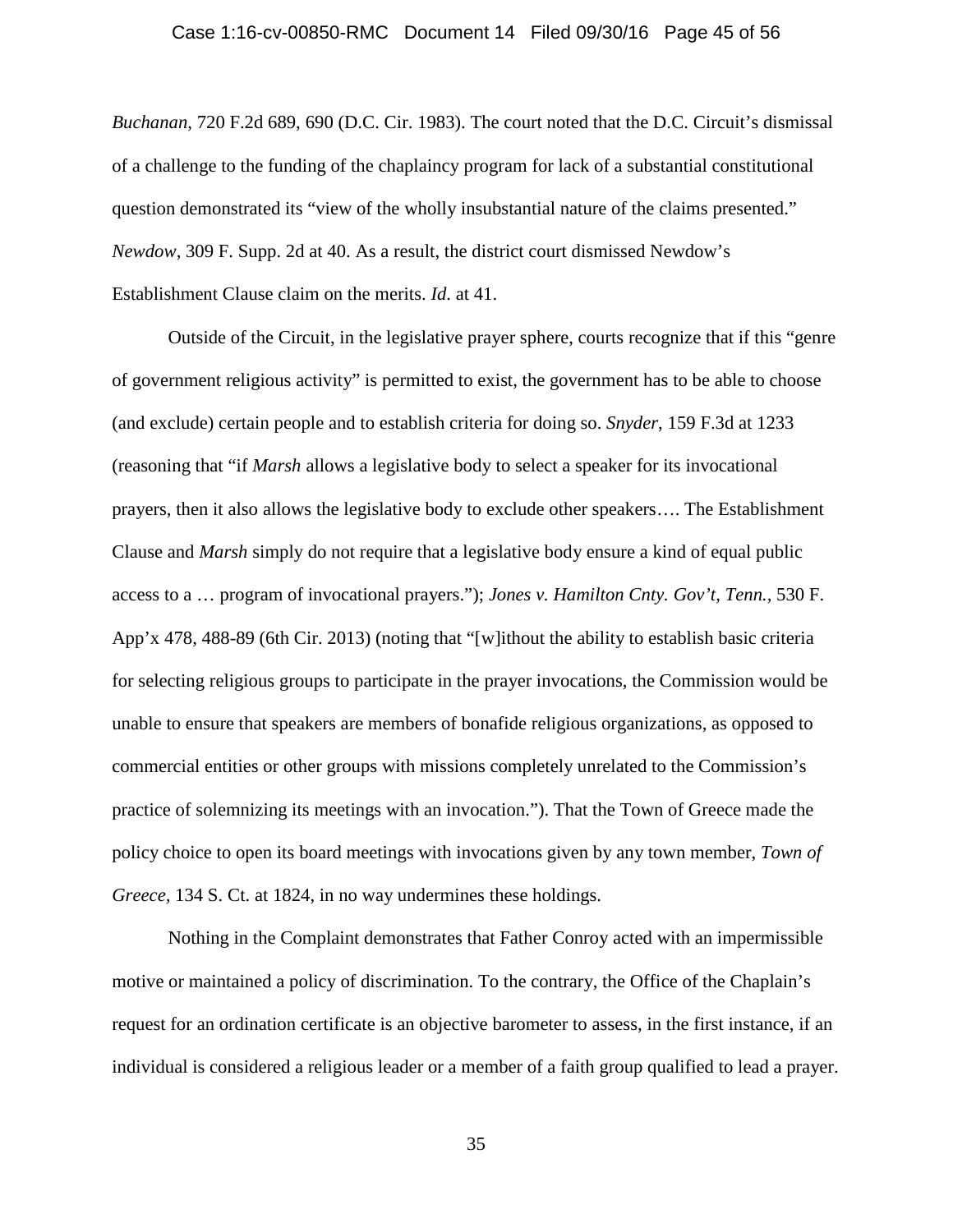#### Case 1:16-cv-00850-RMC Document 14 Filed 09/30/16 Page 46 of 56

*E.g., Coleman v. Hamilton Cnty., Tenn*, 104 F. Supp. 3d 877, 890 (E.D. Tenn. 2015) (explaining that "while legislative bodies cannot intentionally discriminate against particular faith systems, they can require that invocation givers have some religious credentials."); *id*. (noting that plaintiffs' "argument that the policy discriminates against each and every individual who is not an eligible member of the clergy affiliated with a bona fide religious assembly simply has no basis under current legislative prayer jurisprudence.").<sup>17</sup> Father Conroy did not need to make a judgment about plaintiff or his beliefs; rather, plaintiff himself provided information that made clear that he no longer practiced in the faith in which he was ordained and intended to give a secular invocation, Compl. Ex. D.

Nor can plaintiff credibly argue that the allegation that the Chaplain's Office required prayer-givers to address a higher power rather than directly address the Members of the House runs afoul of the Establishment Clause, given that the House Rule specifically requires a "prayer." The Supreme Court in *Marsh* found no establishment of religion notwithstanding the fact that it considered the prayer given before the legislative body an invocation of Divine guidance. *Marsh*, 463 U.S. at 792; *id*. at 810 (Brennan, J., dissenting) (stating that prayer is "fundamentally and necessarily religious"); *Snyder*, 159 F.2d at 1229 n.4 (assuming without deciding that plaintiff's proposed invocation was a prayer, but noting that if his invocation was not a prayer, "there would be no 'impermissible motive' in preventing [plaintiff] from reciting a non-prayer during a time permissibly reserved for legislative prayer. Thus, there would be no

 $17$  In evaluating a challenge to a county's exclusion of a plaintiff from the list of potential prayergivers, the Fourth Circuit observed that a "chaplain by definition is a member of one denomination or faith." *Simpson v. Chesterfield Cnty. Bd. of Supervisors*, 404 F.3d 276, 285 (4th Cir. 2005). The court noted that a party challenging a legislative prayer practice cannot therefore "rely on the mere fact that the selecting authority chose a representative of a particular faith, because some adherent or representative of some faith will invariably give the invocation." *Id*.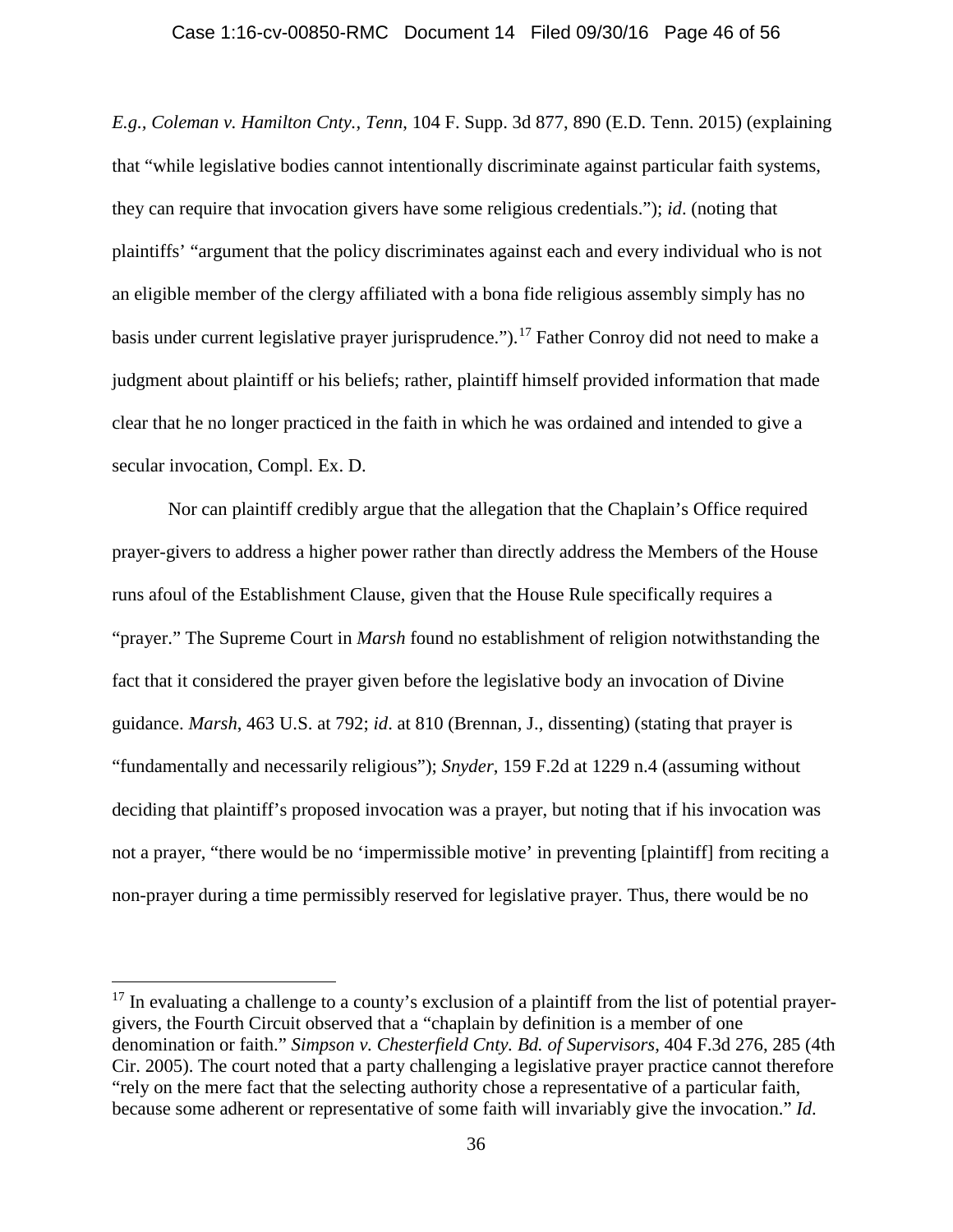#### Case 1:16-cv-00850-RMC Document 14 Filed 09/30/16 Page 47 of 56

Establishment Clause violation."); *Newdow*, 309 F. Supp. 2d at 36 (reasoning that "because *Marsh* held that a legislative body may employ a chaplain to invoke Divine guidance, it follows that Congress may limit the chaplain position to those who are willing to perform that task."); *Coleman*, 104 F. Supp. 3d at 889-90 (explaining that "[i]mplicit in the body of federal case law on legislative prayer … is the understanding the government may favor religion over nonreligion in this narrow circumstance. Prayer, by its very definition is religious in nature.").<sup>18</sup> It was therefore permissible for Father Conroy to decline to invite plaintiff to give the secular invocation that he proposed to give.

Although none of the out-of-circuit cases involved the interpretation or application of the House's Rule for prayer, these cases amply illustrate that Father Conroy was well within constitutional boundaries when he declined to invite plaintiff to give a secular invocation in the time that the House reserved for prayer. Consequently, plaintiff cannot state a claim for a violation of the First Amendment.

## **D. Plaintiff Fails to Plead Facts Stating an Equal Protection Claim.**

Even if the court were to engage in a separate analysis under the Equal Protection component of the Fifth Amendment, rather than use the unitary analytical framework typically adopted by the courts in the legislative prayer context, plaintiff has not pleaded sufficient facts to state an equal protection claim against Father Conroy.

 $18$  The same analysis applies to the allegation in the Complaint that Father Conroy requested a draft of plaintiff's remarks (although in a document that plaintiff attached to the complaint, Father Conroy denies ever requesting such a draft). *See Snyder*, 159 F.3d at 1234 (noting that under *Marsh*, there is no "impermissible motive" when "a legislative body or its agent chooses to reject a government-sanctioned speaker because the tendered prayer falls outside the longaccepted genre of legislative prayer."). Rather than act with impermissible purpose, these allegations simply show that Father Conroy took steps to ensure that the time the House Rules set aside for prayer is used for prayer, given that the House floor is not otherwise open to the public for any other purpose.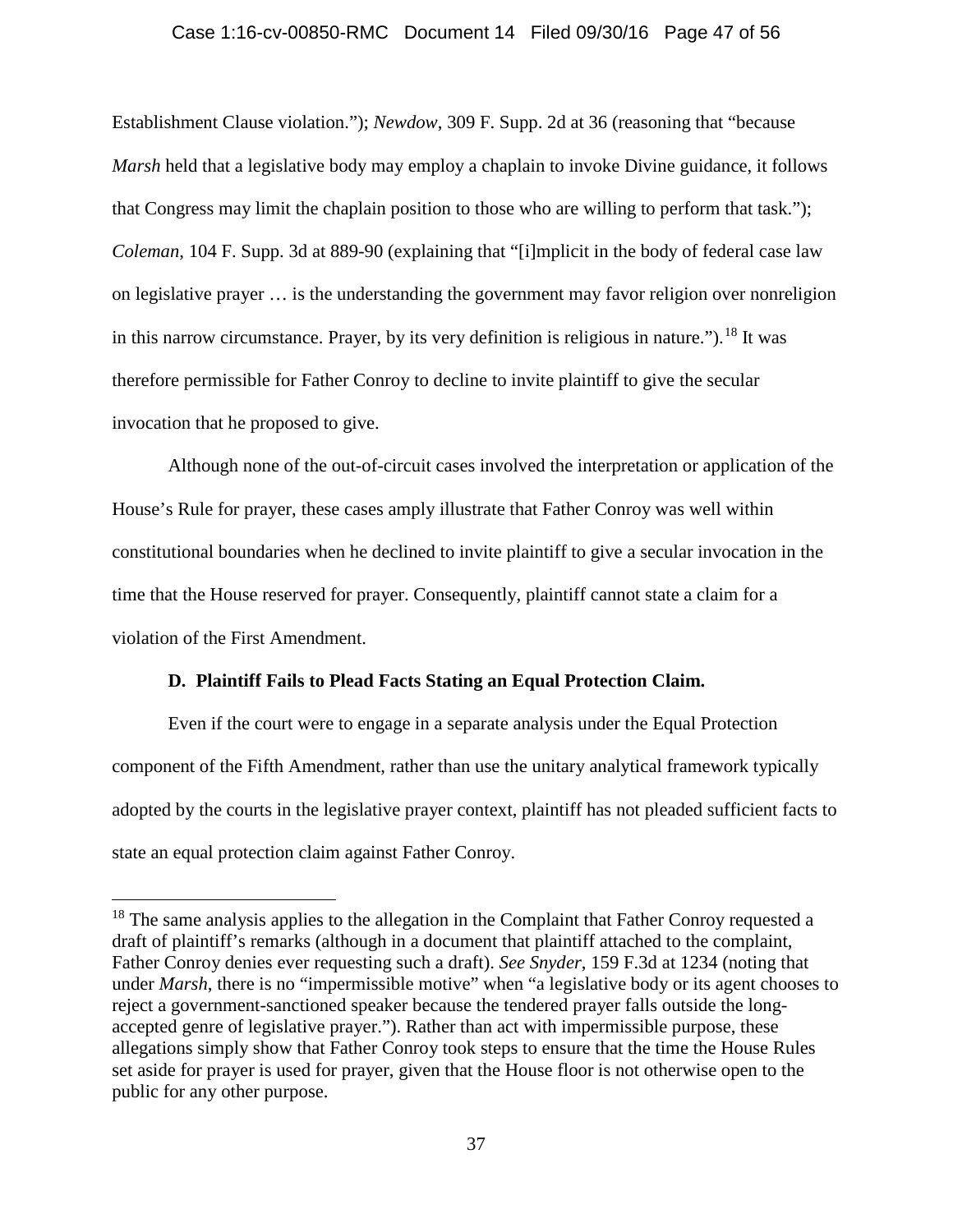#### Case 1:16-cv-00850-RMC Document 14 Filed 09/30/16 Page 48 of 56

As the Supreme Court has explained, in order to state a Fifth Amendment *Bivens* claim, a plaintiff "must plead and prove that the defendant acted with discriminatory purpose." *Iqbal*, 556 U.S. at 676, 682. As *Iqbal* teaches, purposeful discrimination in violation of the First or Fifth Amendment requires more than "intent as volition or intent as awareness of consequences." *Id.* at 676 (quoting *Pers. Adm'r of Massachusetts v. Feeney*, 442 U.S. 256, 279 (1979)). "It instead involves a decisionmaker's undertaking a course of action 'because of,' not merely 'in spite of,' [the action's] adverse effects upon an identifiable group." *Id.* at 676-77. Thus, "to state a [discrimination] claim based on a violation of a clearly established right, [plaintiff] must plead sufficient factual matter to show that [Father Conroy acted] . . . not for a neutral [] reason but for the purpose of discriminating [against him] on account of … religion[]…." *Id.* at 677.

Plaintiff's attribution of discriminatory animus to Father Conroy is not plausible under the facts and circumstances of this case. Plaintiff offers no allegations that Father Conroy held personal feelings of animosity or bias against plaintiff or the beliefs held by plaintiff. Nor are there any non-conclusory assertions establishing that any such personal animosity or bias was the basis for any of Father Conroy's actions. Instead, the facts that plaintiff pleads in his Complaint support the "obvious alternative explanation," *id.* at 682, that Father Conroy took the action he did because plaintiff presented as a nonreligious individual, who proffered a Christian ordination certificate notwithstanding his self-professed atheism, and proposed to give a secular invocation in the time on the House floor specifically reserved for a chaplain to give a prayer. Even in *Twombly*, where the Court acknowledged that the allegation of parallel conduct was *consistent* with an unlawful agreement, the Court nonetheless refused to find that it plausibly suggested an illicit accord because it was not only compatible with, but *more likely explained by* lawful, free market behavior. *Bell Atl. Corp. v. Twombly*, 550 U.S. 544, 567-68 (2007); *Iqbal*, 556 U.S. at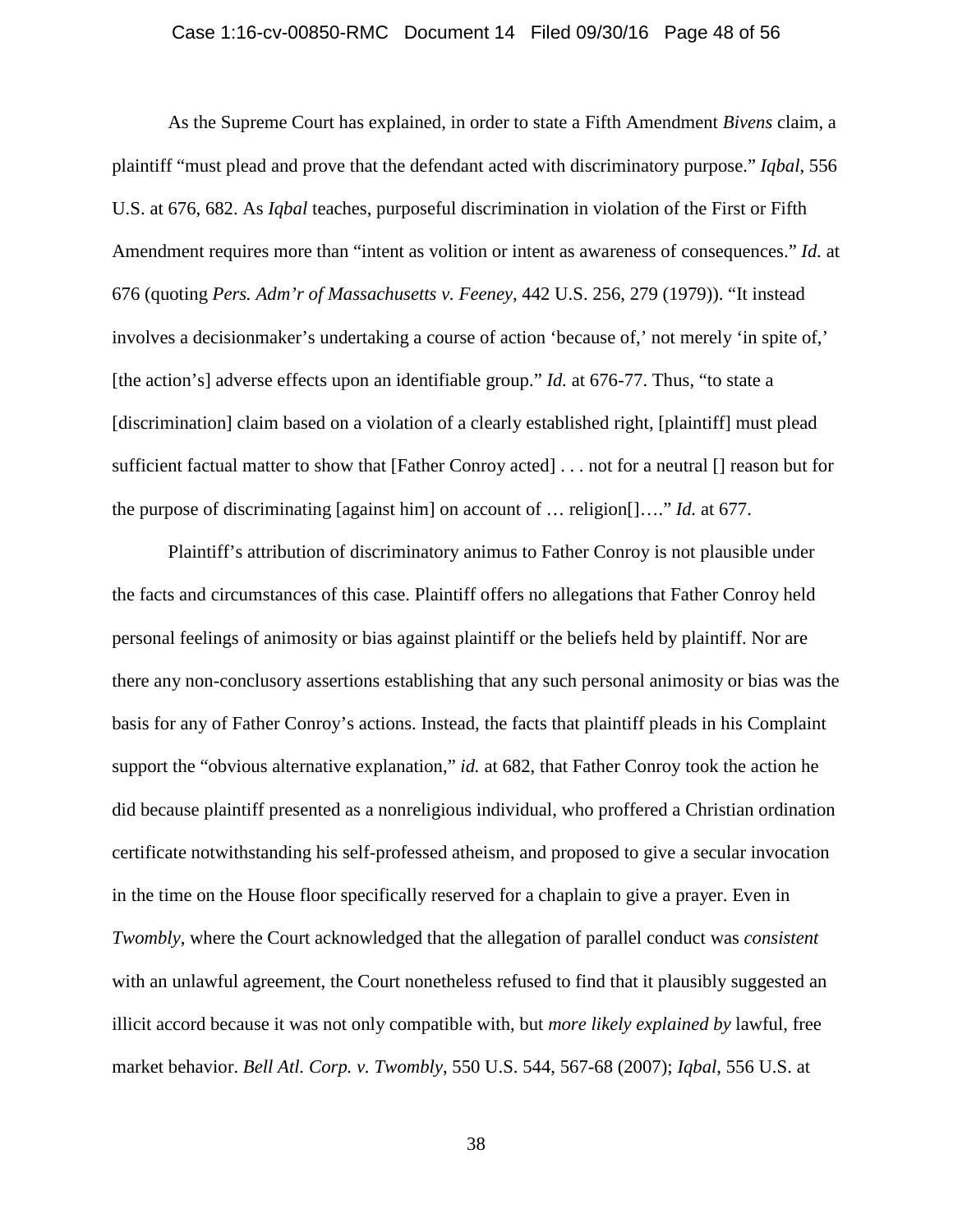#### Case 1:16-cv-00850-RMC Document 14 Filed 09/30/16 Page 49 of 56

677 (explaining that a plaintiff must plead facts showing that the conduct at issue was not for a "neutral [] reason" but for the purpose of discriminating). Given the more plausible, "neutral [] reason" for Father Conroy's actions here, plaintiff has not nudged his claims of purposeful discrimination "across the line from conceivable to plausible." *Iqbal*, 556 U.S. at 677, 683 (quoting *Twombly*, 550 U.S. at 570); *see also id*. at 682 (citation and internal quotation marks omitted) ("On the facts respondent alleges, the arrests … were likely lawful and justified by … non-discriminatory intent …. As between that obvious alternative explanation for the arrests, and the purposeful, invidious discrimination respondent asks us to infer, discrimination is not a plausible conclusion.").

Plaintiff also asserts that others were invited to serve as guest chaplains who were not ordained or did not invoke a higher power. Compl.  $\P$  124-151.<sup>19</sup> However, the mere fact that others who were not ordained were permitted to serve as guest chaplains—or others ultimately did not explicitly invoke a higher power when it came time to give the prayer—says nothing, one way or the other, about the reason that plaintiff was not invited to give the secular invocation that he proposed. Courts within this circuit have required plaintiffs alleging that a government official took action because of a protected characteristic to plead facts that similarly situated individuals of another group were treated differently. *E.g., Jones v. Nat'l Council on Disability,* 66 F. Supp. 3d 94, 103 (D.D.C. 2014). Conversely, the dissimilar treatment of persons who are not similarly situated does not violate equal protection. *Id*. Here, with regard to each allegedly similarly

 $19$  Plaintiff identifies certain guest chaplains who served prior to May 2011, when Father Conroy became the House Chaplain. As the Supreme Court has made clear, however, a plaintiff must plead that a government official "through the official's *own individual actions*, has violated the Constitution." *Iqbal*, 556 U.S. at 676 (emphasis added). As a consequence, any guest chaplains selected by someone else or prior to Father Conroy's tenure have no bearing on the individualcapacity claims pleaded against Father Conroy.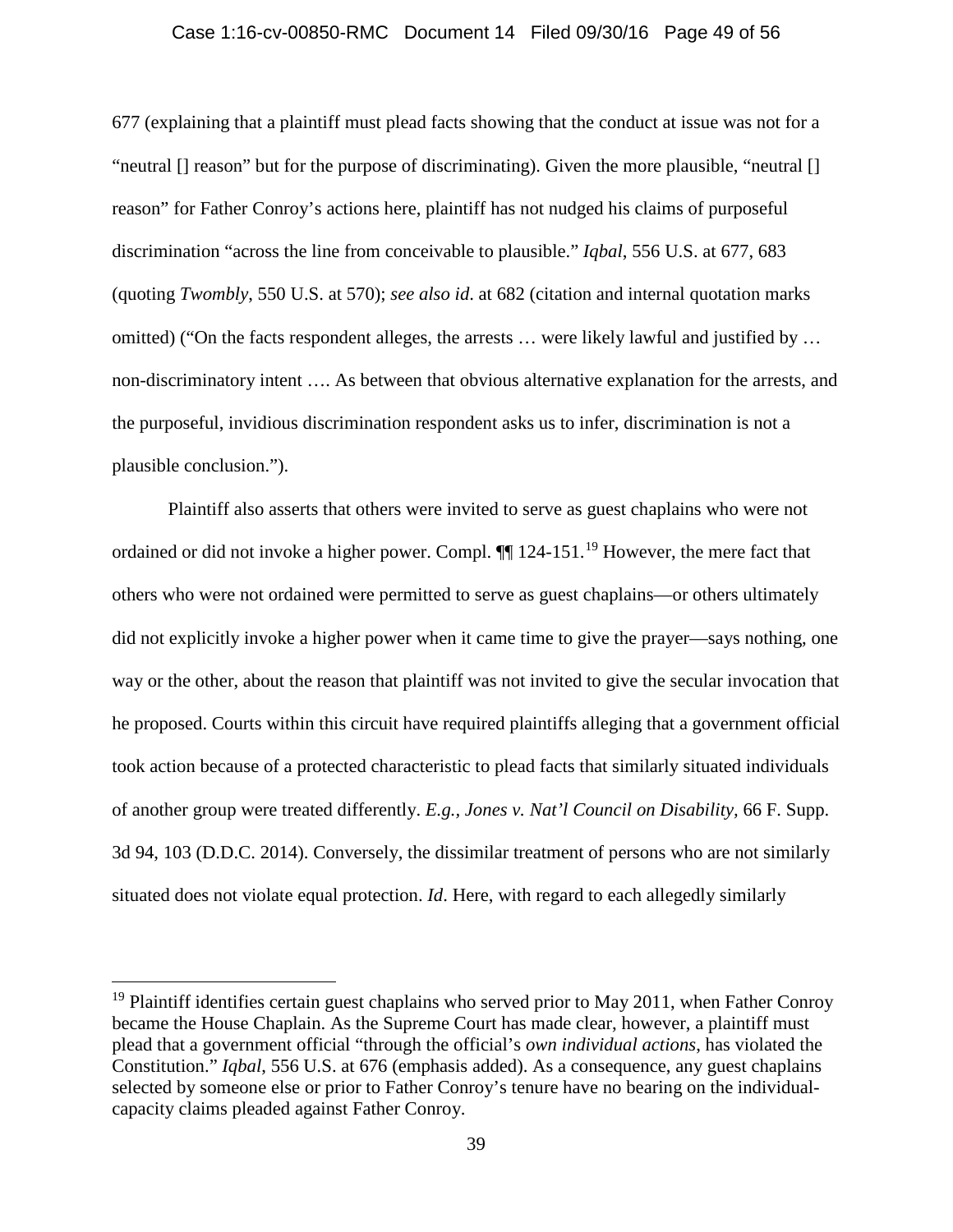#### Case 1:16-cv-00850-RMC Document 14 Filed 09/30/16 Page 50 of 56

situated person, it is clear that none actually are similarly situated because there is no allegation that any of them proffered an ordination certificate to the Chaplain's Office for a faith they had expressly rejected, requested to give a secular invocation, or presented themselves as nonreligious. Accordingly, none of the individuals identified in the Complaint can be considered similarly situated.

\*\*\*

In sum, plaintiff's Complaint does not allege sufficient facts to make out a valid First Amendment or equal protection claim against Father Conroy. Because plaintiff cannot show that he has suffered a deprivation of a constitutional right, his constitutional claims fail at step one of the qualified immunity analysis and should be dismissed. *See Saucier v. Katz*, 533 U.S. 194, 201 (2001) (explaining that if no constitutional right is violated, "there is no necessity for further inquiries concerning qualified immunity").

## **E. To the Extent Plaintiff Has Alleged the Violation of a Constitutional Right, the Right Was Not Clearly Established.**

Although this court can – and should – dismiss the individual-capacity claims against Father Conroy because plaintiff has failed to meet the first prong of the qualified immunity analysis, even if plaintiff's allegations could be construed as stating a violation of the First or Fifth Amendment, plaintiff cannot meet his burden under the second prong.

A constitutional right is clearly established when "at the time of the challenged conduct, '[t]he contours of [a] right [are] sufficiently clear' that *every* 'reasonable official would have understood that what he is doing violates that right.'" *Ashcroft v. al-Kidd*, 563 U.S. 731, 741 (2011) (emphasis added) (quoting *Anderson v. Creighton*, 483 U.S. 635, 640 (1987)). In other words, qualified immunity applies unless existing precedent shows that the unlawfulness of a defendant's conduct is "beyond debate." *al-Kidd,* 563 U.S. at 741. A court looks to cases from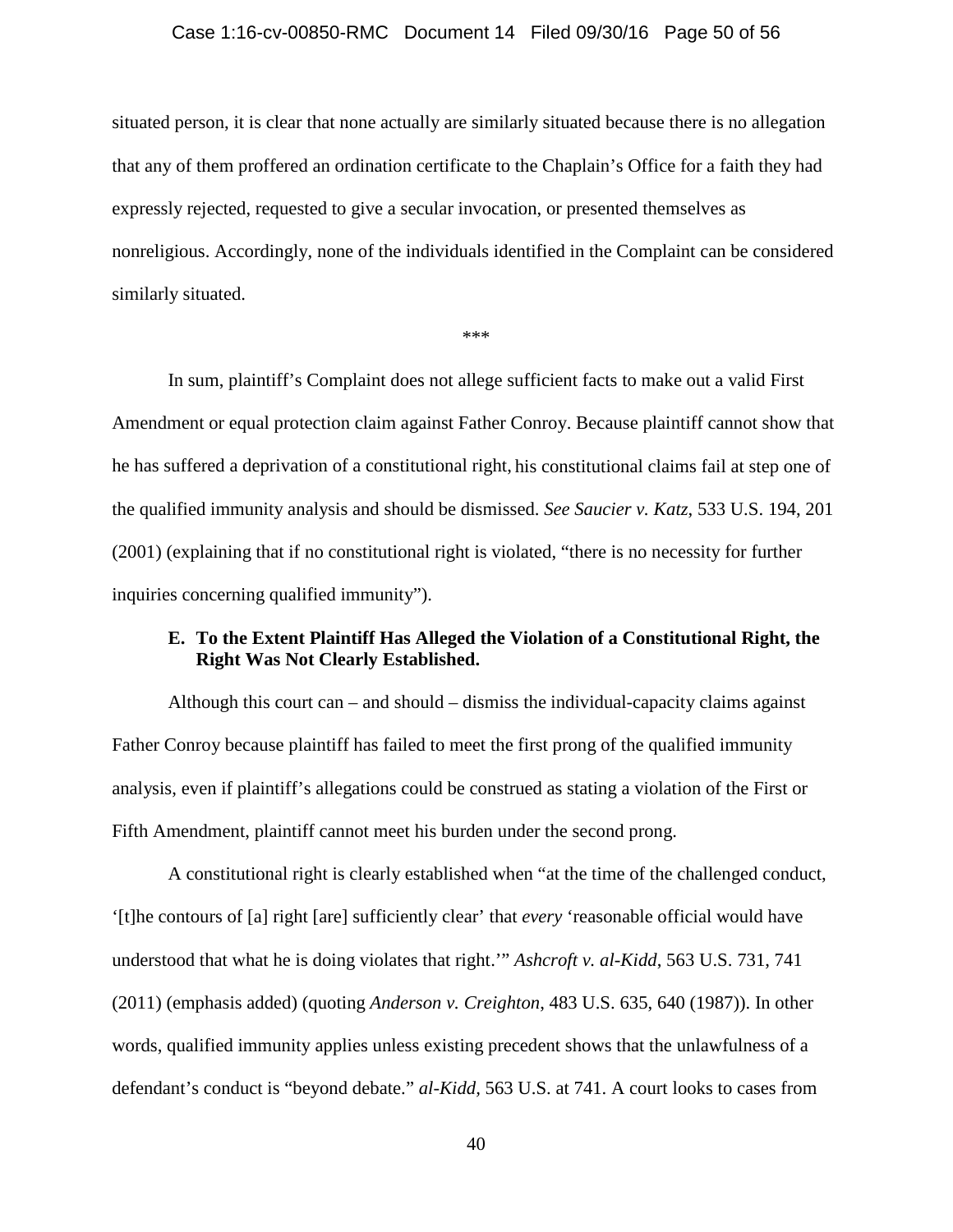#### Case 1:16-cv-00850-RMC Document 14 Filed 09/30/16 Page 51 of 56

the Supreme Court, the D.C. Circuit Court of Appeals, and other courts "exhibiting a consensus view" if there is one. *Bame v. Dillard*, 637 F.3d 380, 384 (D.C. Cir. 2011); *see also Plumhoff v. Rickard*, 134 S. Ct. 2012, 2024 (2014) (requiring a robust consensus of cases of persuasive authority). The Supreme Court has repeatedly admonished courts that have defined the right at issue at a high level of generality. *al-Kidd,* 563 U.S. at 742. Rather, the contours of the right must be "sufficiently definite," so "that any reasonable official in the defendant's shoes would have understood that he was violating it." *Plumhoff*, 134 S. Ct. at 2023; *Brosseau v. Haugen*, 543 U.S. 194, 199 (2004) (per curiam) (emphasis added) (internal quotation marks omitted) (explaining that qualified immunity hinges on whether the right was "clearly established" in the "particularized" sense such that it would have been "clear to a reasonable officer that his conduct was unlawful *in the situation he confronted*.").

By their very nature, Establishment Clause cases involve highly context-specific assessments. *See e.g*., *Lynch v. Donnelly*, 465 U.S. 668, 678 (1984) (explaining that "[t]he inquiry calls for line-drawing; no fixed, per se rule can be framed."); *Board of Ed. of Kiryas Joel Village Sch. Dist. v. Grumet*, 512 U.S. 687, 720 (1994) (O'Connor, J., concurring) (observing that "[t]here are different categories of Establishment Clause cases, which may call for different approaches"); *Pelphrey v. Cobb Cnty., Ga.*, 547 F.3d 1263, 1268-69 (11th Cir. 2008) (citation and internal quotation marks omitted) ("Establishment Clause challenges are not decided by bright-line rules, but on a case-by-case basis with the result turning on specific facts."). Moreover, courts recognize that legislative prayer is a narrow field of law with its own jurisprudence. Even within this "special nook"—as then-Judge Ginsburg aptly described it there is no clear consensus on many facets of the analysis. *See e.g., Newdow v. Bush*, 355 F.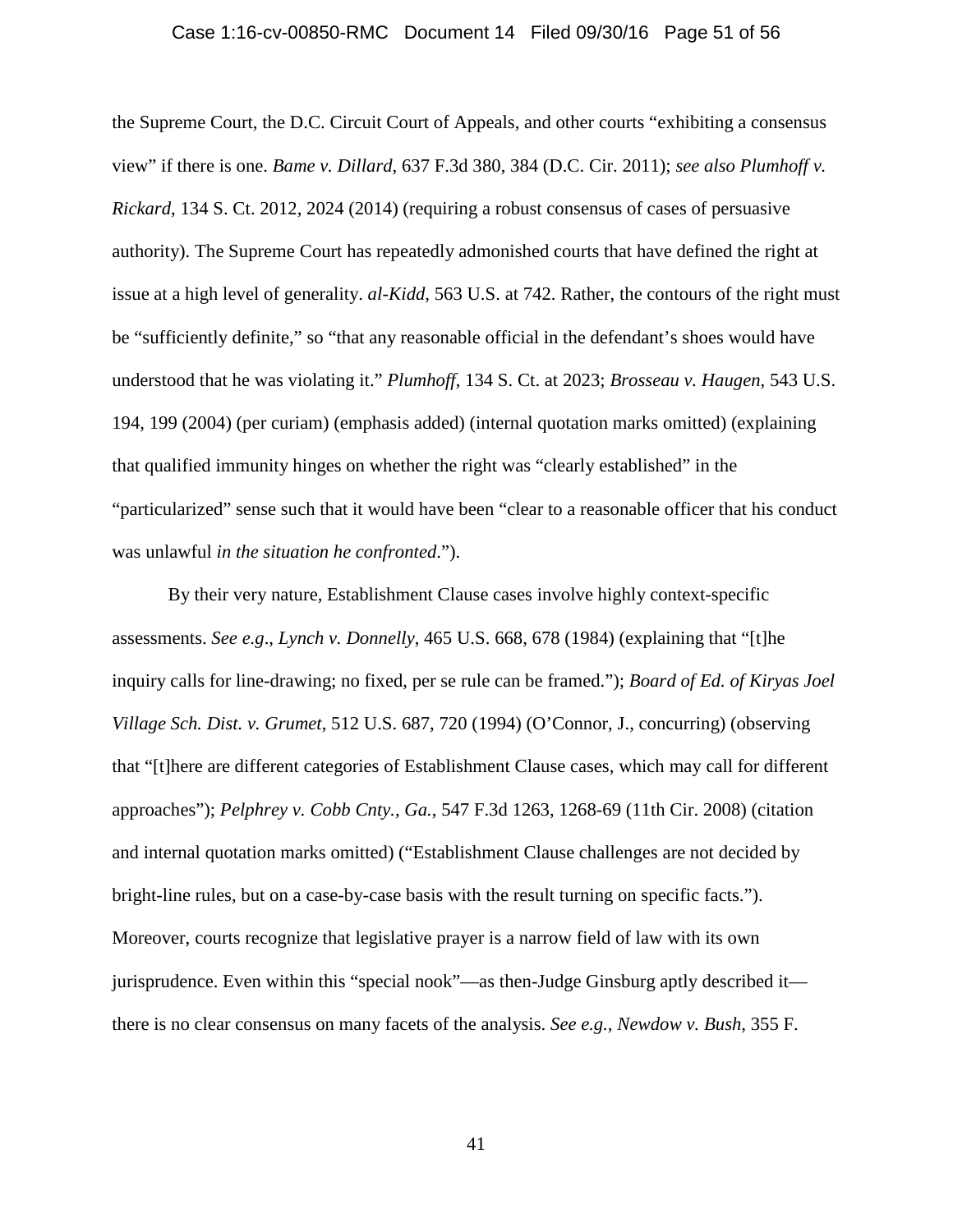#### Case 1:16-cv-00850-RMC Document 14 Filed 09/30/16 Page 52 of 56

Supp. 2d 265, 289-90 (D.D.C. 2005) (observing that "Establishment Clause jurisprudence, including cases interpreting *Marsh*, remains complex and unresolved.").

The House's legislative prayer practice has long been recognized as consistent with the Establishment Clause of the Constitution. No precedent would have put a reasonable chaplain on notice that it would be unlawful to decline to invite plaintiff to serve as guest chaplain where he presented as a nonreligious individual, who proffered a Christian ordination certificate notwithstanding his self-professed atheism, and proposed to give a secular invocation in the time on the House floor specifically reserved for a chaplain to give a prayer. <sup>20</sup> The one case presenting the issue, *Kurtz v. Baker*, 829 F.2d 1133 (D.C. Cir. 1987), was dismissed on standing grounds. Even so, as described above, in reaching its standing decision, the D.C. Circuit recognized that Congressional chaplains could not permit a nonreligious individual to give secular remarks during the time Congress' Rules provided for prayer. *Id*. at 1142. In sum, plaintiff can point to no authority putting it "beyond debate," *al-Kidd,* 563 U.S. at 741, that it was unconstitutional to decline to invite plaintiff under the circumstances alleged here. To the contrary, this case law demonstrates the propriety of Father Conroy's actions.

Outside of the Circuit, cases applying the "impermissible motive" test of *Marsh* to the selection (or exclusion) of certain prayer-givers under local legislative prayer practices do not demonstrate a consensus view on what "impermissible motive" actually means. But under any of the Circuits' formulations of the test, Father Conroy's actions under the circumstances were well within constitutional bounds. The only case that we could locate in which the court found a local

 <sup>20</sup> As described above, *Marsh* involved a challenge to the 16-year tenure of a Presbyterian chaplain. *Town of Greece* involved a challenge to the Town's selection procedures that resulted in a disproportionate number of Christian chaplains being invited to give the invocation. Neither case was squarely presented with a plaintiff challenging an entity's decision not to invite an individual to serve as a prayer-giver, which is what is at issue here.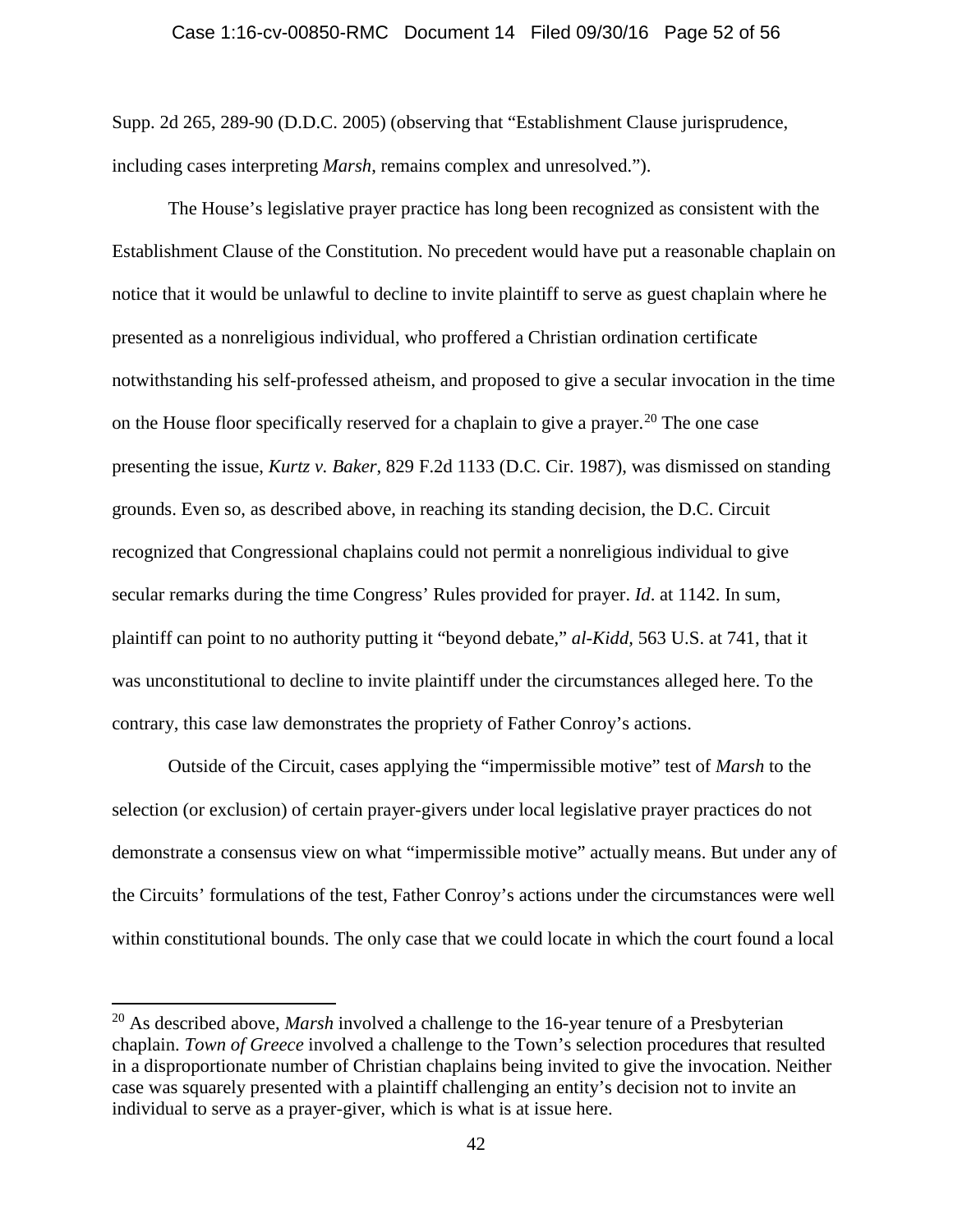#### Case 1:16-cv-00850-RMC Document 14 Filed 09/30/16 Page 53 of 56

entity's exclusion of prayer-givers constitutionally infirm was in *Pelphrey v. Cobb Cnty., Ga.*, 547 F.3d 1263, 1279 (11th Cir. 2008). There, a county planning commission compiled a list of religious organizations in the county from the Yellow Pages. *Id*. at 1267. The phone book, however, had lines crossed through certain subcategories of religious organizations, including those labeled as Islamic, Jehovah's Witnesses, Jewish, and Latter Day Saints. *Id*. No clergy from those faiths were asked to provide the invocation during a two-year period. *Id*. at 1267-68. Although the planning commission's practice later changed to invite clergy from all religious sects, the Eleventh Circuit determined that the categorical exclusion of certain faiths because of their beliefs violated the impermissible motive standard of *Marsh*. *Id*. at 1281-82; *see also id*. (interpreting *Marsh* to prohibit the selection of speakers based on an "impermissible motive" to prefer certain beliefs over others, but explaining that the "impermissible motive" standard "does not require that all faiths be allowed the opportunity to pray. The standard instead prohibits purposeful discrimination."). $21$ 

In contrast, in *Simpson*, the Fourth Circuit upheld a county's rejection of a self-described Wiccan spiritual leader as a potential prayer-giver. *Simpson v. Chesterfield Cnty. Bd. of Supervisors*, 404 F.3d 276, 278-80 (4th Cir. 2005). There, the board's policy was to commence its sessions with a non-sectarian invocation, led by religious leaders invited from congregations

<sup>&</sup>lt;sup>21</sup> The Tenth Circuit, sitting en banc, similarly recognized that the constitutional restriction on the selection of a prayer-giver is the "impermissible motive" test of *Marsh*. *Snyder v. Murray City Corp*., 159 F.3d 1227, 1234 (10th Cir. 1998) (en banc). The Tenth Circuit, however, interpreted the test differently than the Eleventh Circuit in *Pelphrey*. The Tenth Circuit noted that *Marsh* "implicitly indicated that the particular motive that is 'impermissible' in this context is a motive in selecting the prayer-giver either to 'proselytize' a particular faith or to 'disparage' another faith, or to establish a particular religion as the sanctioned or official religion of the legislative body." *Id*. (citing *Marsh*, 463 U.S. at 793-95). It thus upheld a city's refusal to permit a plaintiff from giving his tendered prayer, finding that there is no "impermissible motive" when the tendered prayer "falls outside the long-accepted genre of legislative prayer." *Id*.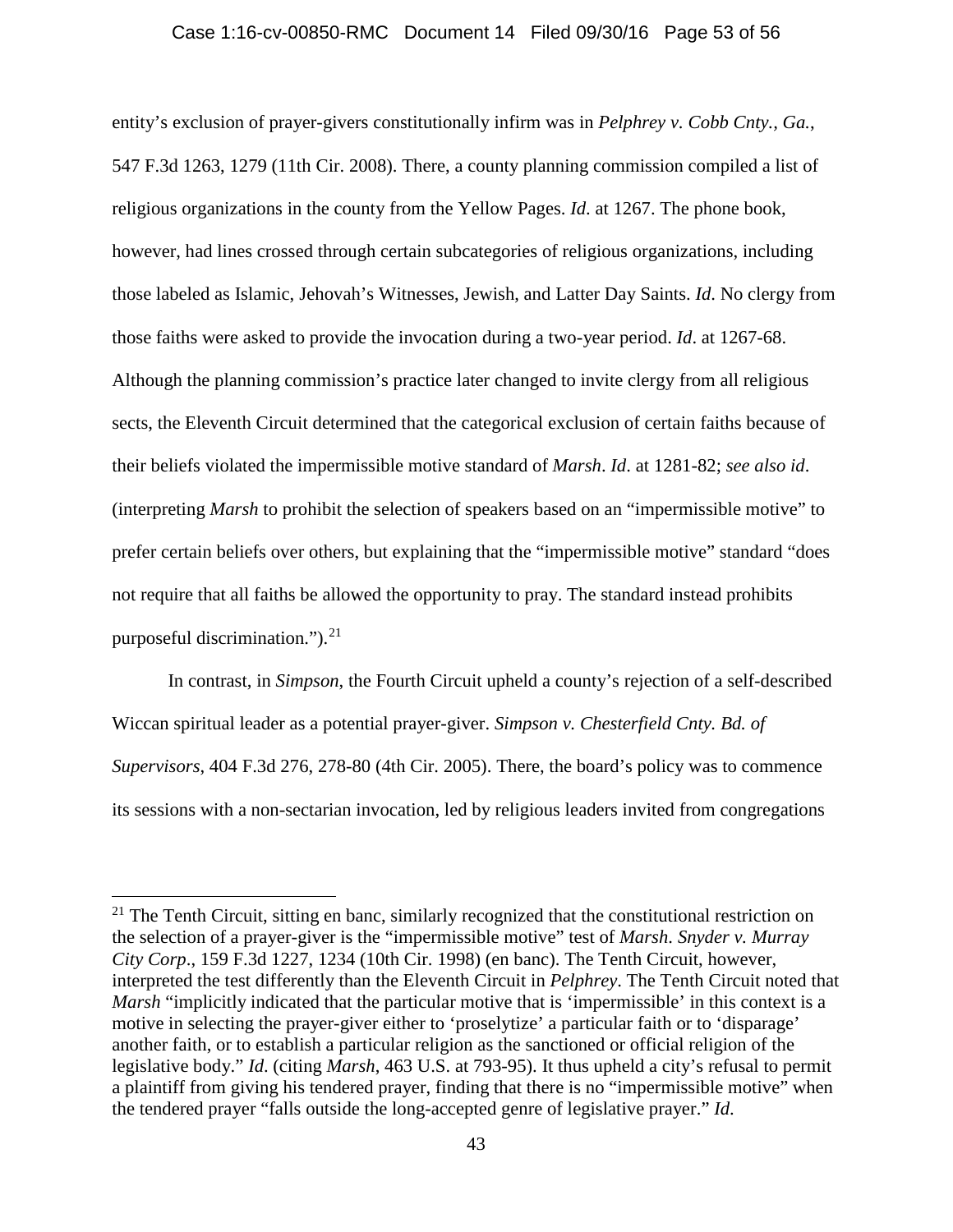#### Case 1:16-cv-00850-RMC Document 14 Filed 09/30/16 Page 54 of 56

within the county. *Id*. at 279. The board rejected plaintiff's request to be added to the list of potential prayer-givers, explaining that its non-sectarian invocations were traditionally made "to a divinity that is consistent with the Judeo-Christian tradition"—a divinity, the board said, that would not be invoked by plaintiff. *Id*. at 280. Plaintiff argued that the board's practice was impermissible because in moving beyond *Marsh's* use of a single Presbyterian minister, the board had not also chosen to open its prayer practice to faiths other than those following the monotheistic traditions. *Id*. at 286. The Fourth Circuit explained, however, that "neither *Marsh* nor our case law bars this approach in the legislative invocation context." *Id*. Instead, the court recognized that the board had opened up its door to a wide pool of clergy and was therefore more inclusive than the retention of a single Presbyterian chaplain upheld in *Marsh*. *Id*. It concluded, therefore, that the board's prayer practice did not violate the Establishment Clause. *Id*. at 288; *see also id*. (concurrently dismissing plaintiff's Free Exercise, Free Speech and Equal Protection Clause claims because the legislative prayer practice was subject to a "unitary" analysis).

These decisions illustrate that courts have interpreted the key language in *Marsh* differently, which only serves to demonstrate that the law is not clearly established. However, none of these cases even intimate that the actions that Father Conroy took are constitutionally infirm. To the contrary, the reasoning in each of these cases demonstrates that Father Conroy's actions fall well within the boundaries of constitutional behavior. Because plaintiff cannot meet his burden of alleging any constitutional violation by Father Conroy—let alone a clearly established violation—Father Conroy is entitled to qualified immunity.

## **CONCLUSION**

For the reasons stated above, the constitutional claims asserted against Father Conroy in his individual capacity should be dismissed.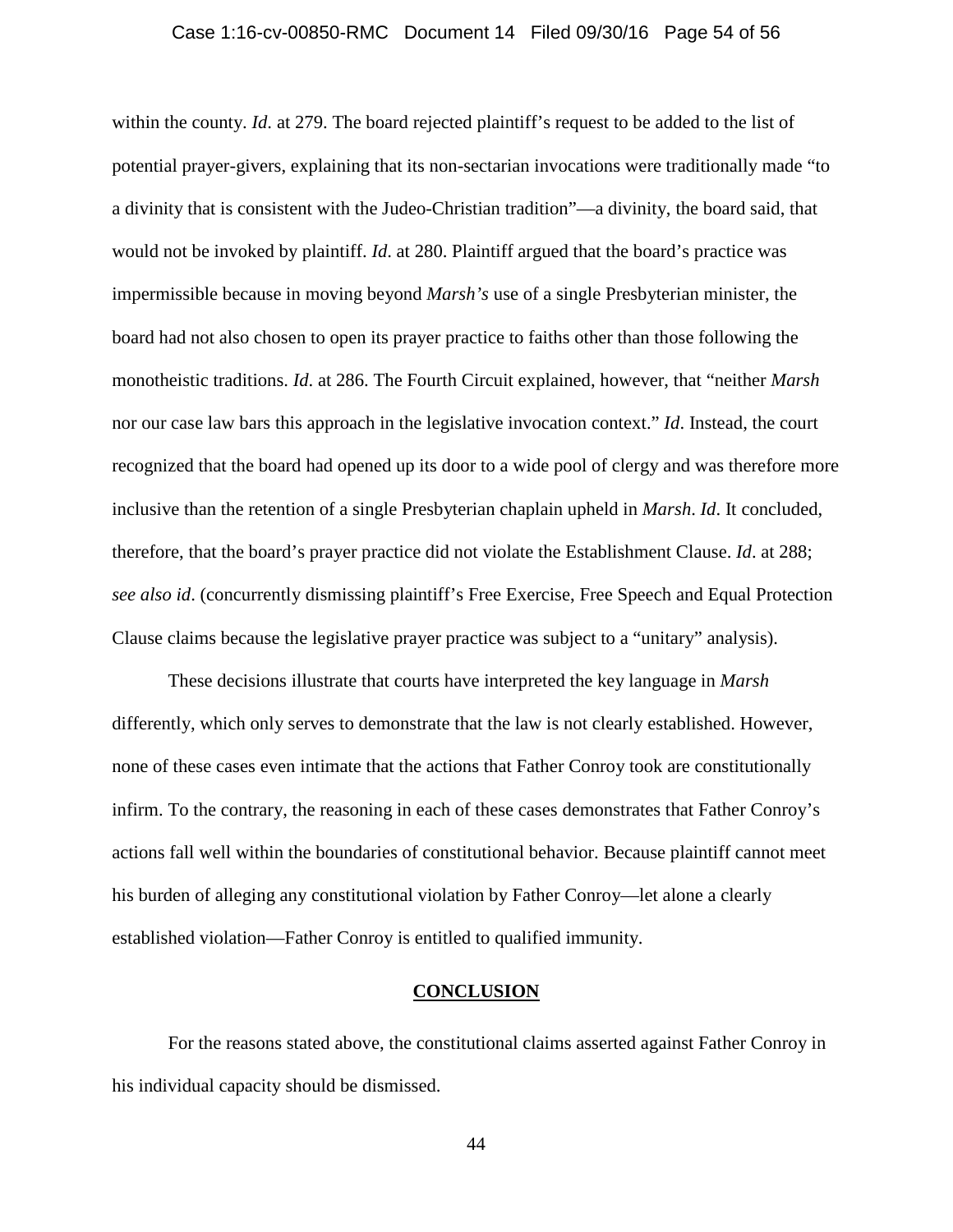Dated: September 30, 2016 Respectfully submitted,

BENJAMIN C. MIZER Principal Deputy Assistant Attorney General Civil Division

KALI N. BRACEY Deputy Assistant Attorney General

C. SALVATORE D'ALESSIO Acting Director, Torts Branch

ANDREA W. MCCARTHY Senior Trial Counsel, Torts Branch

*/s/ Sarah E. Whitman* SARAH E. WHITMAN MA Bar 657726, under LCvR 83.2(e) Trial Attorney Torts Branch, Civil Division United States Department of Justice P.O. Box 7146, Ben Franklin Station Washington, D.C. 20044 Telephone: (202) 616-0089 Facsimile: (202) 616-4314 Email: Sarah.Whitman@usdoj.gov

*Counsel for Defendant Patrick Conroy in his individual capacity*